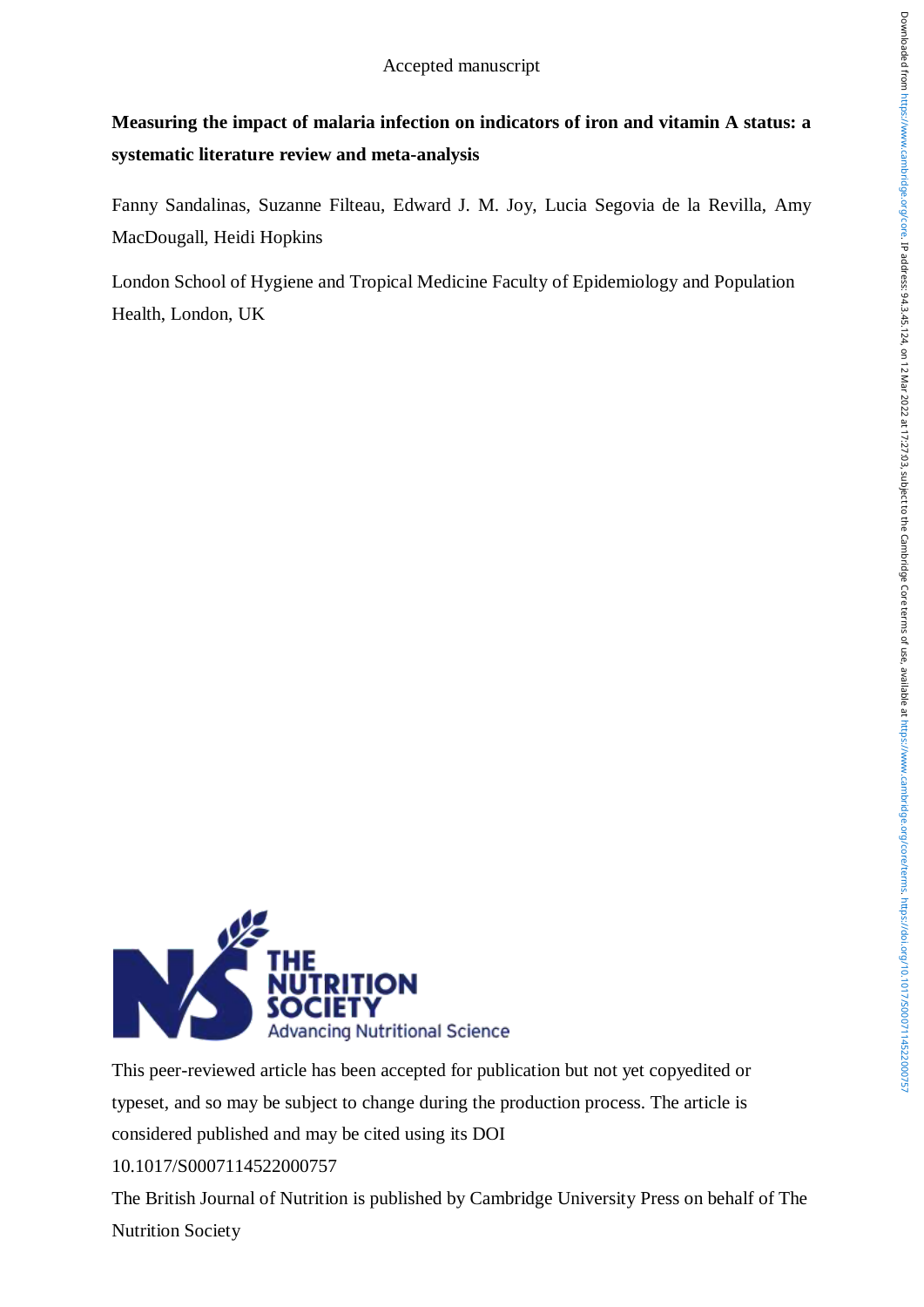## **Abstract**

Inflammation and infections such as malaria affect estimates of micronutrient status. Medline, Embase, Web of Science, Scopus and the Cochrane library were searched to identify studies reporting mean concentrations of ferritin, hepcidin, retinol or retinol binding protein in individuals with asymptomatic or clinical malaria and healthy controls. Study quality was assessed using the United States National Institute of Health tool. Randomeffects meta-analyses were used to generate summary mean differences. In total, 44 studies were included. Mean ferritin concentrations were elevated by: 28.2 µg/L (95%CI: 15.6, 40.9) in children with asymptomatic malaria, 28.5 µg/L (95%CI: 8.1, 48.8) in adults with asymptomatic malaria, and 366 µg/L (95%CI: 162, 570) in children with clinical malaria compared to individuals without malaria infection. Mean hepcidin concentrations were elevated by 1.52 nmol/L (95%CI: 0.92, 2.11) in children with asymptomatic malaria. Mean retinol concentrations were reduced by: 0.11 µmol/L (95%CI: -0.22, -0.01) in children with asymptomatic malaria, 0.43 µmol/L (95%CI: -0.71, -0.16) in children with clinical malaria and 0.73 µmol/L (95%CI: -1.11, -0.36) in adults with clinical malaria. Most of these results were stable in sensitivity analyses. In children with clinical malaria and pregnant women, difference in ferritin concentrations were greater in areas with higher transmission intensity. We conclude that biomarkers of iron and vitamin A status should be statistically adjusted for malaria and the severity of infection. Several studies analysing asymptomatic infections reported elevated ferritin concentrations without noticeable elevation of inflammation markers, indicating a need to adjust for malaria status in addition to inflammation adjustments.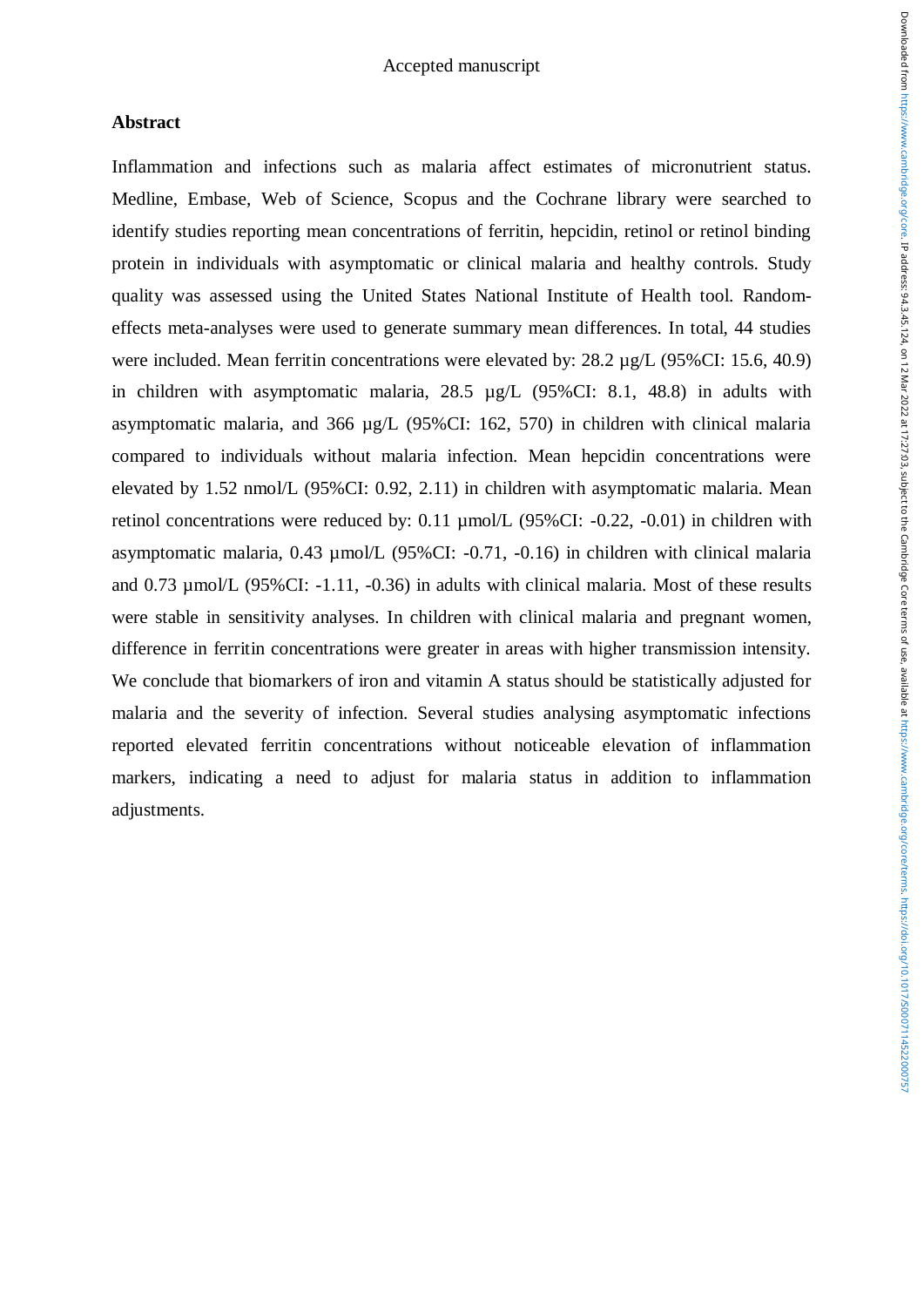# **INTRODUCTION**

Micronutrient deficiencies are a major public health burden, especially in low-income countries, and accurate prevalence estimates are important to guide planning and monitoring of nutritional interventions (1). However, prevalence of micronutrient deficiencies can be incorrectly estimated because certain micronutrient biomarkers are affected by inflammation and infections such as malaria  $(2)$ . Inflammation is characterised by the acute-phase response to infection, injury, or environmental insults. Some acute phase proteins are also micronutrient markers; for example, serum ferritin, the primary iron-storage protein, is a positive acute-phase protein – i.e. its concentration increases in response to inflammation – and retinol binding protein (RBP) is a negative acute phase protein  $-$  i.e. its concentration decreases in response to inflammation  $(2, 3)$ . Whilst in the absence of inflammation, the concentration of plasma or serum ferritin is positively correlated with the size of the total body iron stores, during inflammation plasma/serum ferritin is raised and does not represent iron stores<sup>(2)</sup>. Infants and young children, as well as women of reproductive age, are at high risk of micronutrient deficiencies due to increased physiological needs (4). They are also at considerably greater risk of contracting malaria, and developing severe disease, than other demographic groups<sup>(5)</sup>. According to the World Health Organization (WHO), there were 229 million cases of malaria in 2019<sup>(5)</sup>. More than 90% of these cases were located in the WHO African region. The presence of parasites can produce a chronic or mild acute phase response  $<sup>(6)</sup>$ . In settings of higher and more holoendemic malaria transmission, more individuals in a</sup> population, especially non-pregnant adults, will have some degree of immunity to malaria. Asymptomatic malaria, i.e. the presence of parasitaemia in the absence of fever or other malaria-related symptoms, is very common in malaria endemic areas, with some prevalence rates exceeding  $50\%$ <sup>(7)</sup>. There are five well-established malaria parasite species that infect humans, namely *Plasmodium falciparum, P. vivax, P. ovale*, *P. malariae and P. knowlesi. P. falciparum* accounts for 99.7% of infections in sub-Saharan Africa, while *P. vivax* accounts for 75% of infections in the Americas<sup>(8)</sup>. Currently-used diagnostic methods include microscopy which visualizes parasites in stained blood smears; rapid diagnostic tests (RDT) that detect parasite antigen/s in blood samples; and polymerase chain reaction (PCR) which identifies the presence of specific malaria genes in a blood sample.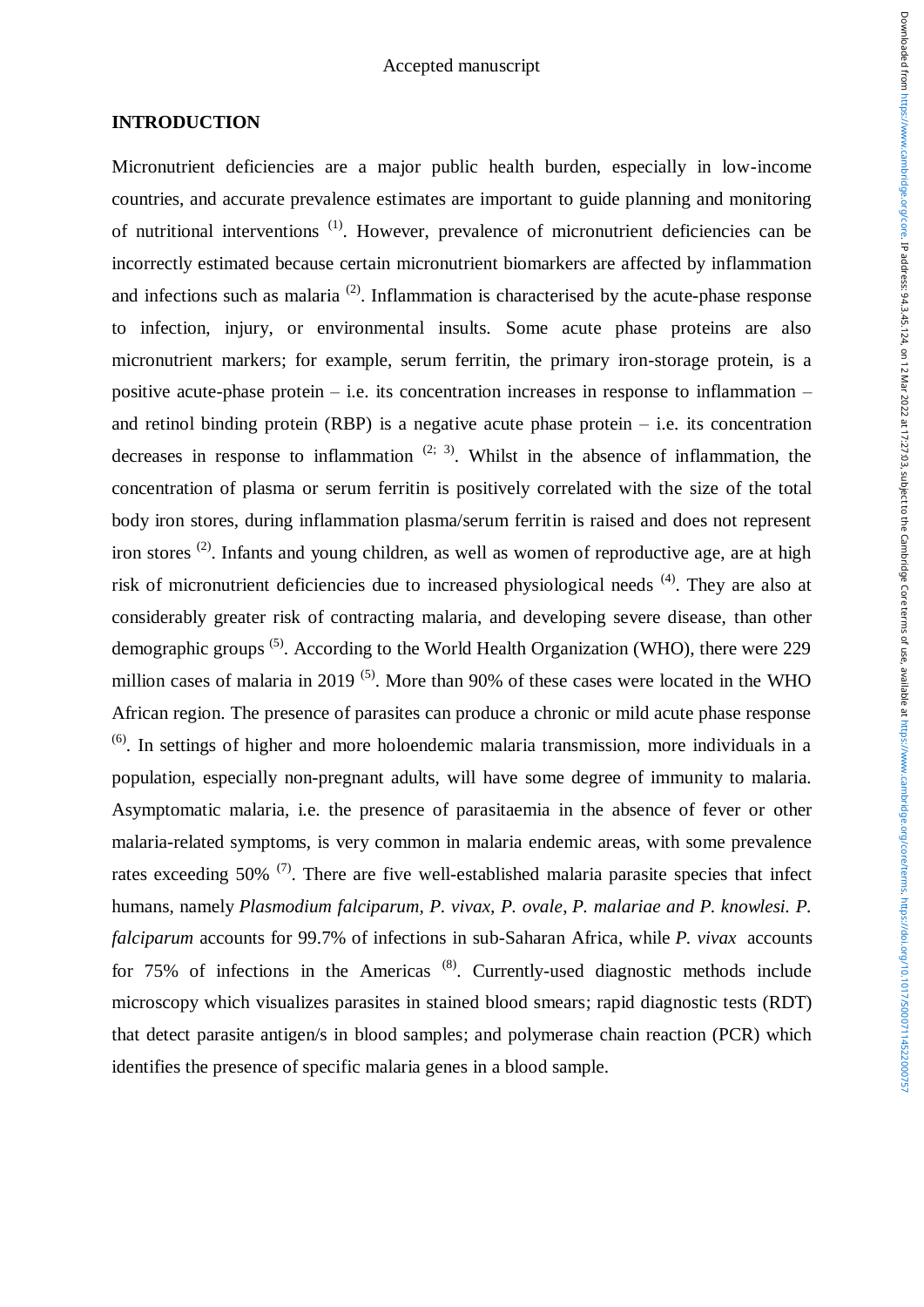Recently, the WHO published an updated guide on the use of ferritin to assess iron status and the recommended adjustments for inflammation, measured on the basis of C-reactive protein (CRP) and alpha1-acid glycoprotein (AGP) concentrations in blood serum/plasma<sup>(9)</sup>. Ferritin values may differ by malaria infection status <sup>(10)</sup> after correcting for inflammation defined by raised CRP and/or AGP and the updated WHO guidelines mention malaria as a possible factor for adjustment. Other biomarkers are also likely to be affected by malaria. Retinol, the predominant circulating form of vitamin A in the blood, is known to be affected by malaria infection  $(11)$ . In children aged 6 – 59 months in Ghana, increasing malaria parasite density was significantly associated with decreasing serum retinol concentrations <sup>(11)</sup>. These reductions have been attributed largely to the inflammatory response. As the measurement of serum retinol requires expensive laboratory equipment, some micronutrient surveys measure its carrier protein, RBP, instead of retinol itself. In young children in Liberia, Larson et al. found a significant added effect of malaria on RBP concentrations and vitamin A deficiency prevalence estimates even after adjusting for CRP and AGP using the regression approach  $(12)$ . There is also a growing interest in the impact of malaria on hepcidin, the iron regulatory hormone  $(13; 14)$ . Hepcidin seems to be upregulated in malaria infection even in asymptomatic human infection  $(7)$ . This results in a blockage of iron absorption from the diet and a redistribution of iron into the body, away from the serum.

Taking into account the effect of malaria on micronutrient biomarkers has the potential to significantly modify the estimation of the prevalence of micronutrient deficiencies derived from large population-based surveys such as national micronutrient surveys. This research estimated the effect of malaria on several biomarker values (ferritin, hepcidin, retinol and RBP) by performing a meta-analysis of studies comparing biomarker values in individuals infected with malaria and individuals without malaria infection.

### **METHODS**

The protocol of this systematic review has been published on PROSPERO on the  $24<sup>th</sup>$  of September 2021: [CRD42021279974.](https://www.crd.york.ac.uk/prospero/display_record.php?ID=CRD42021279974) Ethical approval was not needed as the data used in the analysis are fully available in the public domain. We followed the [Meta-analysis of](http://www.equator-network.org/reporting-guidelines/meta-analysis-of-observational-studies-in-epidemiology-a-proposal-for-reporting-meta-analysis-of-observational-studies-in-epidemiology-moose-group/)  [Observational Studies in Epidemiology \(MOOSE\)](http://www.equator-network.org/reporting-guidelines/meta-analysis-of-observational-studies-in-epidemiology-a-proposal-for-reporting-meta-analysis-of-observational-studies-in-epidemiology-moose-group/) reporting checklist for this systematic review and meta-analysis.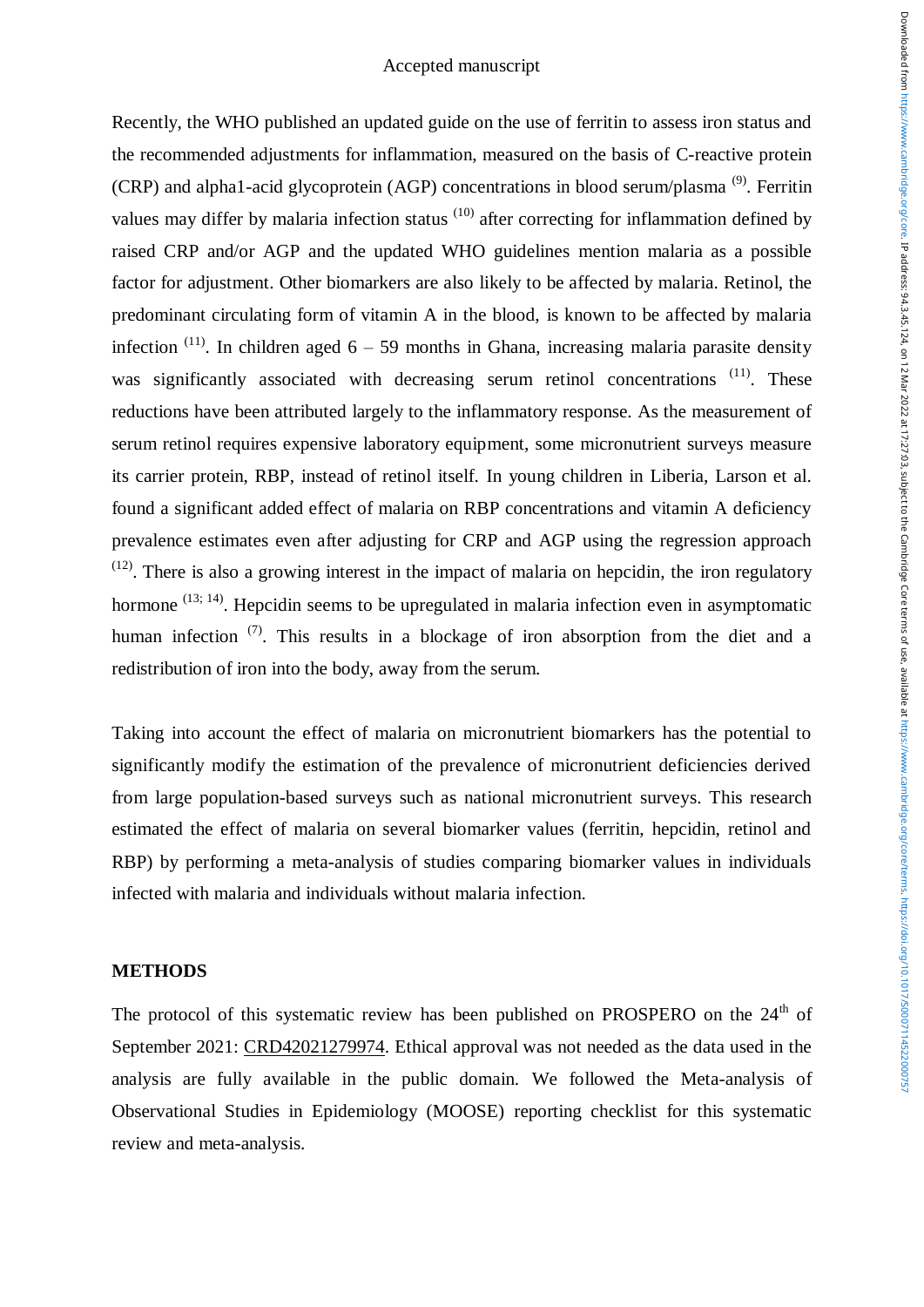# **Eligibility criteria**

Randomised controlled trials or quasi-randomised controlled trials, prospective observational studies with data collection at multiple time-points and cross-sectional studies with a control group that measured selected biomarkers in malaria-infected individuals were eligible. In children and non- pregnant adults, studies that distinguished asymptomatic and clinical malaria cases were included; studies in these populations that combined asymptomatic and symptomatic infections in a single malaria group were excluded. Studies that provided an intervention believed to impact the iron or vitamin A status of the participants were only included if data from a control group, or baseline data, could be extracted. Studies of human participants of any age and sex were eligible. As individuals suffering from severe malaria are often not sampled in large population-based surveys that measure micronutrient status, we decided not to include reports that only recruited participants with severe malaria. However, if individuals with severe malaria were included in papers that meet other selection criteria, they were analysed separately. For similar reasons, studies that recruited individuals based on their being anaemic, or having another disease that is likely to affect iron or vitamin A metabolism (sickle cell disease, thalassemia) were not included.

# **Search strategy**

Medline, Embase, Web of Science, Scopus and the Cochrane library were searched in April 2021. The search strategy included the use of Medical Subject Heading (MeSH) terms and text words, with the use of explosion technique. The complete search strategy, which was reviewed by a qualified librarian, is included in supplementary file 1. There was no restriction on the date of publication. Reports written in English, French and Spanish were eligible. Abstracts and unpublished studies were not considered. Two reviewers, FS and LSR, screened each record independently, in a two-stage process: first the reviewers examined titles and abstracts. The full texts were then retrieved and the reviewers examined the full text reports for compliance with the eligibility criteria. After retrieval of articles from the search, the reference lists of all selected articles were checked for other potentially relevant articles; two additional papers were identified. Disagreements were discussed between the two reviewers until an agreement could be reached. References were managed in EndNote 20 (Clarivate Analytics, Philadelphia, United States of America). The Preferred Reporting Items for Systematic Reviews and Meta-Analysis (PRISMA) flowchart of identified studies is illustrated in Figure 1.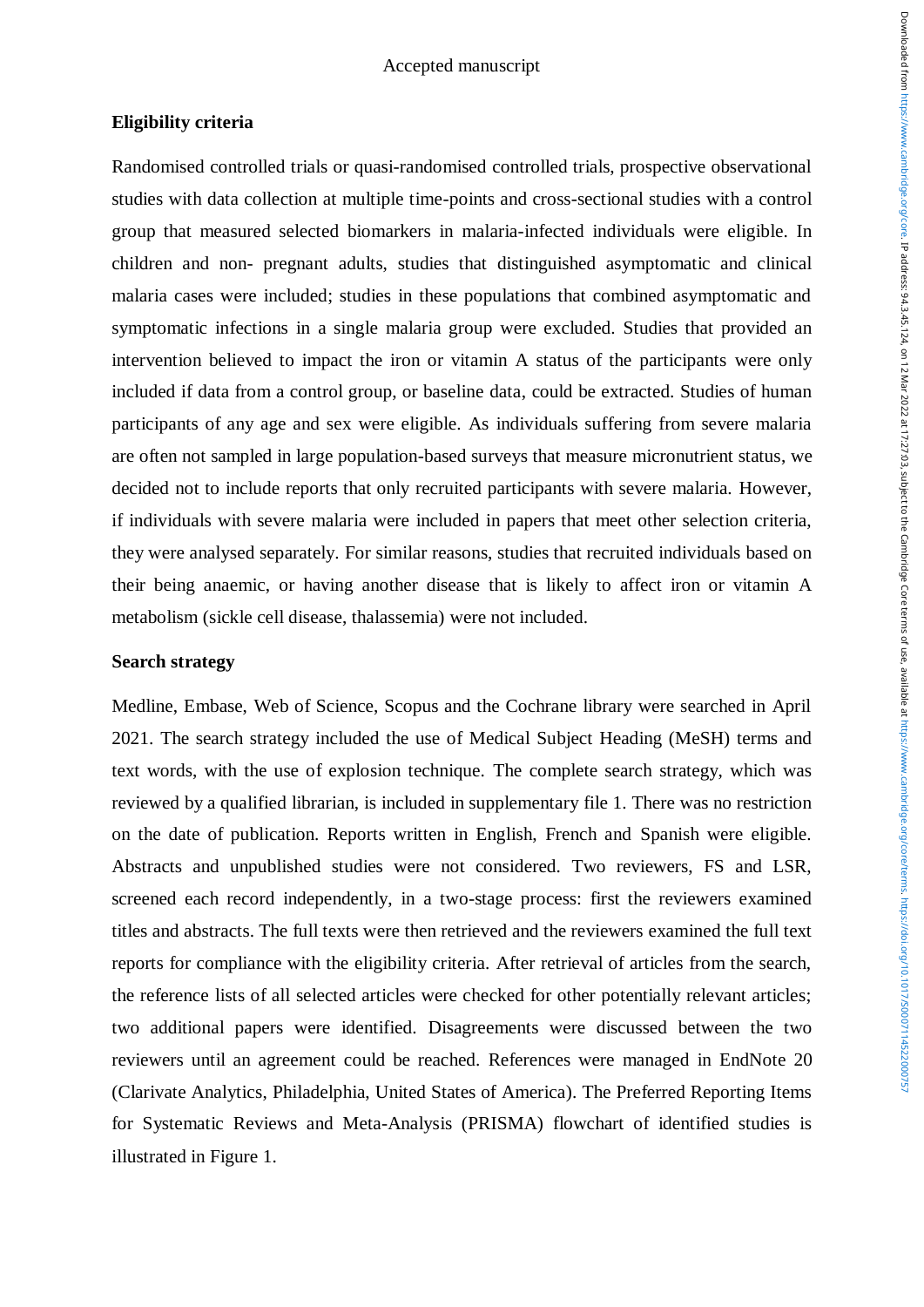### **Data extraction and statistical analysis**

Data was extracted into MS Excel by FS using a tool which included author name, study design, sample size, population group, age group, year when the study took place, country, malaria endemicity profile, method of diagnosis of malaria, clinical definition of malaria, malaria species, and the summary statistics of ferritin, hepcidin, retinol and RBP. Although haemoglobin and soluble transferrin receptors are sometimes used to describe iron status, we did not include them in our analysis, as haemoglobin is not a specific indicator of iron deficiency and soluble transferrin receptors concentrations are not reported as often as ferritin concentrations. The malaria endemicity profile was defined by the *Plasmodium falciparum* prevalence rate (PfPR) among children aged 2-10 years, as described in the Malaria Atlas Project  $(15)$ . The different categories were defined by the WHO  $(16)$ : PfPR<1%: very low intensity, PfPR>1% and <10%: low intensity, PfPR>10 and <35%: moderate intensity, PfPR> 35%: high intensity. The data from three clinical groups were included: healthy participants with negative malaria test results; asymptomatic participants with positive malaria test and without clinical sign of illness; and a clinical malaria group who had a positive malaria test and fever. For prospective studies, the biomarker measurement at admission was considered the measurement of the malaria group and the measure at the final follow-up point was considered the measurement of the control group. We analysed separately three population groups: children, non-pregnant adults, and pregnant women. When a study provided data for different malaria species, or for different age groups, the corresponding data were entered into different datasets to allow for subgroup analysis, which explains why there is a greater number of datasets than studies. If the data from the same group was used for two comparisons in the same meta-analysis, we halved the number of participants from this group in each comparison, following the method described in the Cochrane handbook  $(17)$ . Authors were contacted if the relevant information was not available in the report. The risk of bias of all included studies was assessed by FS, using the US National Institute of Health quality assessment tool for observational cohort and cross-sectional studies. This tool contains 14 questions around key concepts for evaluating the internal validity of a study. They are not intended to create a final score, but help to assess potential selection, information, measurement and confounding biases. The use of this tool for cross-sectional studies was recommended in a recent review by Ma et al  $(18)$ . For the outcomes specified earlier, we reported the mean value of different groups (healthy control group, asymptomatic malaria group and clinical malaria group), as well as the 95% confidence interval (CI) or the standard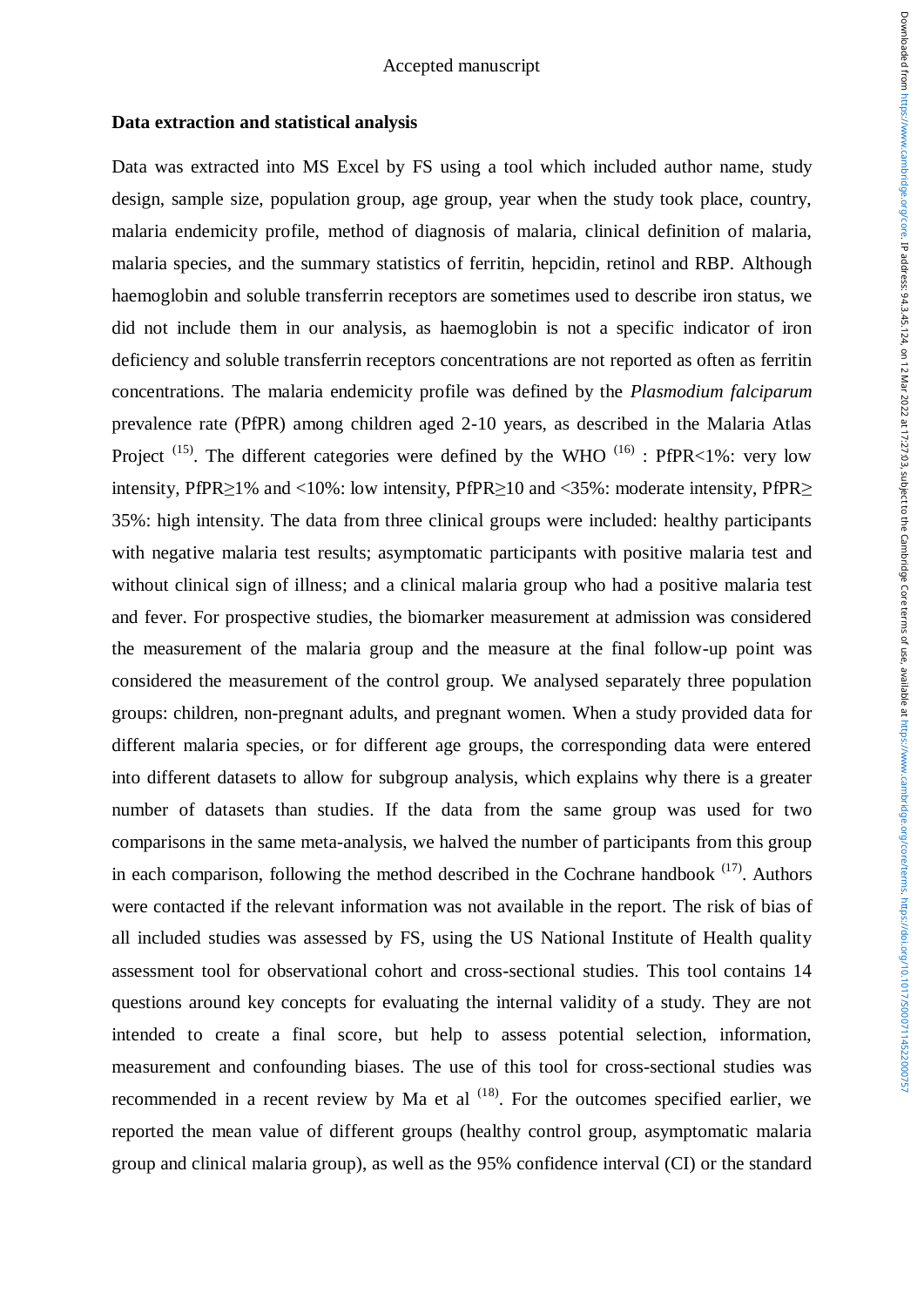deviation. We calculated the mean difference with 95% CI between groups. We also attempted to calculate missing information from other reported measurements, if possible. When the geometric mean was provided, we transformed it into an arithmetic mean using the method explained by Higgins<sup> $(19)$ </sup>. We generated meta-analyses based on the severity of the disease, either asymptomatic or clinical malaria and specific outcomes, such as ferritin or retinol concentrations. We first calculated a summary statistic for each study, to describe the observed malaria effect. As our data were continuous, the summary statistic was a difference between means and a 95% CI. When the data came from prospective studies, we followed the method described in the Cochrane Handbook to impute a standard deviation change from baseline to endline  $(17)$ . We then used a random-effects meta-analysis for combining data, as we anticipated that there may be natural heterogeneity between studies attributable to the different populations and settings. The study weights were equal to the inverse of the variance of each study's effect estimate according to the methodology developed by DerSimonian and Laird  $^{(20)}$ . We generated forest plots and we provided a confidence interval. which communicates the precision (or uncertainty) of the summary estimate, and a p value.

When data were available, and when more than one study provided relevant data for metaanalysis, we conducted the following subgroup analyses: species of malaria (falciparum *versus* vivax), malaria endemicity profile of the country (low *versus* moderate *versus* high intensity of transmission, as defined by (15; 16)), method of diagnosis of malaria (RDT *versus* microscopy or both), age of children (under *versus* over five years old) and design of the study (cross-sectional *versus* prospective study). Heterogeneity was assessed using the I<sup>2</sup> statistic. Both a qualitative (funnel plot) and a quantitative (Egger's regression test) approach were used to examine potential publication biases. An influence analysis was conducted to determine the effect of removing each included study on the overall effect and 95% CI using the technique described by Viechtbauer and Cheung  $(21)$ . The meta-analyses, funnel plot, Egger's regression test and influence analysis were conducted using RStudio software version 1.3.959<sup>(22)</sup> with the dmetar (v. 0.0.9000, <sup>(23)</sup>) and meta <sup>(24)</sup> packages. The workbooks for meta-analysis (version 1.5) developed by Suurmond were used to perform the subgroup analyses  $^{(25)}$ . A p value of <0.05 for meta-analyses was considered statistically significant.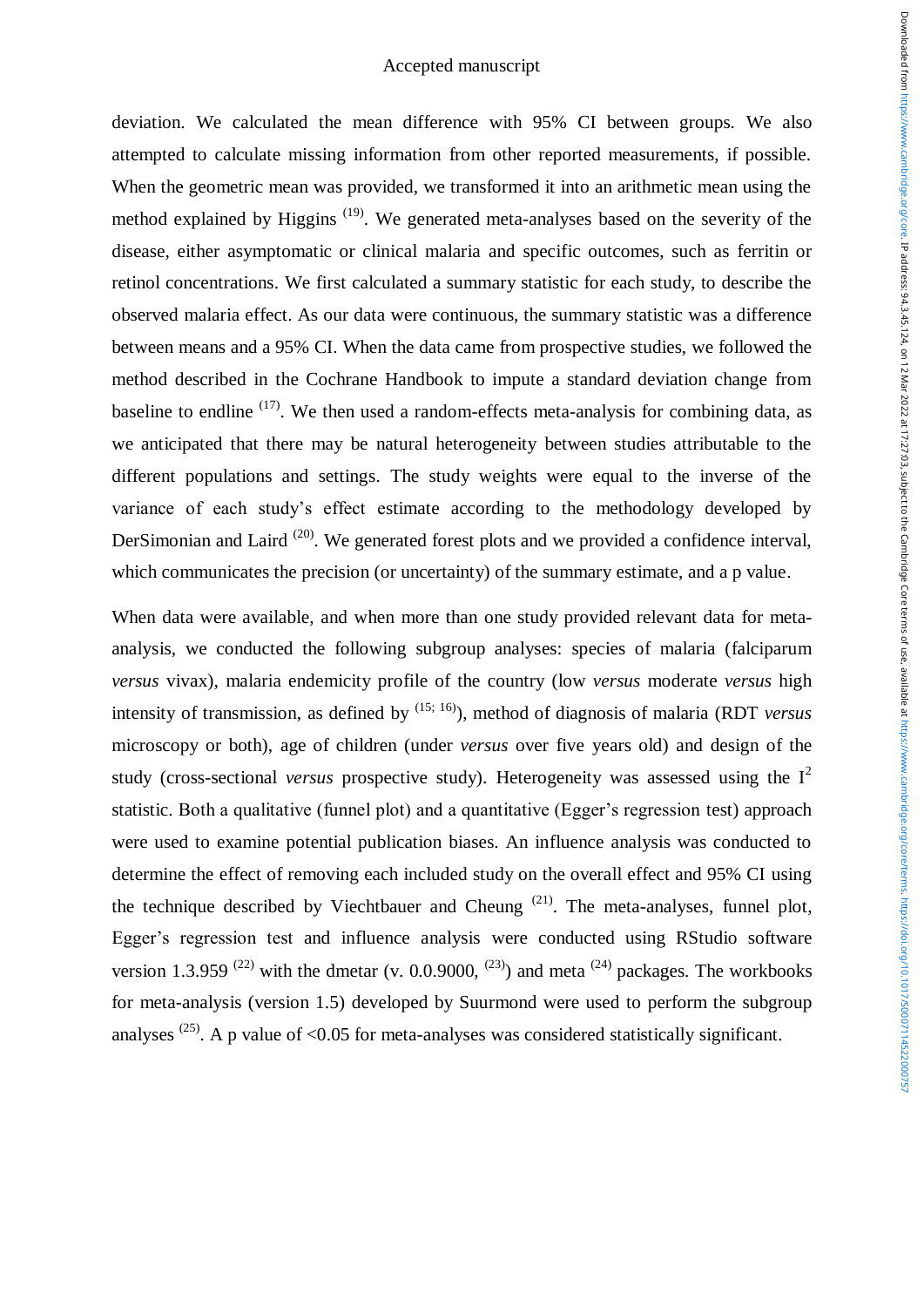# **Results**

Of 101 full-text reports screened, 43 papers describing 44 studies conducted in 27 countries met selection criteria (7; 10; 11; 13; 26; 27; 28; 29; 30; 31; 32; 33; 34; 35; 36; 37; 38; 39; 40; 41; 42; 43; 44; 45; 46; 47; 48; 49; 50; 51; 52; 53; 54; 55; 56; 57; 58; 59; 60; 61; 62; 63; 64; 65)(Figure 1). Twenty-nine studies were conducted in 15 African countries (10; 11; 13; 26; 28; 29; 30; 31; 38; 39; 40; 41; 46; 47; 49; 50; 51; 52; 53; 55; 57; 62; 63), nine were conducted in Asia (27; 32; 36; 37; 42; 44; 48; 56; 58), two in Oceania (54; 64), three in Europe (43; 45; 48)(two studied imported cases and one experimental malaria infection), and one in the Americas (35) (Table 1). Among the included studies, 23 reported on ferritin and/or hepcidin concentrations in adults and/or children (7; 10; 13; 45; 46; 47; 48; 49; 50; 51; 52; 53; 54; 55; 56; 57; 58; 59; 60; 61; 62; 63; 64), 13 reported on retinol or RBP concentrations in adults and/or children (11; 34; 35; 36; 37; 38; 39; 40; 41; 42; 43; 44; 63) and eight reported on either ferritin, hepcidin, retinol or RBP concentrations in pregnant women (26; 27; 28; 29; 30; 31; 32; 33). Eight studies compared the ferritin or retinol level between groups with different severity of malaria (13; 30; 40; 51; 52; 54; 56; 64). Thirty-four studies were cross-sectional (11; 13; 26; 27; 28; 29; 30; 31; 32; 33; 34; 36; 37; 38; 39; 40; 42; 44; 50; 51; 52; 53; 54; 55; 57; 58; 59; 60; 62; 63; 64) whereas ten were prospective (7; 41; 43; 45; 46; 47; 48; 49; 56; 61). The predominant species of malaria was P. falciparum in 41 studies (7; 11; 13; 26; 28; 29; 30; 31; 32; 33; 34; 36; 37; 38; 39; 40; 41; 42; 43; 45; 46; 47; 48; 49; 50; 51; 52; 53; 54; 55; 56; 57; 59; 60; 62; 63; 64) whereas P. vivax was either predominant or as present as P. falciparum in four studies (27; 35; 44; 58). A broad range of endemic profiles were represented. The pooled sample size for the analysis of children  $(N=14,330)$  was larger than for adults (N=985) (Table 2). The risk of bias assessment revealed that the majority of studies had a low, or unclear risk of bias (Supplementary table 1).

# 1. **Asymptomatic malaria and ferritin concentrations in children and adults**

Fifteen studies (7; 10; 49; 50; 51; 53; 57; 59; 60; 63; 64) (23 datasets) analysed the association between malaria and ferritin concentrations in asymptomatic children (4,309 children with malaria infection and 6,375 control children). Overall, ferritin concentrations were 28.2 µg/L (95% CI: 15.6, 40.9, p< 0.001) greater in children with asymptomatic malaria compared to control groups (Figure 2). The subgroup analyses did not reveal any differences (Table 3). There was strong evidence of between-study heterogeneity of effect (I2=99%). Heterogeneity was not explained by descriptive study factors (Table 3). The sensitivity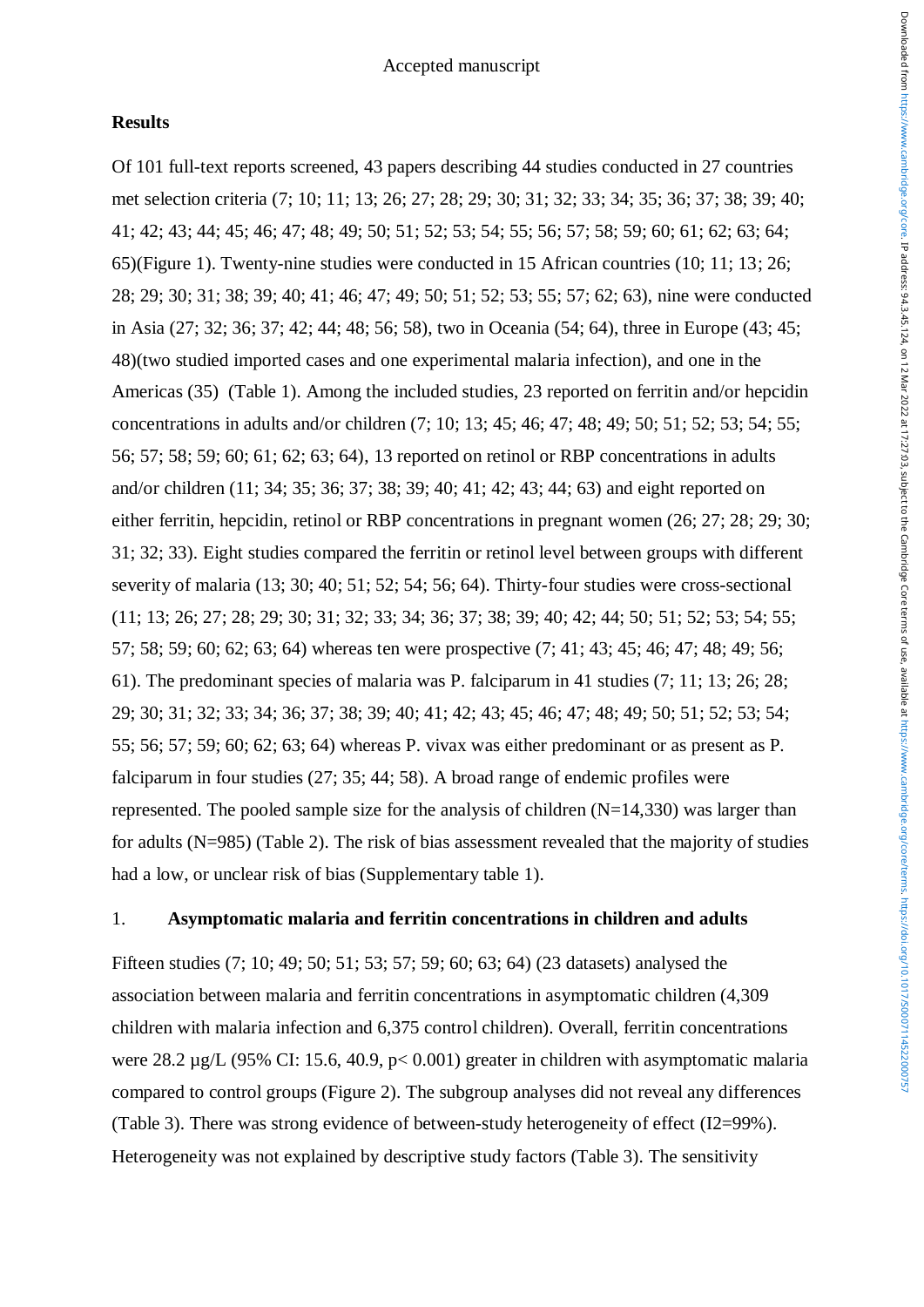analysis showed the stability of the pooled results after the leave-one-out analysis (Supplementary figure 1) and all studies had a low or unclear risk of bias (Table 4). The funnel plot and the Egger test did not show significant asymmetry, indicating no significant publication bias for this analysis (Supplementary figure 2).

A greater ferritin concentration was also observed in non-pregnant adults with asymptomatic malaria (28.5 µg/L, 95% CI: 8.1, 48.8, p=0.02) (Figure 3). This mean difference was calculated for 234 adults with malaria and 400 control adults, from four studies conducted in sub-Saharan Africa in settings with moderate or high intensity of malaria transmission (47; 51; 55; 57). Given the limited number of studies, we did not perform sub-group analyses. The heterogeneity was moderate (51%) and the sensitivity analysis showed the stability of the pooled result (Supplemental figure 3, Supplemental figure 4 and Table 4)

### 2. **Clinical malaria and ferritin concentrations in children and adults**

Seven studies (13; 46; 51; 52; 54; 61; 64) (nine datasets) analysed the association between clinical malaria and ferritin concentrations in children (595 children with clinical malaria and 876 healthy, control children). These studies were conducted in Africa, in Oceania and in the Americas. Overall, ferritin concentrations were 366 µg/L (95% CI: 162, 570) p< 0.003) greater in children with clinical malaria compared to control group (Figure 4). The sub-group analyses showed that the difference in mean ferritin was the greatest in settings with moderate transmission, compared to low transmission (Table 5). The sensitivity analysis showed the stability of the pooled results after the leave-one-out analysis (Supplementary figure 5) and after removing the studies with high risk of bias (Table 4). The funnel plot revealed a publication bias for this analysis, with an underreporting of small studies (Supplementary figure 6).

In terms of clinical malaria in adults, 269 adults were included in the analyses of five datasets, including an experimental infection and a study of imported cases in Europe. All the studies reported a higher ferritin concentration in the clinical malaria group (107 to 1554 µg/L elevation in the clinical group compared to the control group). In the meta-analysis, the confidence interval was wide and included zero (493 µg/L, 95% CI: -219, 1206).

The elevation of ferritin concentrations in clinical malaria patients increased with greater severity of malaria in all studies that included this analysis, in adults and children (data not shown).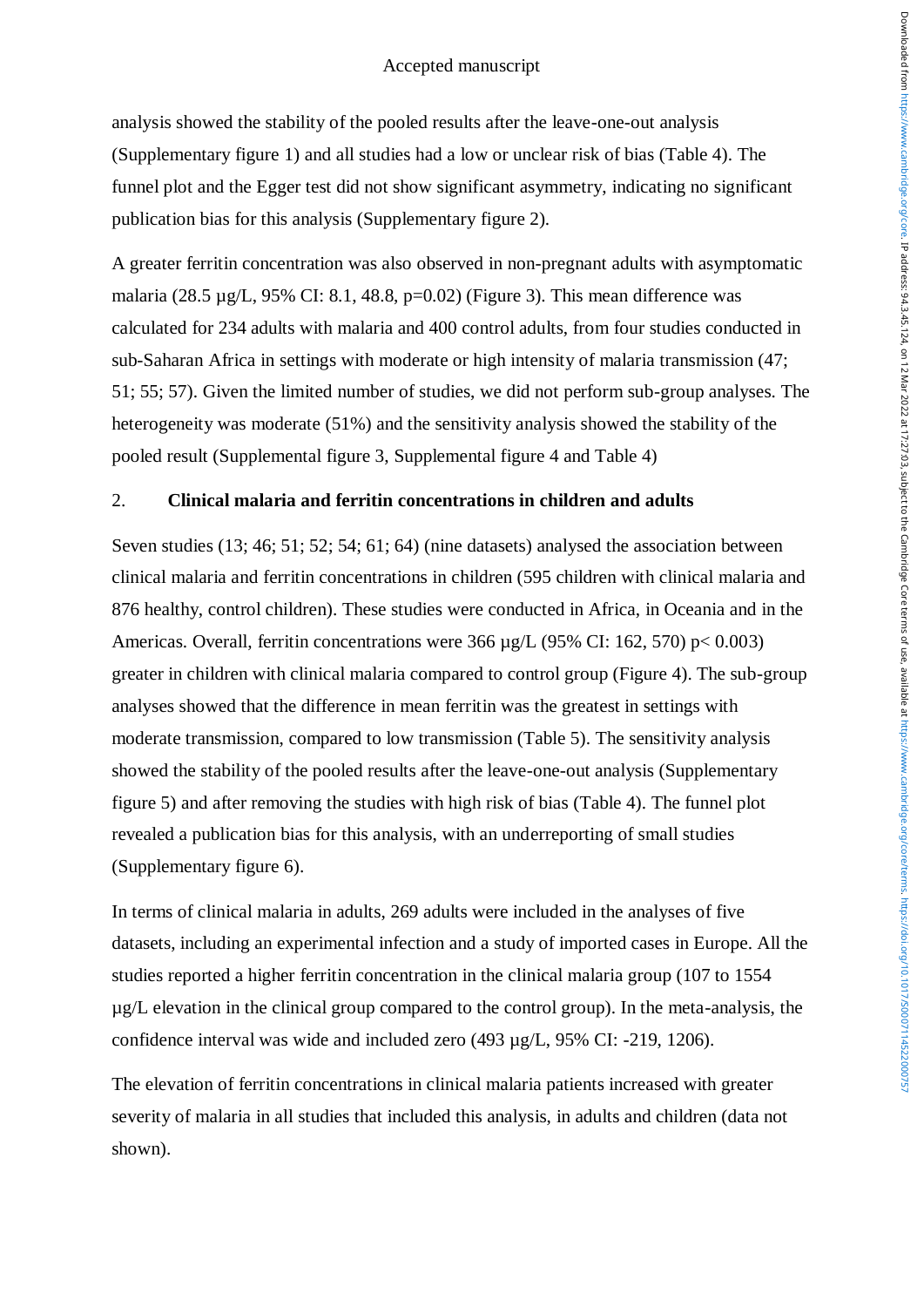# 3. **Malaria infection and hepcidin concentrations in children and adults**

Seven studies (7; 49; 51; 53) (twelve datasets) were used to analyse the association between asymptomatic malaria parasitaemia and hepcidin concentrations in children. The studies were mainly conducted in Africa apart from one study (4 datasets) that was conducted in Indonesia. Hepcidin concentrations were 1.52 nmol/L (95% CI: 0.92, 2.11, p<0.001) greater in malaria-infected groups compared to controls (Figure 5). No interaction was reported in the sub-group analyses. The heterogeneity was high (I2=96%). The leave-one-out analysis, and the sensibility analysis by risk of bias showed the stability of the pooled result (Supplementary figure 7 and Table 4). There was no significant publication bias, as assessed by the funnel plot and Egger's test (Supplementary figure 8).

Two studies (47; 51) reported on asymptomatic malaria infection in adults and hepcidin concentrations, including 242 adults in total. There was a non-significant elevation in hepcidin in the malaria group of 0.3 nmol/L (95% CI: -10.3, 10.9). Two studies reported concentrations of hepcidin in clinical malaria infection in children (46; 51) and reported a non-significant elevation in hepcidin of 10.8 nmol/L (95% CI: -18.1, 39.7) in the malaria group. In adults (48; 51), there was also a non-significant elevation of hepcidin of 6.3 nmol/L (95% CI: -21.6, 34.3) in the malaria group.

# 4. **Malaria infection and ferritin concentrations in pregnant women**

Seven studies (26; 27; 28; 29; 30; 31; 33) analysed ferritin concentrations in pregnant women with or without malaria infection, as defined by a positive parasitaemia. The authors did not systematically report the presence of clinical symptoms. Pregnant women with malaria parasites had greater ferritin concentrations than control pregnant women without parasites  $(+26.8 \text{ µg/L}, \text{CI}: 5.8, 47.7, \text{p} = 0.02)$  (Figure 6). The subgroup analysis revealed that the mean difference in ferritin was higher in settings with high malaria transmission (Table 7). Heterogeneity was high  $(I2=100\%)$ . The sensitivity analysis showed the stability of the pooled result (Supplementary figure 9 and Supplementary figure 10). After excluding the study with high risk of bias, the difference in ferritin concentration was lower  $(+18.1 \text{ µg/L})$ , 95% CI: 5.6, 30.7, p=0.01), (Table 4).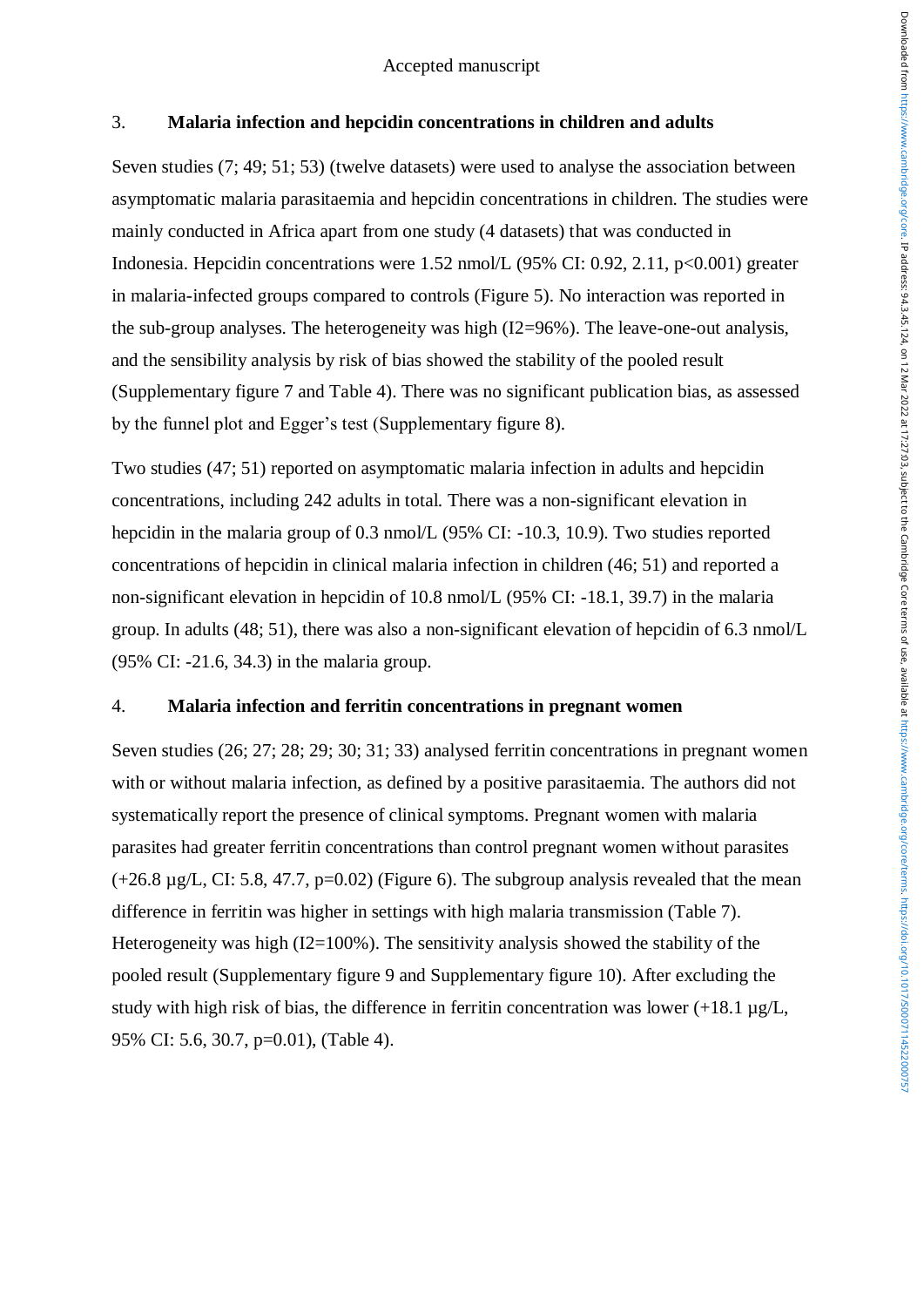# 5. **Asymptomatic malaria infection and retinol concentrations in children and adults**

Three studies (11; 34; 38) (four datasets) analysed the association between malaria and retinol concentrations in asymptomatic children (709 children with malaria and 1,383 control children). All studies were conducted in Africa and the species involved was always P. falciparum. Overall, retinol concentrations were lower, i.e. -0.11 µmol/L (95% CI: -0.22, - 0.01, p=0.04) in children with asymptomatic malaria compared to control group (Figure 7). We did not perform subgroup analyses because of the limited number of studies. The heterogeneity was moderate (I2=60%) and the sensitivity analysis showed the stability of the pooled result after the leave-one-out analysis, and after removing the studies with high risk of bias (Supplementary figure 11, Supplementary figure 12 and Table 4).

There were no studies on the associations between asymptomatic malaria and retinol concentrations in adults.

# 6. **Clinical malaria infection and retinol concentrations in children and adults**

Six studies (35; 36; 39; 40; 41; 42) analysed the association between clinical malaria and retinol concentrations in children (620 children with malaria parasitaemia and 453 control children). The analysis showed that retinol concentrations were reduced during an infection (- 0.43  $\mu$ mol/L, 95% CI: -0.71, -0.16, p=0.01) (Figure 8). When the studies with high risk of bias were excluded, the mean difference in retinol concentration was no longer statistically significant (Table 4). There were no differences noted in the sub-group analyses (Table 8).

Three studies (37; 43; 44) (five datasets) analysed the association between clinical malaria and retinol concentrations in adults (69 adults with malaria and 64 control adults). Two of the studies were conducted in Asia and they were both conducted in settings with very low intensity of transmission. One was conducted in Europe with imported cases, and the author did not specify the endemicity profile of the country of origin. Retinol concentrations were lower in adults with clinical malaria compared to healthy control adults, by 0.73 µmol/L  $(95\% \text{ CI: } -1.11, -0.36, \text{ p} = 0.005)$  (Figure 9). Due to the limited number of studies, we did not perform any subgroup analyses. The heterogeneity was moderate (I2=54%). The leave-oneout analysis showed the stability of pooled results (Supplementary figure 13 and Supplementary figure 14). Only one study in this analysis was considered at low risk of bias (Table 4).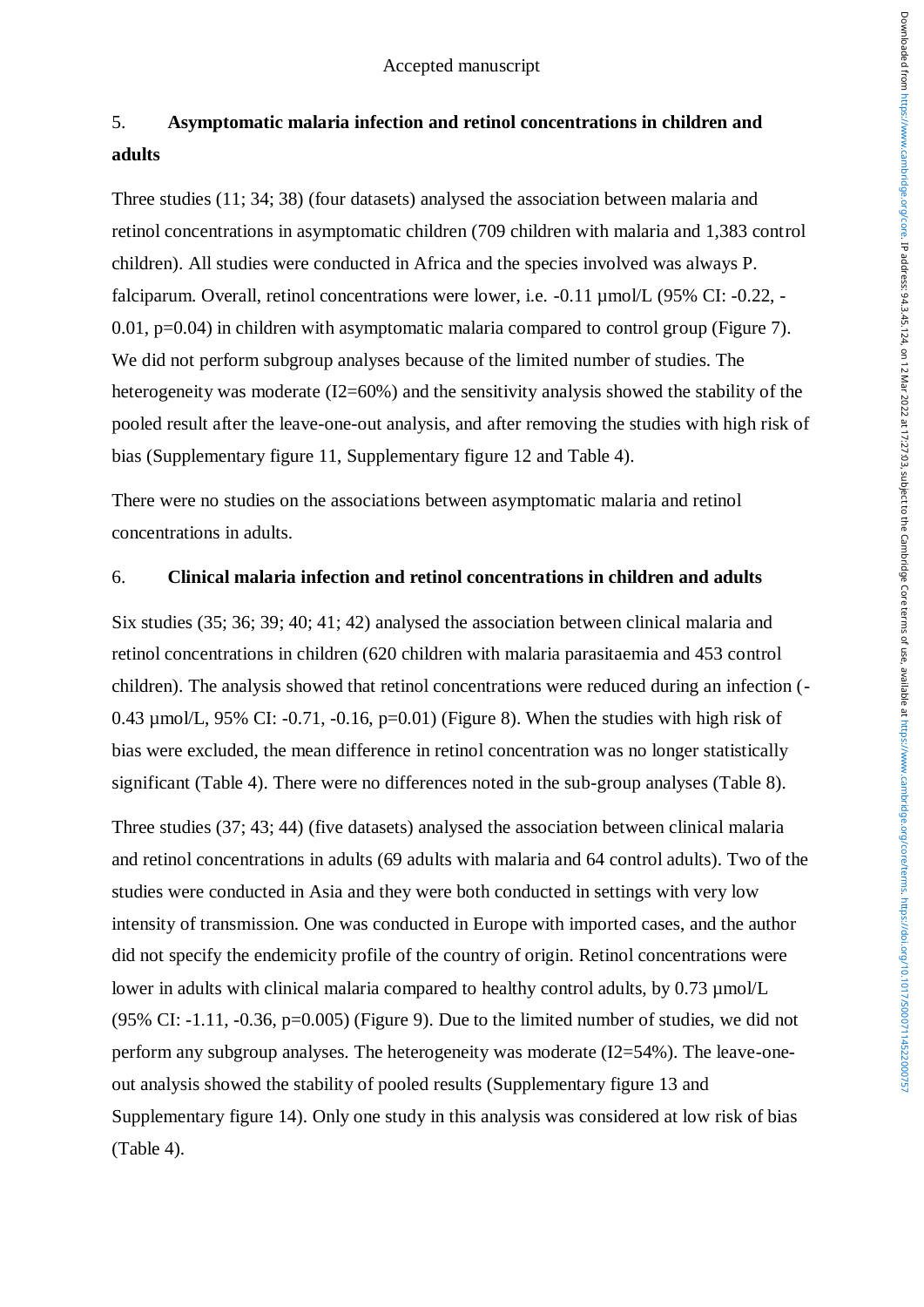Only one study (32) reported data on retinol concentrations in pregnant women with malaria. They found a significantly reduced concentration of retinol in pregnant women with malaria  $(-0.54, 95\%$ IC:  $-0.67, -0.41, p<0.001$ ).

### 7. **Malaria infection and RBP concentrations in children and adults**

One study (63) conducted in Burkina Faso with 262 children found that children with asymptomatic malaria had lower RBP values than the control group and the mean difference was -0.13 (95% CI: -.17, -0.09, p<0.001). One study (36) conducted in India with 100 children presented data on RBP concentration in children with clinical malaria, and found that children with clinical malaria had lower RBP values than the control group and the mean difference was  $-1.52$  (95% CI:  $-1.70$ ,  $-1.35$ ,  $p<0.001$ ).

Only one study reported RBP data in adults during clinical malaria (43) and the sample size was too small to report the data (7 patients).

### **Discussion**

We conducted several meta-analyses to estimate associations between malaria infection and nutrition biomarkers by using data from cross-sectional and prospective studies. Although mostly based on data from observational studies, our analyses indicate that malaria infection is associated with increased ferritin and reduced retinol concentrations even in asymptomatic infections, when individuals might not have elevated markers of inflammation.

# **Association between malaria and iron indicators**

The results provide strong and consistent evidence that malaria infection, asymptomatic or symptomatic, is associated with increased ferritin concentrations in children. This result was expected, as ferritin synthesis is highly upregulated by inflammatory cytokines and by infections including malaria (53; 66; 67). In our analyses, the increase in ferritin concentration during an asymptomatic infection was similar in children and adults, and there were no differences noted in the subgroup analyses. The quality of the evidence for children seems strong as the sample size for analysis is large, the confidence interval is relatively small, and the sensitivity analysis did not reveal any significant influencer in the results or publication bias. Moreover, studies included in this analysis were considered of good quality based on the risk of bias analysis. The increase in ferritin concentration did not vary by age group. For residents in malaria-endemic areas, parasitaemia peaks in children younger than 5 years old and subsequently declines in an age-dependent manner (68). In populations living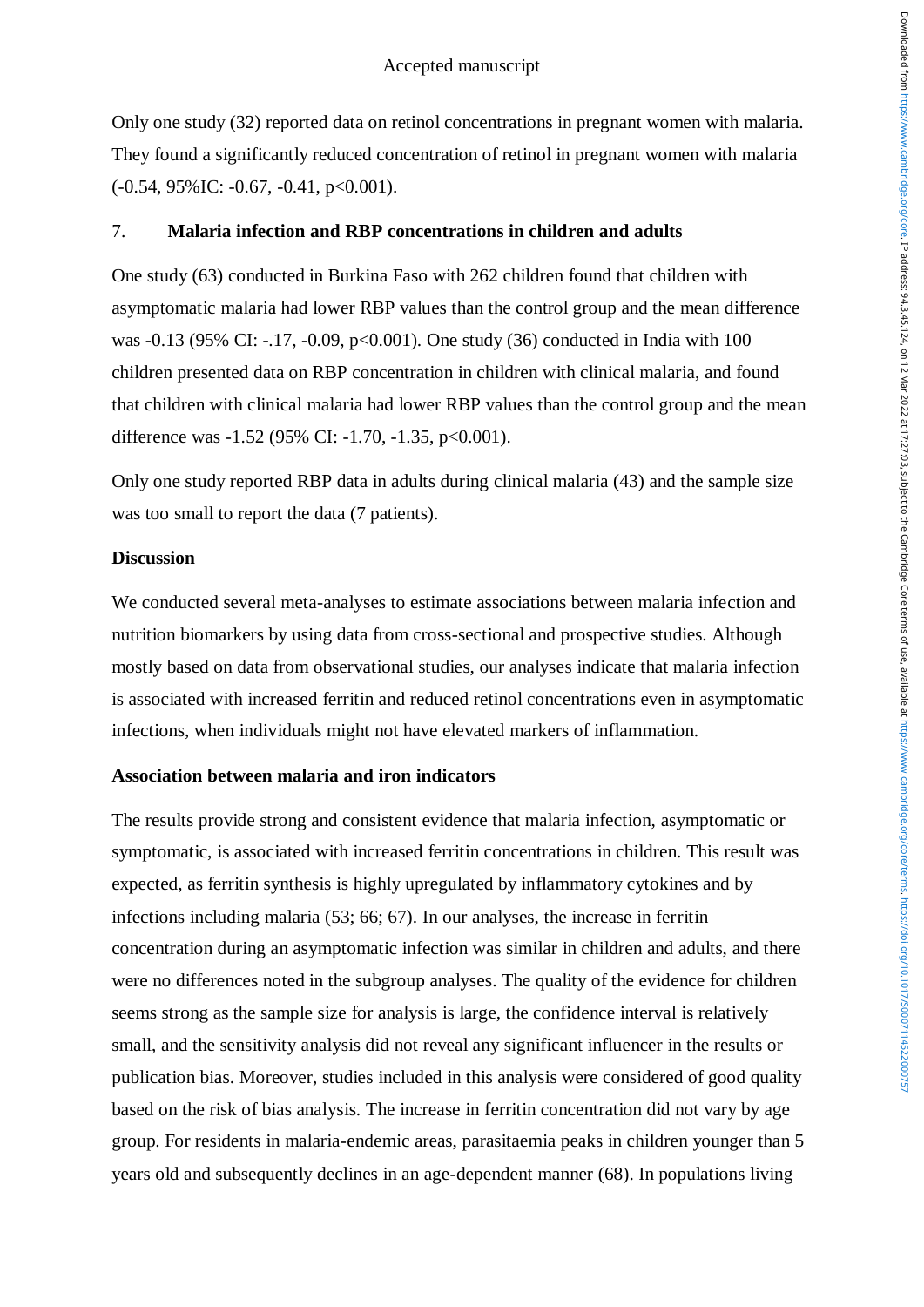under heavy exposure to malaria and frequent infection, individuals tend to develop partial immunity against the disease earlier in childhood, which may explain why children under 5 years old did not have a greater increase in ferritin than older children. However, this interpretation is limited by the fact that age groups were not particularly well defined and therefore, there might have been differences between age groups that we were not able to observe.

Overall, in the case of an asymptomatic malaria infection, the average increase in ferritin concentration is estimated at c. 28.5 µg/L, across all settings and all groups of population. Considering that the mean value of ferritin concentration in control groups was c. 25 µg/L, this indicates that the ferritin concentration in asymptomatic malaria infection was approximately doubled compared to a control group. As a comparison, based on 16 datasets included as part of the BRINDA collaboration, Namaste and colleagues have assessed the increase in ferritin concentrations during an inflammation process, based on elevated CRP and/or AGP (66); both markers are elevated in large proportions of children in low and middle income countries (69). This definition is imperfect, as inflammation is a complex process than cannot be captured simply by the elevation of these two acute phase proteins. However, in the absence of other widely available biomarkers of inflammation in populationbased surveys, we continue to rely on a definition on inflammation based on these two markers. Namaste reported that ferritin concentration increases from 19.5  $\mu$ g/L in the reference group to 50.8 µg/L during the early convalescence phase of an inflammatory episode, which in this analysis was defined as when CRP and AGP concentrations are at their highest (66). This represents an increase of about 30  $\mu$ g/L, which is in the same range as the increase we see during a malaria asymptomatic infection. For women of reproductive age, they report an increase in the same range (c. 30  $\mu$ g/L).

The recent WHO guidelines on the use of ferritin concentrations to define iron status recommend adjusting for inflammation and indicate that it is possible to adjust for malaria. There are however currently no details on why this adjustment should be made or whether some specificities, such as the severity of the infection, the population group, or the endemic profile should be considered. An important question for micronutrient surveys is whether elevated acute phase proteins fully capture the effects of malaria on micronutrient markers, as might be assumed from the similar differences in ferritin due to malaria or CRP plus AGP, or whether we should account for both inflammation and malaria. Several studies included in this review report that not all children with asymptomatic malaria have elevated CRP or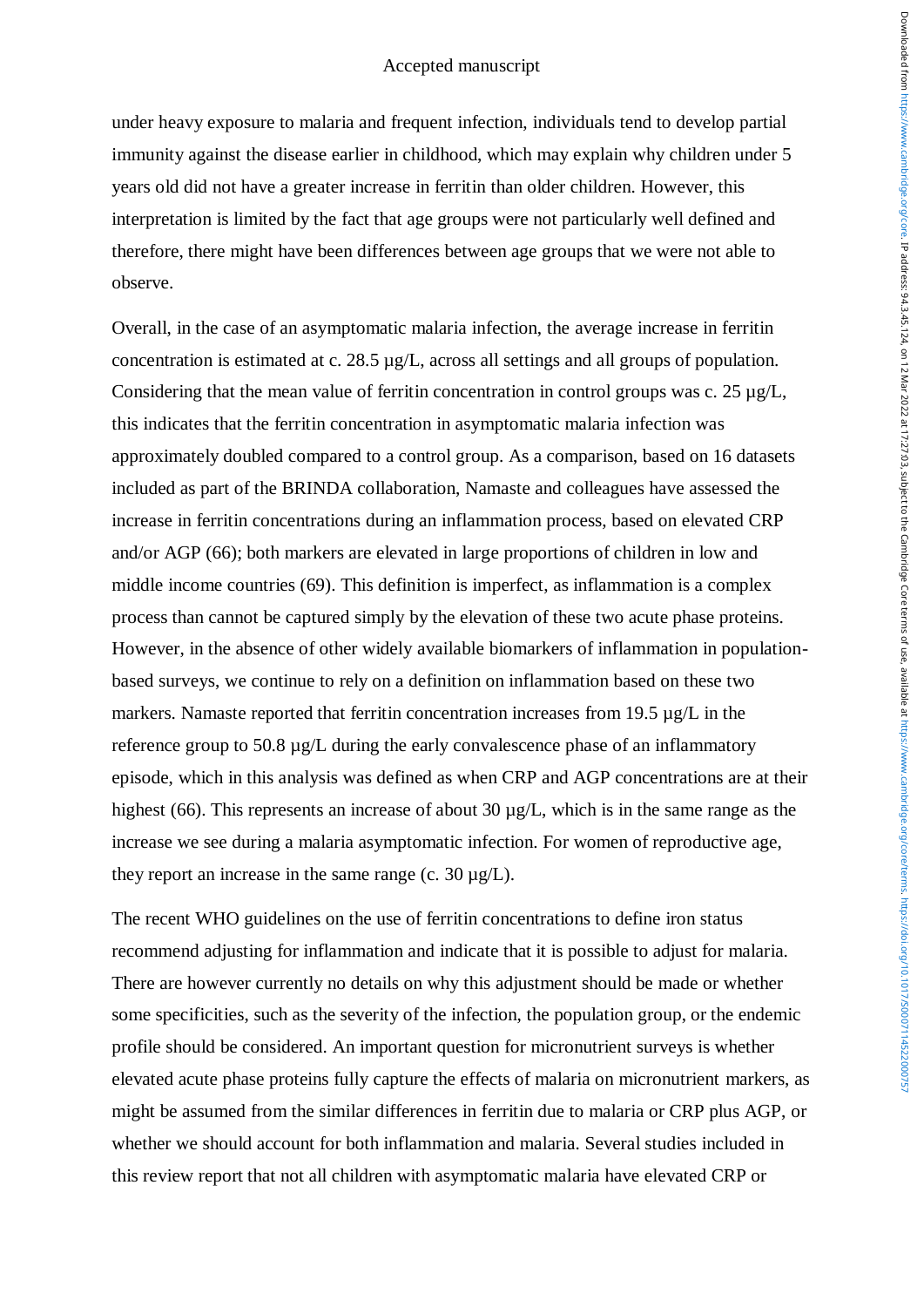AGP. In the study in Burkina Faso in children with asymptomatic malaria, Barffour reported that only half of the children with malaria also had elevated AGP during low malaria season, based on AGP concentrations >1 g/L (10). Righetti found similar results in Cote d'Ivoire. Among children 6 – 8 years old with asymptomatic malaria, 55% had neither CRP concentration  $> 5$  mg/L nor AGP concentration  $> 1g/L$  (57). In non-pregnant women, this proportion was even higher (65%). Similarly, de Mast found low circulating concentrations of CRP in Indonesian school-children with asymptomatic parasitaemia, and 84% of them had CRP concentrations  $\lt 5$  mg/L, the threshold to define inflammation (7). These findings could be attributed to the use of thresholds for CRP and AGP and might mask a mild elevation in inflammatory markers. Several studies found that even after adjusting for raised CRP and/or AGP with the regression method, ferritin concentrations were higher in children suffering from asymptomatic malaria than in the control group (63; 70). In children  $6 - 23$  months old in Burkina Faso, Wessells found that after adjusting for acute phase proteins, children with asymptomatic malaria had greater plasma ferritin concentrations than the control group (23.5  $\pm$  1.5 µg/L vs. 11.1  $\pm$  0.8 µg/L; P < 0.001) (63). Muriuki found that children with malaria had greater ferritin concentrations at every decile of CRP, compared to those without malaria. Even in the lowest decile of CRP, the difference in ferritin between children with malaria and without malaria was of about 20  $\mu$ g/L. They found that malaria parasitaemia also increased ferritin levels independently of increased CRP and/or AGP in multivariable analyses (53). In longitudinal studies looking at ferritin concentrations and inflammatory markers concentrations after a malaria infection, it is notable that, even if CRP and AGP concentrations are slightly elevated during an asymptomatic infection, their concentrations go back to normal rapidly once the malaria infection is cleared, while ferritin concentrations remain elevated for about 1 month after the infection (47; 49). Considering this, we can assume that individuals with an asymptomatic malaria infection are either not suffering from inflammation or have elevated CRP and AGP for a period of time that is shorter than the time needed for their ferritin concentration to return to normal.

The highest increase in ferritin is unsurprisingly seen in clinical malaria, even though we could not reach a conclusion on clinical infection and ferritin in adults, due to the high heterogeneity and the small number of adults included. In children, the highest increase in ferritin was observed in the countries with a moderate parasite rate. In pregnancy, there was also a significant increase in ferritin concentrations in pregnant women with malaria, of c. 27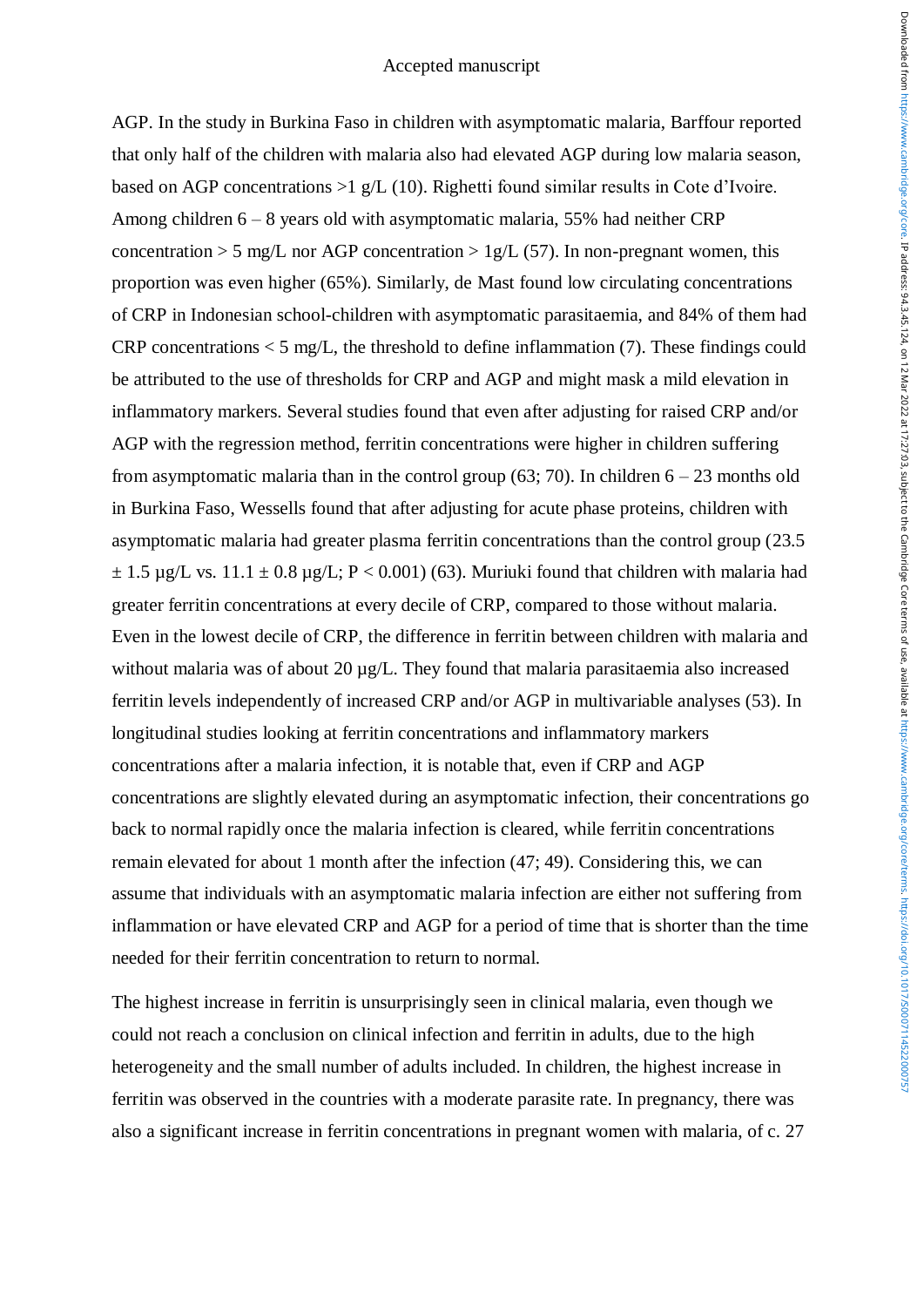µg/L. The difference in mean concentration was greater in settings with high transmission intensity.

Hepcidin concentrations were also increased during malaria infections. As for the ferritin data, these datasets included children with and without raised CRP or AGP, and we can assume that the increase in hepcidin concentration might be occurring through both an inflammatory (49), and a non-inflammatory pathway, as suggested previously (14; 53). Hepcidin reduces iron absorption from the gut and increases iron sequestration, resulting in a decrease of iron in the blood, and a decrease in erythropoiesis (49). Considering the high proportion of the population suffering from asymptomatic malaria infections in sub-Saharan Africa, this increase in hepcidin concentration could help to explain why iron deficiency prevalence remains high in population surveys and why iron supplementation and iron fortification programs have been less effective than expected (71).

### **Associations between malaria and indicators of vitamin A deficiency**

Children with an asymptomatic infection had lower values of serum retinol than the control group. In case of a clinical infection, the reduction was greater. In adults, lower values of serum retinol were also observed in case of a clinical infection. The reductions we observed in children and adults with a clinical infection (respectively  $0.43$  and  $0.73$  umol/L) were greater than the reductions in retinol due to inflammation defined by elevated CRP and/or AGP, reported by the BRINDA collaboration. The BRINDA collaboration reported that inflammation reduces retinol by  $0.27 \mu$  mol/L in pre-school children and by  $0.24 \mu$  mol/L in women of reproductive age (66). However, the populations are different as BRINDA is more likely to include datasets coming from healthy participants while in these specific analyses, patients were ill and hospitalised due to malaria. Also, in these analyses, not all endemic profiles were represented. These results need to be interpreted with caution as the sample size for these analyses were small. The acute-phase response to either infection or inflammation affects retinol homeostasis, and substantial vitamin A can be lost in the urine during illness accompanied by high fever (3). There may also be increased tissue retinol uptake due to increased needs for retinol in infection which could decrease plasma retinol concentrations (44). An alternative explanation is that sick children tend to eat less, and malaria could lead to vitamin A deficiency in children who already had low reserves of vitamin A (72).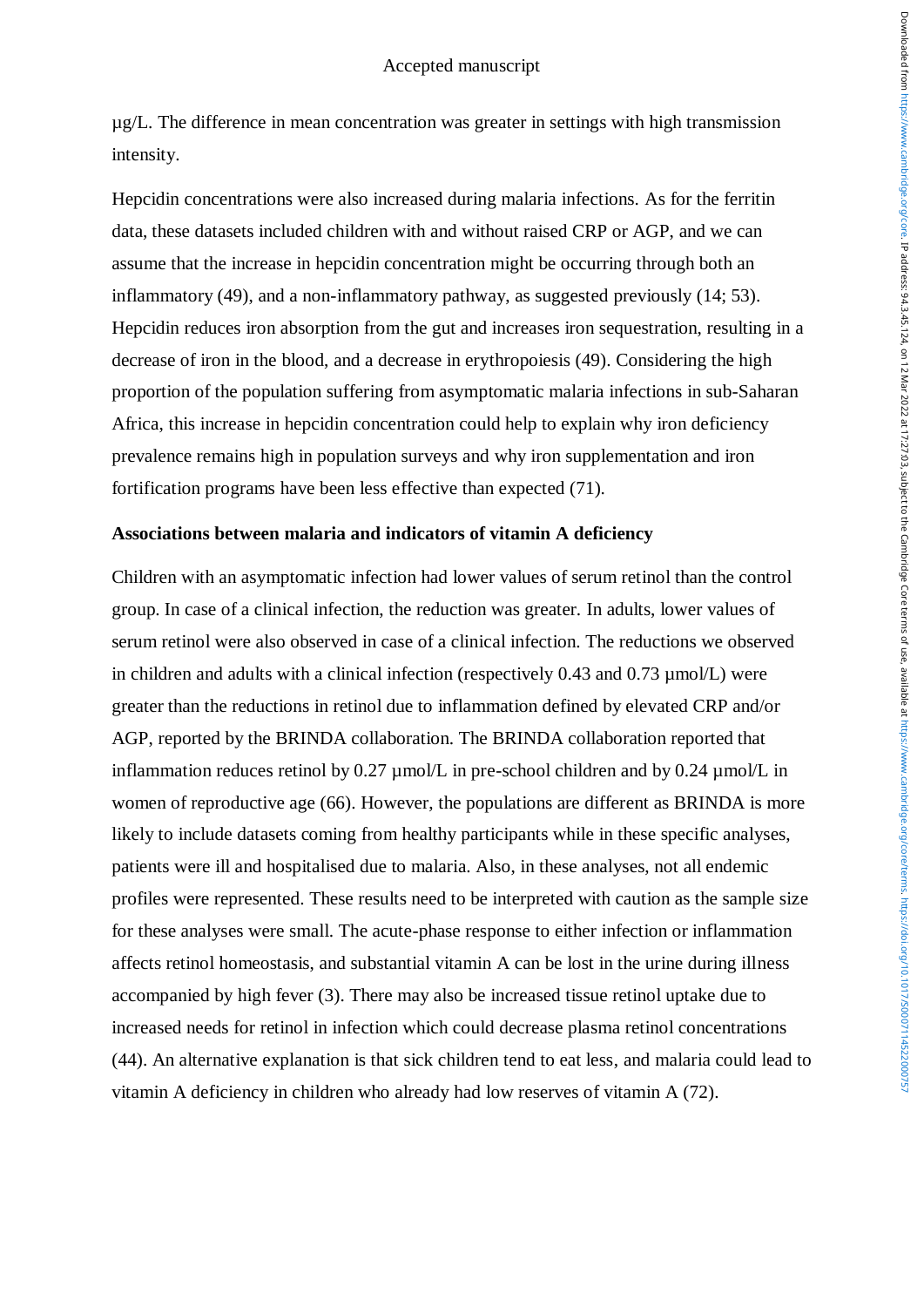### **Implications for large scale surveys interpretation**

The magnitude of change in ferritin and retinol concentrations in the case of an asymptomatic infection is likely to affect the estimations of iron and vitamin A deficiency in populationbased surveys. Asymptomatic individuals are often present in these surveys. They are likely to experience an increase in ferritin without a significant elevation of CRP and AGP values, and therefore their ferritin values would not be adjusted by the BRINDA method as it is recommended by WHO. With regard to retinol, even if BRINDA has recommended to adjust for inflammation in children, WHO does not currently recommend any adjustment. Children and adults with asymptomatic infection could be wrongly considered as iron replete or vitamin A deficient and the validity of the deficiency prevalence estimates could be affected. Adjusting for malaria is only referred to as a 'possible adjustment' in the WHO guidelines on ferritin and there is no mention of asymptomatic infections. However, we observed that ferritin concentrations were elevated by 28.2 µg/L in asymptomatic children and by 366 µg/L in children with clinical malaria compared to healthy children. Retinol concentrations were reduced by 0.11 µmol/L in asymptomatic children and by 0.43 µmol/L in children with clinical malaria. These data suggest an important difference according to the severity of infection and this could have important repercussions in the assessment of iron and vitamin A status in populations where different forms of malaria infections co-exist. Even if individuals with clinical malaria are not likely to be included in surveys, people recovering from clinical malaria might be. Applying a single correction factor to all forms of malaria, as is currently recommended in the WHO guidelines, would certainly affect estimates coming from micronutrient surveys and other surveys that assess the iron status of a sample of a population in a malaria endemic setting. More research should be done to confirm whether the study setting should be considered when applying an adjustment, as our data seem to indicate that a clinical infection could have different repercussions on ferritin concentrations depending on the endemic profile. We did not have enough datasets to analyse infections with P. vivax and it requires further research. In our analyses, the use of different malaria diagnostic methods did not seem to impact the magnitude of the effects.

### **Limitations**

The primary limitation to these analyses is the variability between studies, including the large age range among children in some of the datasets. Another limitation is the population used as a control group, as most studies had different strategies to recruit their control group. We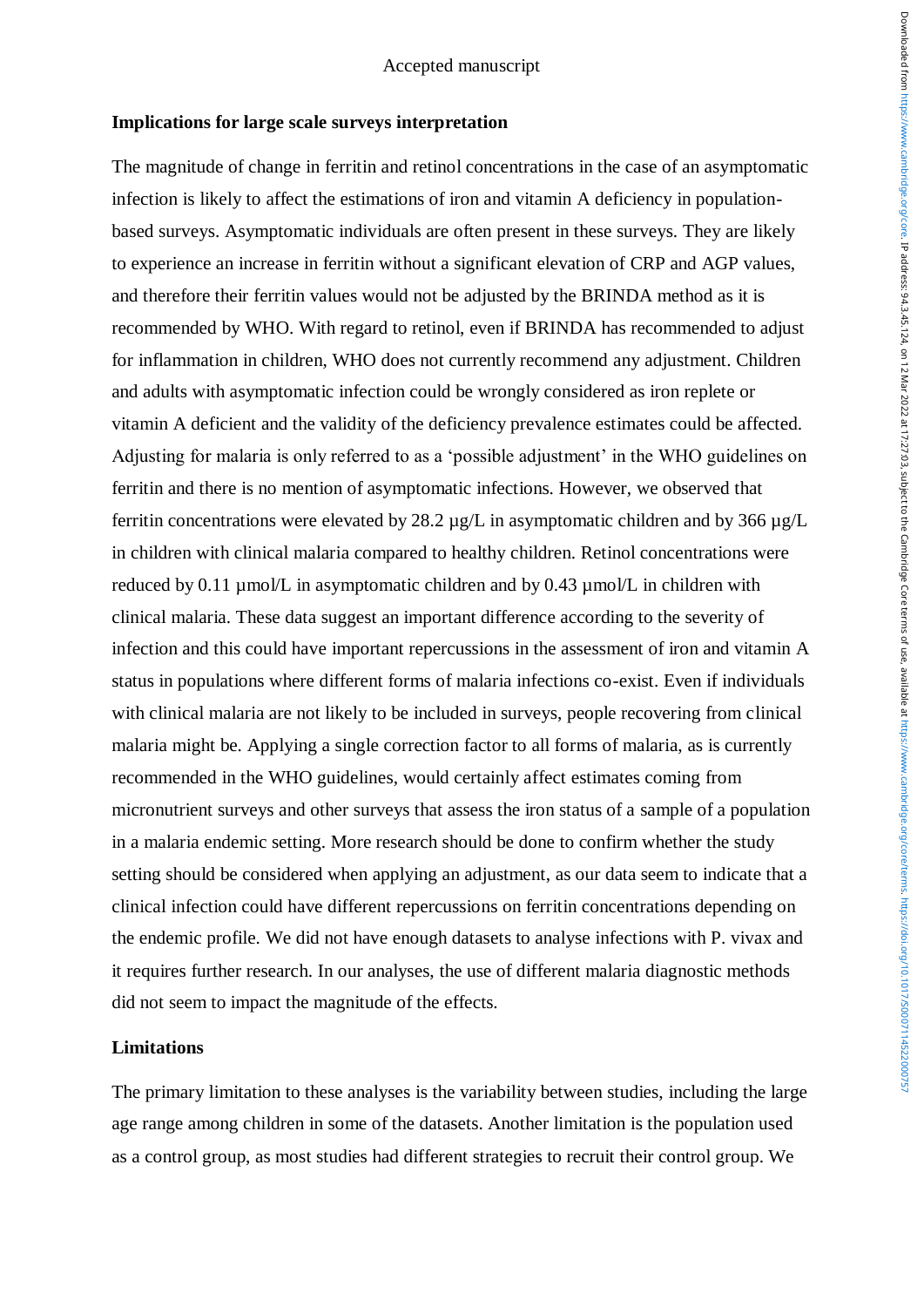did not investigate whether the children were suffering from hookworm or Schistosoma infections, which could have affected further their iron status. Another limitation is the generalisability of the results related to clinical infections. Most of the studies including clinical infections were conducted at the hospital, whereas in population-based surveys conducted to measure the micronutrient status of a population, participants would be sampled in the community. We also acknowledge that our search strategy, despite being large and inclusive of three languages of publication, did not include grey literature or regional databases, which might have introduced a selection bias in the systematic review. Finally, although there were many studies on the association of ferritin and malaria in children, fewer studies were included in other meta-analyses, and these included studies had higher risk of bias, suggesting caution is required in interpreting these results.

# **Conclusion**

The findings of this systematic review and meta-analysis suggest that malaria infection should be measured and adjusted for in nutritional surveys of populations living in malariaendemic areas, particularly for assessments of iron status. Malaria test results should be reported in population-based surveys, as well as a measure of clinical symptoms in the participant. This will allow more accurate adjustment of serum ferritin concentrations to define individual iron status. Preliminary analyses indicate that retinol concentration also is affected by malaria, but not enough data are currently available to support firm conclusions for children and adults. Further research is needed to develop individualized adjustment methods that can take into account the concentrations of acute phase proteins and the presence, and severity, of a malaria infection.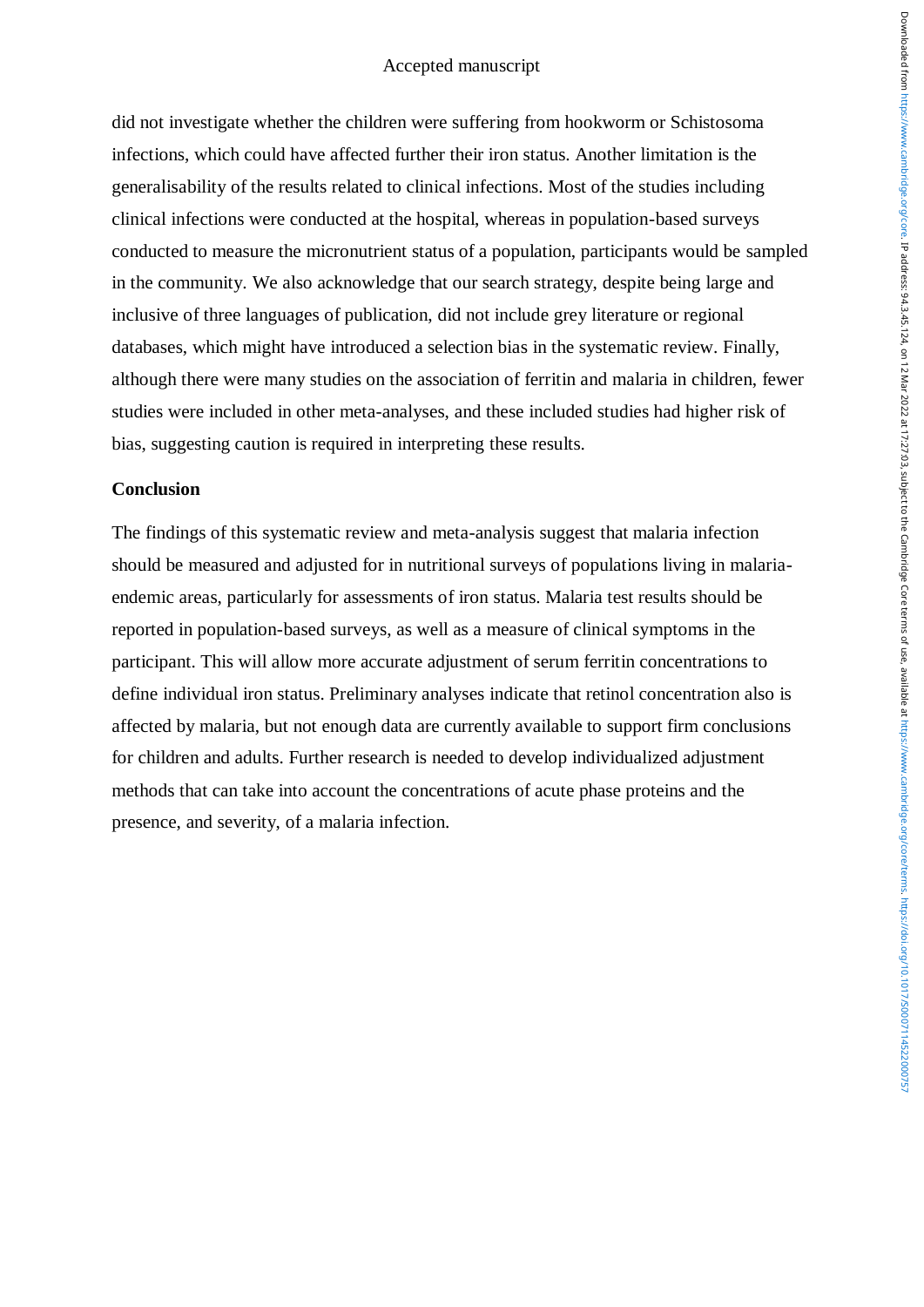# **Contribution**

F.S., E.J.M.J., S.F. and H.H. conceptualised the analytical protocol. F.S. and L.S.R. conducted the literature search. F.S. conducted the study data analyses with the support of A.MD. F.S. was the primary writer. All authors reviewed the content of the manuscript and provided feedback. None of the authors have any conflicts of interest to declare.

# **Acknowledgment**

The authors would like to thank Dr. Sujit Rathod for his help regarding statistical methods in epidemiology.

# **Funding source**

This work was supported, in whole or in part, by the Bill & Melinda Gates Foundation INV-002855. Under the grant conditions of the Foundation, a Creative Commons Attribution 4.0 Generic License has already been assigned to the Author Accepted Manuscript version that might arise from this submission.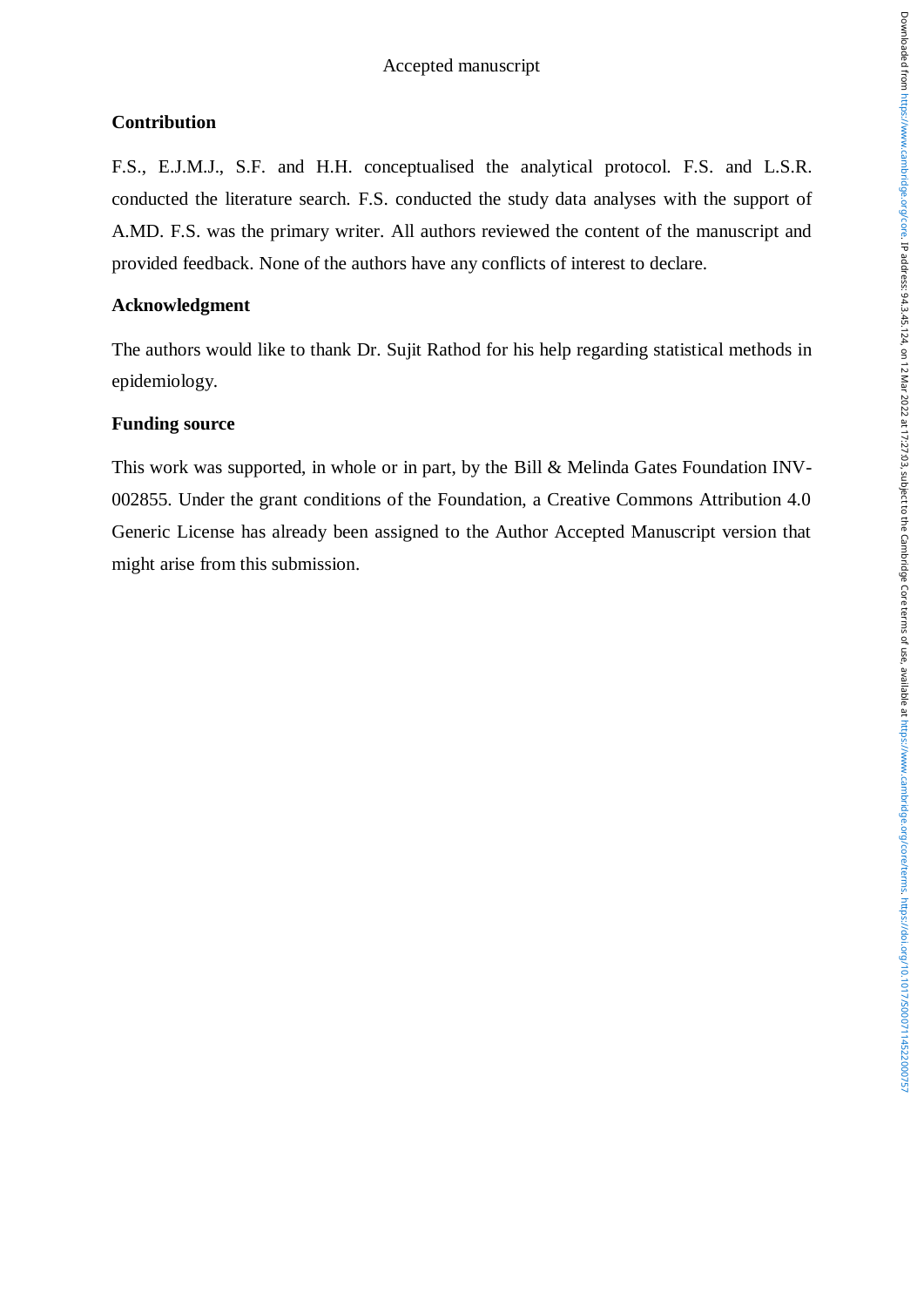#### **References**

1. Bailey RL, West KP, Jr., Black RE (2015) The epidemiology of global micronutrient deficiencies. *Ann Nutr Metab* **66** 22-33.

2. Suchdev PS, Williams AM, Mei Z *et al.* (2017) Assessment of iron status in settings of inflammation: challenges and potential approaches. *Am J Clin Nutr* **106**, 1626S-1633S.

3. Tanumihardjo SA, Russell RM, Stephensen CB *et al.* (2016) Biomarkers of Nutrition for Development (BOND)—Vitamin A Review. *J Nutr* **146**, 1816S-1848S.

4. Victora CG, Christian P, Vidaletti LP *et al.* (2021) Revisiting maternal and child undernutrition in low-income and middle-income countries: variable progress towards an unfinished agenda. *Lancet* **397**, 1388-1399.

5. WHO (2020) *World malaria report 2020: 20 years of global progress and challenges.* Geneva. Licence: CC BY-NC-SA 3.0 IGO.

6. Northrop-Clewes CA (2008) Interpreting indicators of iron status during an acute phase response--lessons from malaria and human immunodeficiency virus. *Ann Clin Biochem* **45**, 18-32.

7. de Mast Q, Syafruddin D, Keijmel S *et al.* (2010) Increased serum hepcidin and alterations in blood iron parameters associated with asymptomatic P. falciparum and P. vivax malaria. *Haematologica* **95**, 1068-1074.

8. Mbanefo A, Kumar N (2020) Evaluation of Malaria Diagnostic Methods as a Key for Successful Control and Elimination Programs. *Trop Med Infect Dis* **5**.

9. WHO (2020) *WHO guideline on use of ferritin concentrations to assess iron status in individuals and populations*. Geneva.

10. Barffour MA, Schulze KJ, Coles CL *et al.* (2018) Malaria exacerbates inflammationassociated elevation in ferritin and soluble transferrin receptor with only modest effects on iron deficiency and iron deficiency anaemia among rural Zambian children. *Trop Med Int Health* **23**, 53-62.

11. Filteau SM, Morris SS, Abbott RA *et al.* (1993) Influence of morbidity on serum retinol of children in a community-based study in northern Ghana. *Am J Clin Nutr* **58**, 192-197.

12. Larson LM, Addo OY, Sandalinas F *et al.* (2017) Accounting for the influence of inflammation on retinol-binding protein in a population survey of Liberian preschool-age children. *Matern Child Nutr* **13(2)**, e12298.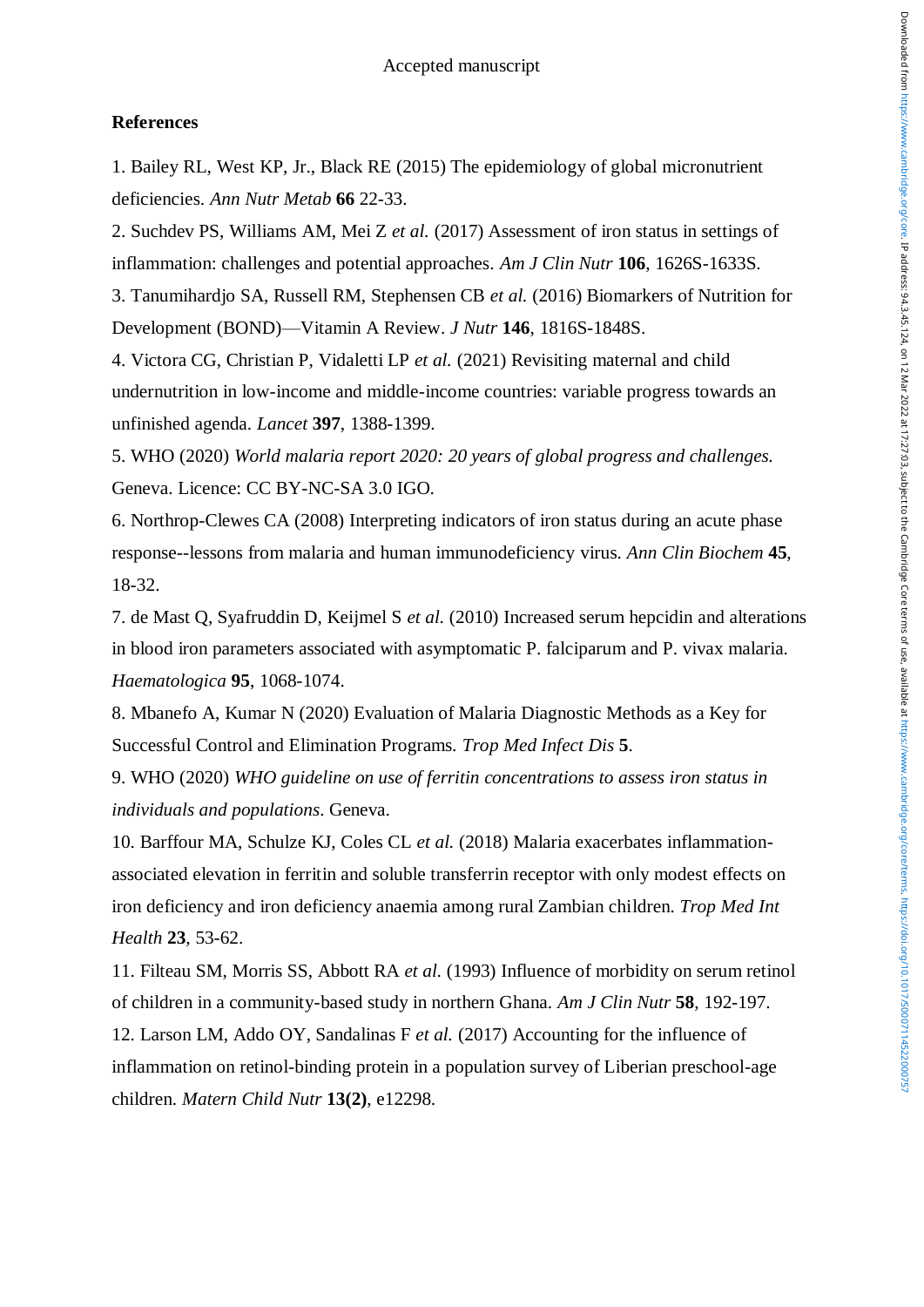13. Burte F, Brown BJ, Orimadegun AE *et al.* (2013) Circulatory hepcidin is associated with the anti-inflammatory response but not with iron or anemic status in childhood malaria. *Blood* **121(15)**, 3016-3022.

14. Atkinson SH, Uyoga SM, Armitage AE *et al.* (2015) Malaria and Age Variably but Critically Control Hepcidin Throughout Childhood in Kenya. *EBioMedicine* **2**, 1478-1486. 15. *The Malaria Atlas Project. [https://malariaatlas.org.](https://malariaatlas.org/) Last accessed on 1st of November 2021*.

16. WHO (2018) *Malaria surveillance, monitoring & evaluation: a reference manual.* Geneva. Licence: CC BY-NC-SA 3.0 IGO.

17. Higgins JPT TJ, Chandler J, Cumpston M, Li T, Page MJ, Welch VA. (2021) *Cochrane Handbook for Systematic Reviews of Interventions version 6.2 (updated February 2021).* Cochrane.

18. Ma LL, Wang YY, Yang ZH *et al.* (2020) Methodological quality (risk of bias) assessment tools for primary and secondary medical studies: what are they and which is better? *Mil Med Res* **7**, 7.

19. Higgins JP, White IR, Anzures-Cabrera J (2008) Meta-analysis of skewed data: combining results reported on log-transformed or raw scales. *Stat Med* **27**, 6072-6092.

20. DerSimonian R, Laird N (2015) Meta-analysis in clinical trials revisited. *Contemp Clin Trials* **45**, 139-145.

21. Viechtbauer W, Cheung MW (2010) Outlier and influence diagnostics for meta-analysis. *Res Synth Methods* **1**, 112-125.

22. R Core Team (2020). R: A language and environment for statistical computing. R Foundation for Statistical Computing, Vienna, Austria. [https://www.R-project.org/.](https://www.r-project.org/)

23. Harrer, M., Cuijpers, P., Furukawa, T. & Ebert, D. D. (2019). dmetar: Companion R Package For The Guide 'Doing Meta-Analysis in R'. R package version 0.0.9000. [http://dmetar.protectlab.org/.](http://dmetar.protectlab.org/)

24. Balduzzi S, Rücker G, Schwarzer G (2019), How to perform a meta-analysis with R: a practical tutorial, Evidence-Based Mental Health; 22: 153-160.

25. Suurmond R, van Rhee H, Hak T (2017) Introduction, comparison, and validation of Meta-Essentials: A free and simple tool for meta-analysis. *Res Synth Methods* **8**, 537-553.

26. Diallo S, Roberts SA, Gies S *et al.* (2020) Malaria early in the first pregnancy: Potential impact of iron status. *Clin Nutr* **39**, 204-214.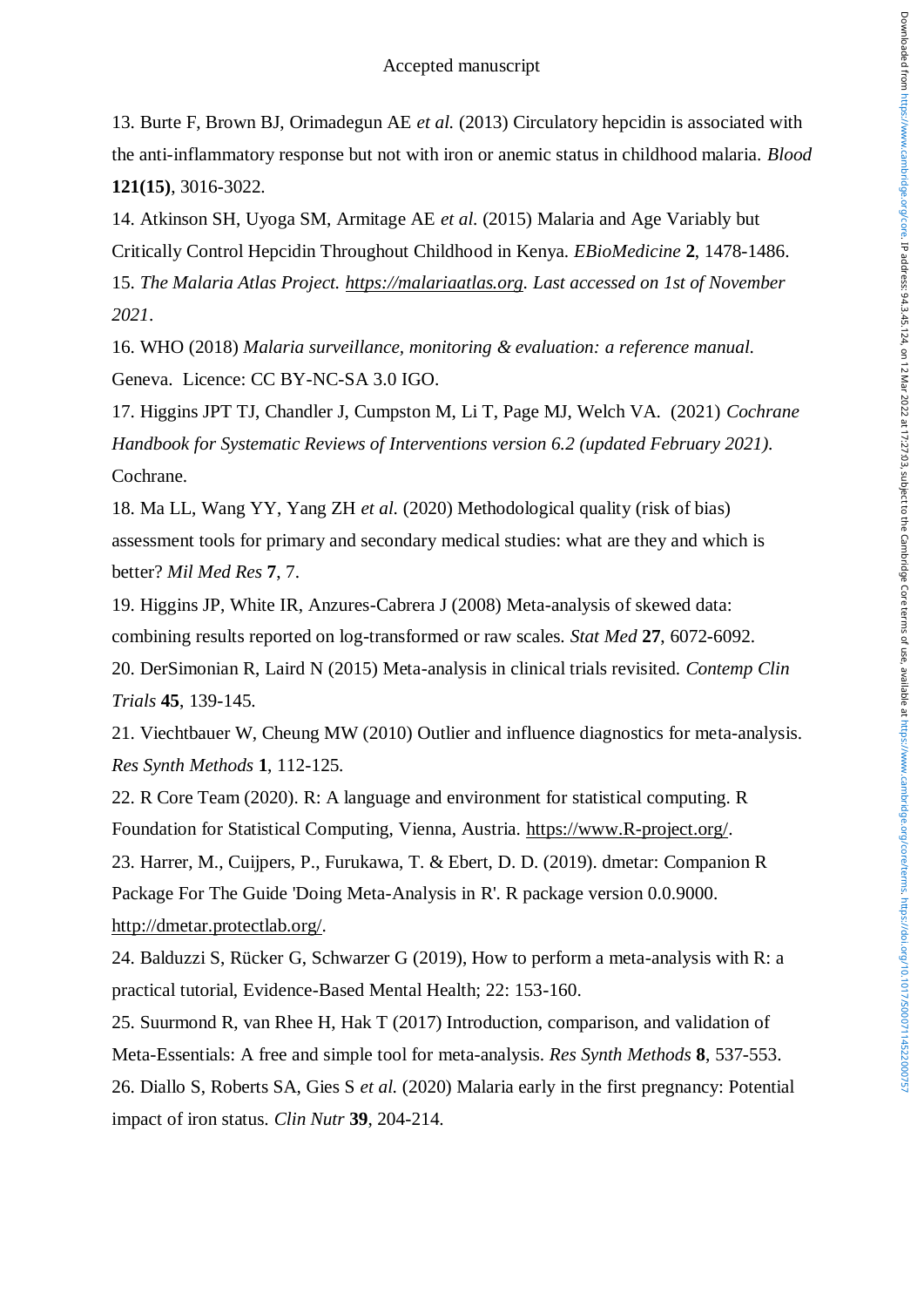27. Dreyfuss ML, Stoltzfus RJ, Shrestha JB *et al.* (2000) Hookworms, malaria and vitamin A deficiency contribute to anemia and iron deficiency among pregnant women in the plains of Nepal. *J Nutr* **130**, 2527-2536.

28. Mockenhaupt FP, Rong B, Gunther M *et al.* (2000) Anemia in pregnant ghanaian women: importance of malaria, iron deficiency and haemoglobinopathies. *Trans R Soc Trop Med Hyg* **94**, 477-483.

29. Mwangi MN, Echoka E, Knijff M *et al.* (2019) Iron Status of Kenyan Pregnant Women after Adjusting for Inflammation Using BRINDA Regression Analysis and Other Correction Methods. *Nutrients* **11**, 420.

30. Saad AA, Mohamed OE, Ali AA *et al.* (2012) Acute-phase proteins in pregnant Sudanese women with severe Plasmodium falciparum malaria. *Trans R Soc Trop Med Hyg* **106**, 570- 572.

31. Shulman CE, Graham WJ, Jilo H *et al.* (1996) Malaria is an important cause of anaemia in primigravidae: evidence from a district hospital in coastal Kenya. *Trans R Soc Trop Med Hyg* **90**, 535-539.

32. Stuetz W, McGready R, Cho T *et al.* (2005) Relation of DDT residues to plasma retinol, alpha-tocopherol, and beta-carotene during pregnancy and malaria infection: a case-control study in Karen women in northern Thailand. *Sci Total Environ* **363**, 78-86.

33. Wessells KR, Ouedraogo CT, Young RR *et al.* (2017) Micronutrient Status among Pregnant Women in Zinder, Niger and Risk Factors Associated with Deficiency. *Nutrients* **9**, 430.

34. Barffour MA, Schulze KJ, Coles CL *et al.* (2018) Comparability of Inflammation-

Adjusted Vitamin A Deficiency Estimates and Variance in Retinol Explained by C-Reactive Protein and alpha1 - Acid Glycoprotein during Low and High Malaria Transmission Seasons in Rural Zambian Children. *Am J Trop Med Hyg* **98**, 334-343.

35. Carmona-Fonseca J, Botero AMC, Penuela RMU (2008) State of the skin, mucous membranes, hair and vitamin A in children of endemic malaria zones of Antioquia (Colombia). [Spanish]. *Iatreia* **21**, 21-32.

36. Das BS, Thurnham DI, Das DB (1996) Plasma alpha-tocopherol, retinol, and carotenoids in children with falciparum malaria. *Am J Clin Nutr* **64**, 94-100.

37. Davis TM, Garcia-Webb P, Fu LC *et al.* (1993) Antioxidant vitamins in acute malaria. *Trans R Soc Trop Med Hyg* **87**, 596-597.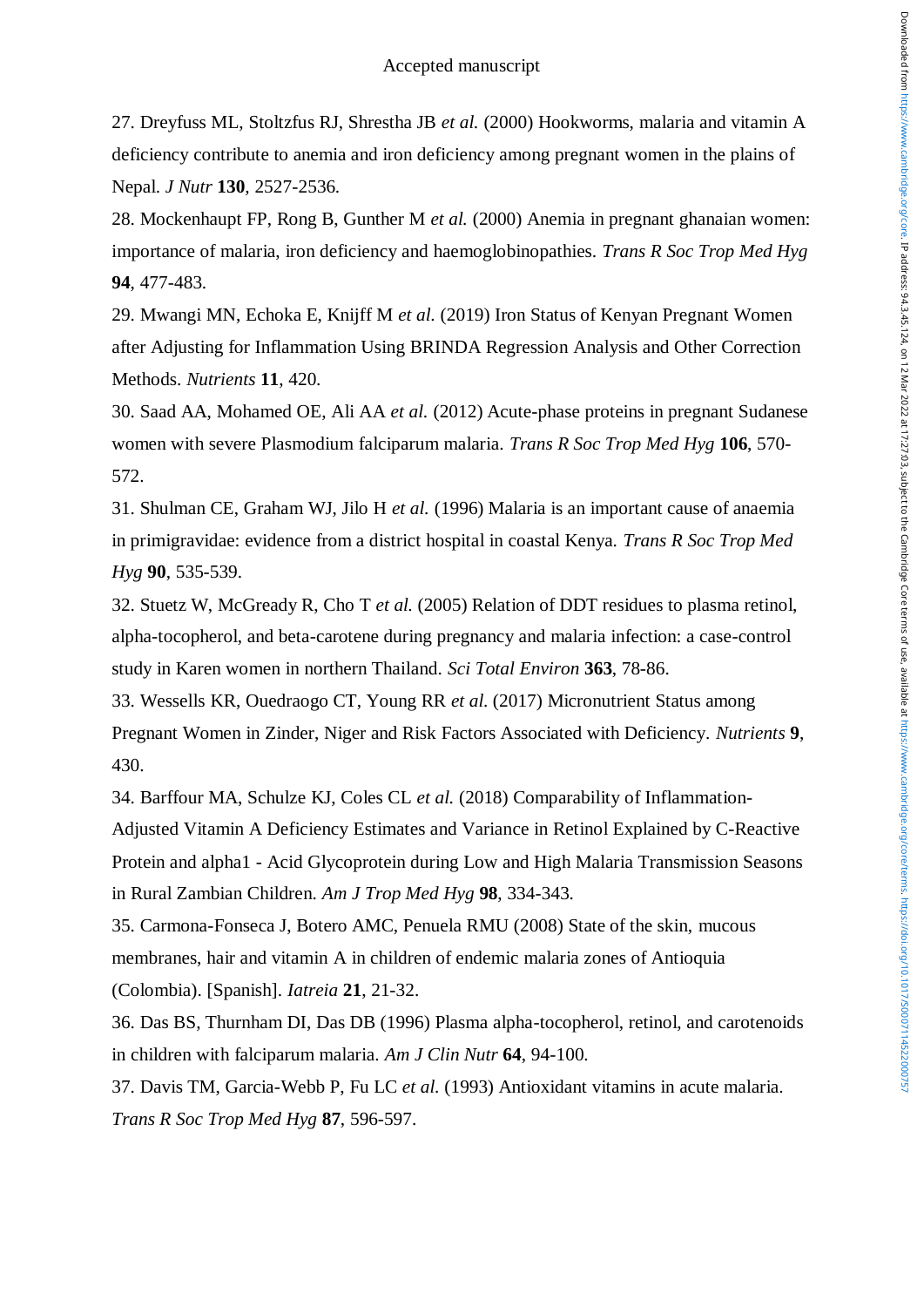38. Diatta A, Cisse F, Traore S *et al.* (2013) Malaria as an underlying cause of

Hypovitaminosis a: results of HPLC retinol assessment among preschool children in Senegal rural areas. *Int Res J Biochem Bioinform* **3**, 71-74.

39. Inocent G, Gustave LL, Issa TS *et al.* (2007) Influence of malaria on the serum levels of vitamin A, zinc and calcium of children in Douala-Cameroon. *Afr J Biotechnol* **6**, 871-876. 40. Mfonkeu JB, Gouado I, Kuate HF *et al.* (2010) Biochemical markers of nutritional status and childhood malaria severity in Cameroon. *Br J Nutr* **104**, 886-892.

41. Nussenblatt V, Mukasa G, Metzger A *et al.* (2002) Relationship between carotenoids and anaemia during acute uncomplicated Plasmodium falciparum malaria in children. *J Health Popul Nutr* **20**, 205-214.

42. Raza A, Khan HM, Malik MA *et al.* (2009) Serum retinol concentration in patients with acute falciparum malaria in Aligarh, India. *J Infect Dev Ctries* **3**, 865-868.

43. Tabone MD, Muanza K, Lyagoubi M *et al.* (1992) The role of interleukin-6 in vitamin A deficiency during Plasmodium falciparum malaria and possible consequences for vitamin A supplementation. *Immunology* **75**, 553-554.

44. Thurnham DI, Singkamani R (1991) The acute phase response and vitamin A status in malaria. *Trans R Soc Trop Med Hyg* **85**, 194-199.

45. Beesley R, Filteau S, Tomkins A *et al.* (2000) Impact of acute malaria on plasma concentrations of transferrin receptors. *Trans R Soc Trop Med Hyg* **94**, 295-298.

46. Castberg FC, Sarbah EW, Koram KA *et al.* (2018) Malaria causes long-term effects on markers of iron status in children: a critical assessment of existing clinical and epidemiological tools. *Malar J* **17**, 464.

47. Cercamondi CI, Egli IM, Ahouandjinou E *et al.* (2010) Afebrile Plasmodium falciparum parasitemia decreases absorption of fortification iron but does not affect systemic iron utilization: a double stable-isotope study in young Beninese women. *Am J Clin Nutr* **92**, 1385–1392.

48. de Mast Q, van Dongen-Lases EC, Swinkels DW *et al.* (2009) Mild increases in serum hepcidin and interleukin-6 concentrations impair iron incorporation in haemoglobin during an experimental human malaria infection. *Br J Haematol* **145**, 657-664.

49. Glinz D, Hurrell RF, Righetti AA *et al.* (2015) In Ivorian school-age children, infection with hookworm does not reduce dietary iron absorption or systemic iron utilization, whereas afebrile Plasmodium falciparum infection reduces iron absorption by half. *Am J Clin Nutr* **101**, 462–470.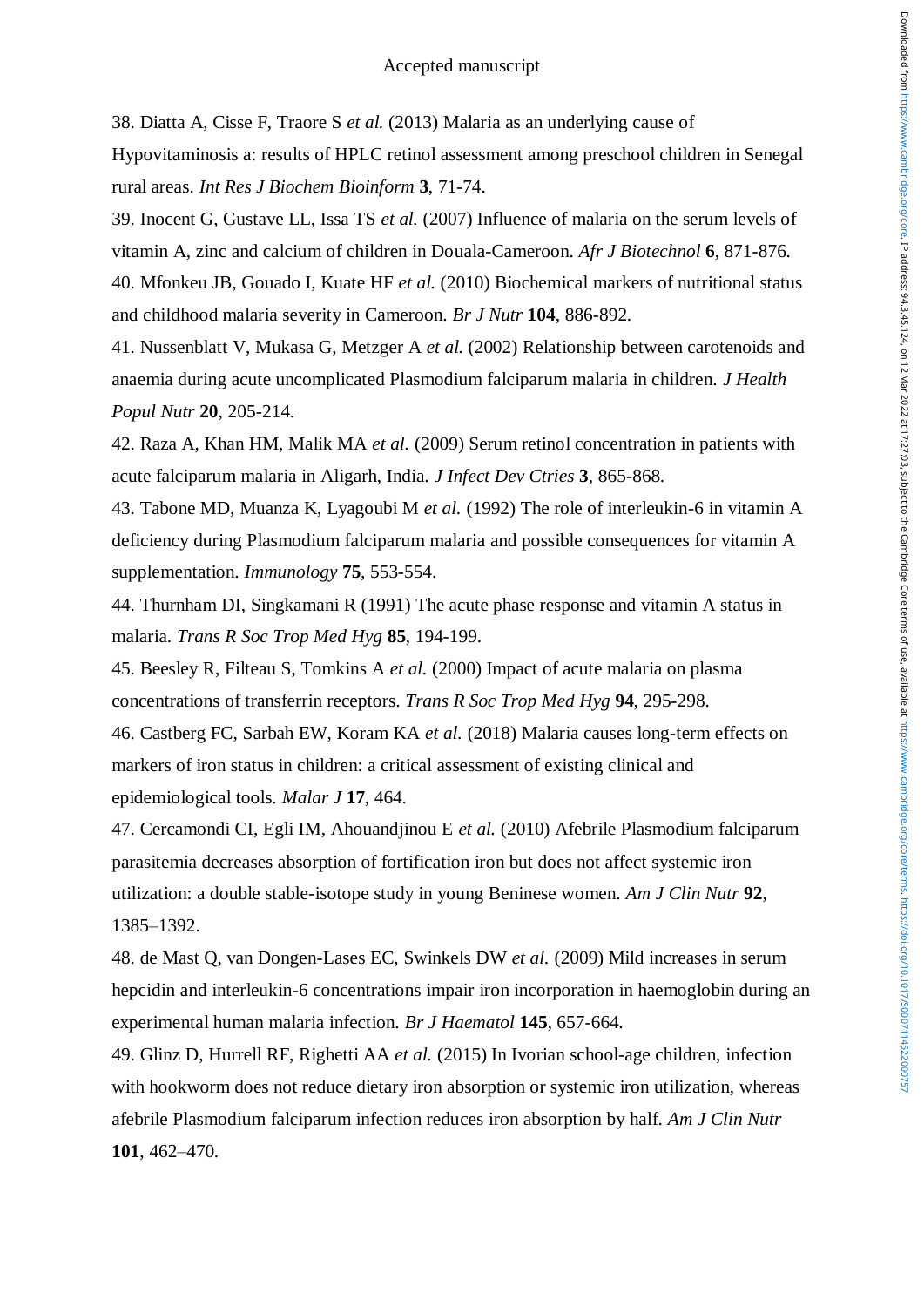50. Jeremiah ZA, Uko EK, Buseri FI *et al.* (2009) Malarial iron‐deficiency anaemia among asymptomatic Nigerian children. *J Nutr Environ Med* **16**, 232-241.

51. Kabore B, Post A, Berendsen MLT *et al.* (2020) Red blood cell homeostasis in children and adults with and without asymptomatic malaria infection in Burkina Faso. *PLoS ONE* **15**, e0242507.

52. Kivibidila S, Warrier RP, Ode D *et al.* (1999) Lack of difference in iron status assessed by soluble transferrin receptor between children with cerebral malaria and those with noncerebral malaria. *J Trop Pediatr* **45**, 166-167.

53. Muriuki JM, Mentzer AJ, Webb EL *et al.* (2020) Estimating the burden of iron deficiency among African children. *BMC Medicine* **18**, 31.

54. O'Donnell A, Fowkes FJ, Allen SJ *et al.* (2009) The acute phase response in children with mild and severe malaria in Papua New Guinea. *Trans R Soc Trop Med Hyg* **103**, 679-686.

55. Odunukwe NN, Salako LA, Okanny C *et al.* (2001) Serum ferritin and other haematological measurements in apparently healthy children with malaria parasitaemia in Lagos, Nigeria. *West Afr J Med* **20**, 42-45.

56. Phillips RE, Looareesuwan S, Warrell DA *et al.* (1986) The importance of anaemia in cerebral and uncomplicated falciparum malaria: role of complications, dyserythropoiesis and iron sequestration. *Q J Med* **58**, 305-323.

57. Righetti AA, Wegmuller R, Glinz D *et al.* (2013) Effects of inflammation and Plasmodium falciparum infection on soluble transferrin receptor and plasma ferritin concentration in different age groups: a prospective longitudinal study in Cote d'Ivoire. *Am J Clin Nutr* **97**, 1364-1374.

58. Seyrek A, Kocyigit A, Erel O (2004) Essential trace elements selenium, zinc, copper, and iron concentrations and their related acute-phase proteins in patients with vivax malaria. *Biol Trace Elem Res* **106**, 107-115.

59. Stoltzfus RJ, Chwaya HM, Albonico M *et al.* (1997) Serum ferritin, erythrocyte protoporphyrin and hemoglobin are valid indicators of iron status of school children in a malaria-holoendemic population. *J Nutr* **127**, 293-298.

60. Stoltzfus RJ, Chwaya HM, Montresor A *et al.* (2000) Malaria, hookworms and recent fever are related to anemia and iron status indicators in 0- to 5-y old Zanzibari children and these relationships change with age. *J Nutr* **130**, 1724–1733.

61. Uscategui RM, Correa AM, Carmona-Fonseca J (2009) [Changes in retinol, hemoglobin and ferritin concentrations in Colombian children with malaria]. [Spanish]. *Biomedica* **29**, 270-281.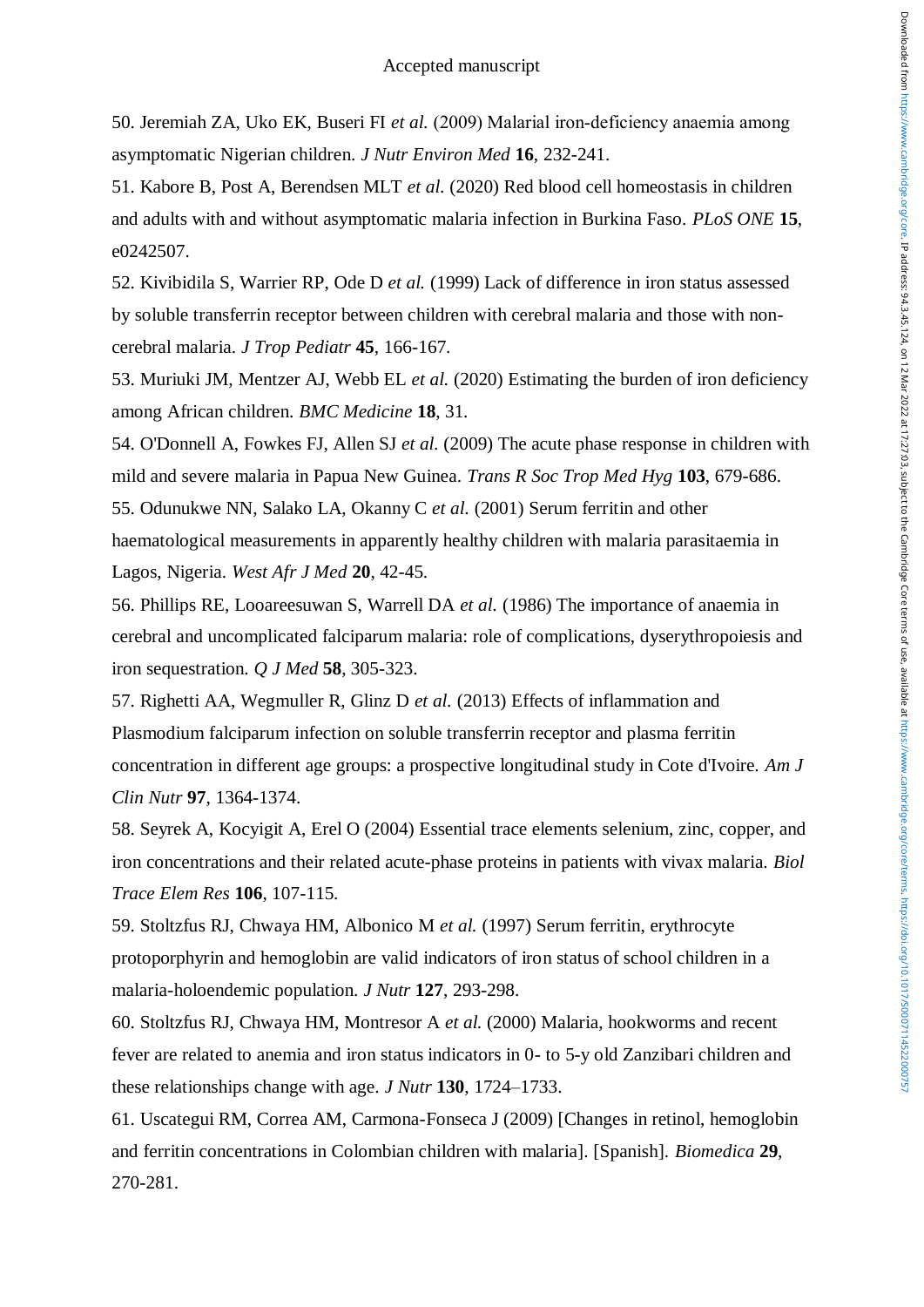62. Verhoef H, West CE, Ndeto P *et al.* (2001) Serum transferrin receptor concentration indicates increased erythropoiesis in Kenyan children with asymptomatic malaria. *Am J Clin Nutr* **74**, 767-775.

63. Wessells KR, Hess SY, Ouedraogo ZP *et al.* (2014) Asymptomatic malaria infection affects the interpretation of biomarkers of iron and vitamin A status, even after adjusting for systemic inflammation, but does not affect plasma zinc concentrations among young children in Burkina Faso. *J Nutr* **144**, 2050-2058.

64. Williams TN, Maitland K, Rees DC *et al.* (1999) Reduced soluble transferrin receptor concentrations in acute malaria in Vanuatu. *Am J Trop Med Hyg* **60**, 875-878.

65. Gies S, Roberts SA, Diallo S *et al.* (2021) Risk of malaria in young children after periconceptional iron supplementation. *Matern Child Nutr* **17**, e13106.

66. Namaste SM, Aaron GJ, Varadhan R *et al.* (2017) Methodologic approach for the Biomarkers Reflecting Inflammation and Nutritional Determinants of Anemia (BRINDA) project. [Review]. *Am J Clin Nutr* **106**, 333-347S.

67. de Mast Q, Nadjm B, Reyburn H *et al.* (2008) Assessment of urinary concentrations of hepcidin provides novel insight into disturbances in iron homeostasis during malarial infection. *J Infect Dis* **199**, 253-262.

68. Doolan DL, Dobano C, Baird JK (2009) Acquired immunity to malaria. *Clin Microbiol Rev* **22**, 13-36.

69. Merrill RD, Burke RM, Northrop-Clewes CA *et al.* (2017) Factors associated with inflammation in preschool children and women of reproductive age: Biomarkers Reflecting Inflammation and Nutritional Determinants of Anemia (BRINDA) project. *Am J Clin Nutr* **106**, 348S-358S.

70. Grant FK, Suchdev PS, Flores-Ayala R *et al.* (2012) Correcting for inflammation changes estimates of iron deficiency among rural Kenyan preschool children. *J Nutr* **142**, 105-111.

71. Rohner F, Zimmermann MB, Amon RJ *et al.* (2010) In a randomized controlled trial of iron fortification, anthelmintic treatment, and intermittent preventive treatment of malaria for anemia control in Ivorian children, only anthelmintic treatment shows modest benefit. *J Nutr* **140**, 635-641.

72. Sanjoaquin MA, Molyneux ME (2009) Malaria and vitamin A deficiency in African children: a vicious circle? *Malar J* **8**, 134.

73. Atkinson SH, Rockett K, Sirugo G *et al.* (2006) Seasonal childhood anaemia in West Africa is associated with the haptoglobin 2-2 genotype. *PLoS Med* **3**, e172.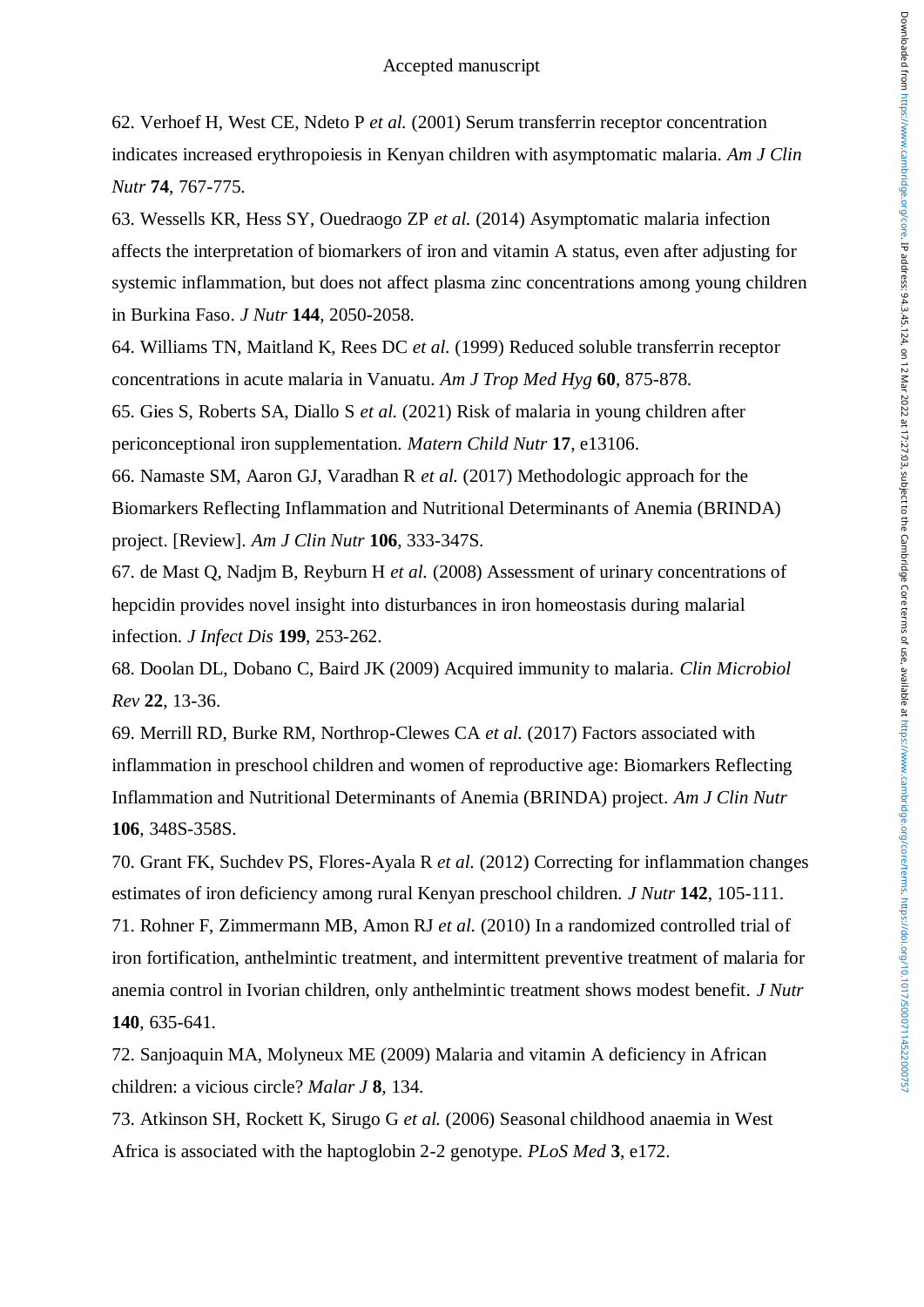74. Tiono AB, Nebie I, Anagnostou N *et al.* (2018) First field efficacy trial of the ChAd63 MVA ME-TRAP vectored malaria vaccine candidate in 5-17 months old infants and children. *PLoS One* **13**, e0208328.

75. Bejon P, Williams TN, Liljander A *et al.* (2010) Stable and unstable malaria hotspots in longitudinal cohort studies in Kenya. *PLoS Med* **7**, e1000304.

76. Elliott AM, Kizza M, Quigley MA *et al.* (2007) The impact of helminths on the response to immunization and on the incidence of infection and disease in childhood in Uganda: design of a randomized, double-blind, placebo-controlled, factorial trial of deworming interventions delivered in pregnancy and early childhood [ISRCTN32849447]. *Clin Trials* **4**, 42-57.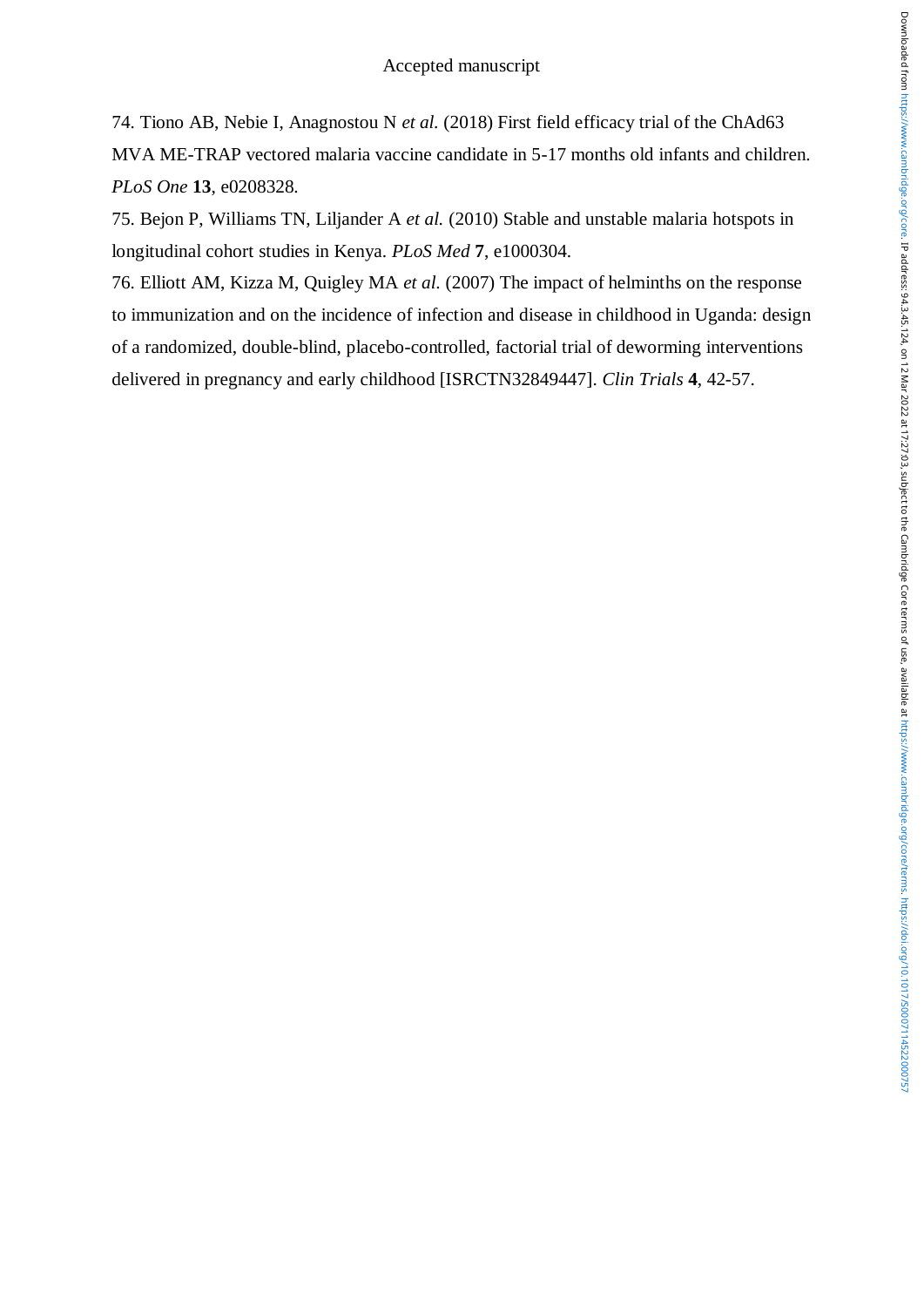**Table 1:** Characteristics of the studies included in the systematic review of the impact of malaria infection on indicators of iron and vitamin A status

| N              | Author,                                     | Period the | <b>Country</b> | <b>Study</b>  | <b>Study</b> | <b>Malaria</b>       | <b>Total</b> | <b>Clinica</b> | Malari       | <b>Diagnosti</b> | <b>Outcomes</b> |
|----------------|---------------------------------------------|------------|----------------|---------------|--------------|----------------------|--------------|----------------|--------------|------------------|-----------------|
|                | publication                                 | study was  |                | design        | participant  | endemicity           | cases        | $\mathbf{l}$   | $\mathbf{a}$ | c of             | measured        |
|                | year                                        | conducted  |                |               | ${\bf S}$    | profile <sup>1</sup> |              | severit        | species      | <b>Malaria</b>   |                 |
|                |                                             |            |                |               |              |                      |              | $\mathbf{y}$   |              |                  |                 |
|                | Studies reporting on iron status indicators |            |                |               |              |                      |              |                |              |                  |                 |
|                | Barffour et                                 | 2012-2013  | Zambia         | CS nested     | Children 4-  | Moderate             | 744          | A and          | ${\bf F}$    | <b>RDT</b>       | Ferritin        |
|                | al, 2018 <sup><math>(10)</math></sup>       |            |                | in a cluster- | 8y           | intensity,           |              | control        |              | (HRP2)           |                 |
|                |                                             |            |                | randomised    |              | seasonal             |              |                |              | and $P^2$        |                 |
|                |                                             |            |                | controlled    |              | transmissio          |              |                |              |                  |                 |
|                |                                             |            |                | trial         |              | n; 2 cross-          |              |                |              |                  |                 |
|                |                                             |            |                |               |              | sectional            |              |                |              |                  |                 |
|                |                                             |            |                |               |              | surveys              |              |                |              |                  |                 |
|                |                                             |            |                |               |              | conducted,           |              |                |              |                  |                 |
|                |                                             |            |                |               |              | one during           |              |                |              |                  |                 |
|                |                                             |            |                |               |              | high and             |              |                |              |                  |                 |
|                |                                             |            |                |               |              | one in low           |              |                |              |                  |                 |
|                |                                             |            |                |               |              | transmissio          |              |                |              |                  |                 |
|                |                                             |            |                |               |              | n period             |              |                |              |                  |                 |
| $\overline{2}$ | Beesley et al,                              | NA         | Europe         | Prospective   | Adults       | Imported             | 36           | $\mathcal{C}$  | ${\bf F}$    | ${\bf P}$        | Ferritin        |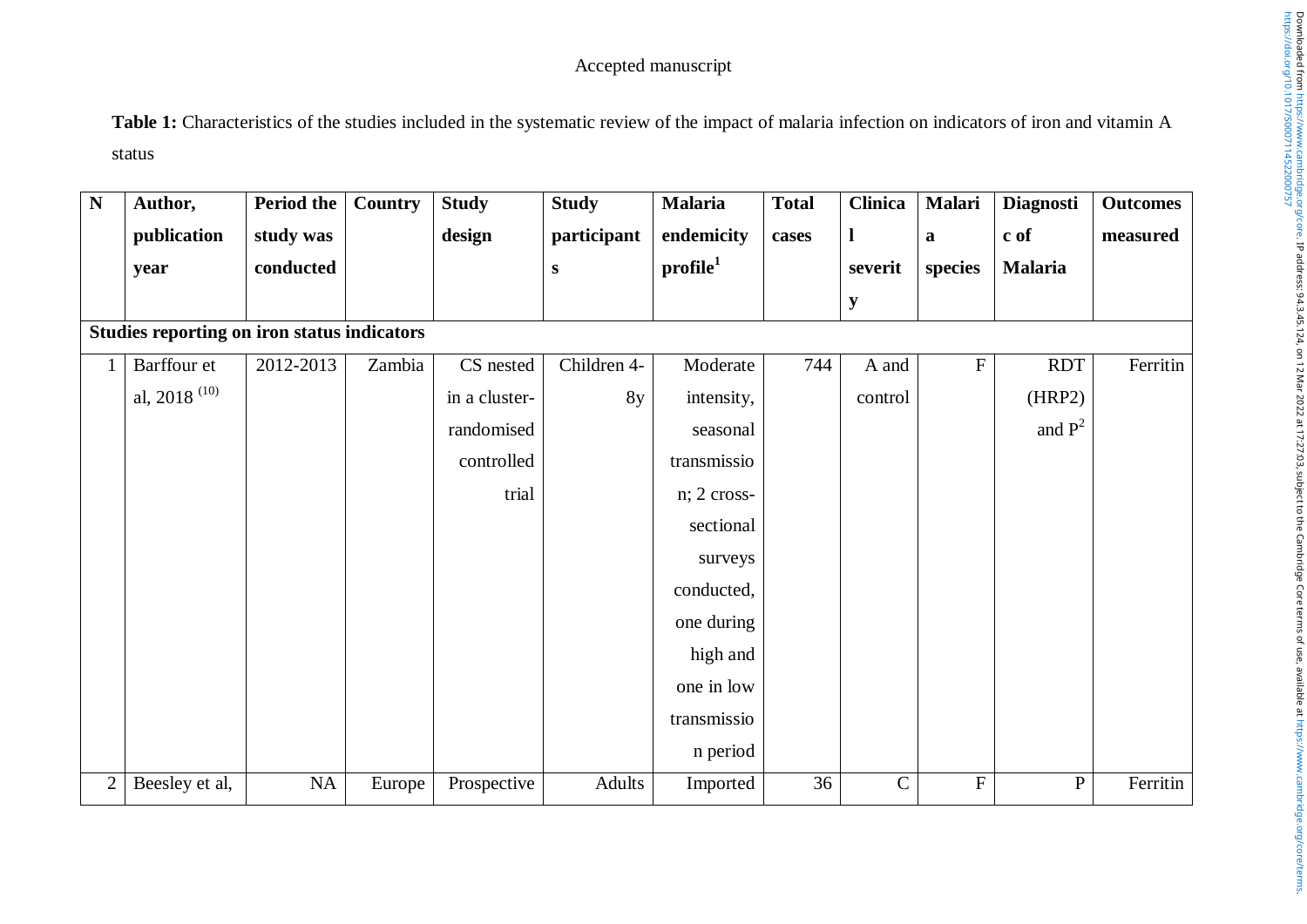|                 | $2000^{(45)}$                            |           |              | study        |          | cases       |     |              |                |              |           |
|-----------------|------------------------------------------|-----------|--------------|--------------|----------|-------------|-----|--------------|----------------|--------------|-----------|
| $\overline{3}$  | Burte et al,                             | $2008$ to | Nigeria      | CS as part   | Children | High        | 117 | DC, C,       | $\overline{F}$ | ${\bf P}$    | Ferritin  |
|                 | $2013^{(13)}$                            | 2010      |              | of a larger  | $6m-12y$ | intensity,  |     | CM,          |                |              |           |
|                 |                                          |           |              | prospective  |          | Year-round  |     | <b>SMA</b>   |                |              |           |
|                 |                                          |           |              | study        |          |             |     | and          |                |              |           |
|                 |                                          |           |              |              |          |             |     | control      |                |              |           |
| $\overline{4}$  | Castberg et                              | 2014-2015 | Ghana        | Prospective  | Children | Moderate    | 98  | $\mathsf C$  | $\mathbf F$    | ${\bf P}$    | Ferritin, |
|                 | al, 2018 <sup>(46)</sup>                 |           |              | study as     | $1-12y$  | intensity,  |     |              |                |              | hepcidin  |
|                 |                                          |           |              | part of a    |          | Year-round  |     |              |                |              |           |
|                 |                                          |           |              | larger study |          |             |     |              |                |              |           |
| $5\overline{)}$ | Cercamondi                               | <b>NA</b> | Benin        | Prospective  | Adults   | High        | 23  | $\mathbf{A}$ | ${\bf F}$      | $\, {\bf p}$ | Ferritin, |
|                 | et al, 2010 <sup><math>(47)</math></sup> |           |              | study        | (women)  | intensity,  |     |              |                |              | hepcidin  |
|                 |                                          |           |              |              |          | seasonal    |     |              |                |              |           |
|                 |                                          |           |              |              |          | transmissio |     |              |                |              |           |
|                 |                                          |           |              |              |          | n; survey   |     |              |                |              |           |
|                 |                                          |           |              |              |          | conducted   |     |              |                |              |           |
|                 |                                          |           |              |              |          | during high |     |              |                |              |           |
|                 |                                          |           |              |              |          | transmissio |     |              |                |              |           |
|                 |                                          |           |              |              |          | n season    |     |              |                |              |           |
| 6               | de Mast et al,                           | NA        | Indonesi     | Prospective  | Children | Low         | 108 | A and        | F and V        | ${\bf P}$    | Ferritin, |
|                 | $2010^{(7)}$                             |           | $\mathbf{a}$ | study        | $5-15y$  | intensity,  |     | control      |                |              | hepcidin  |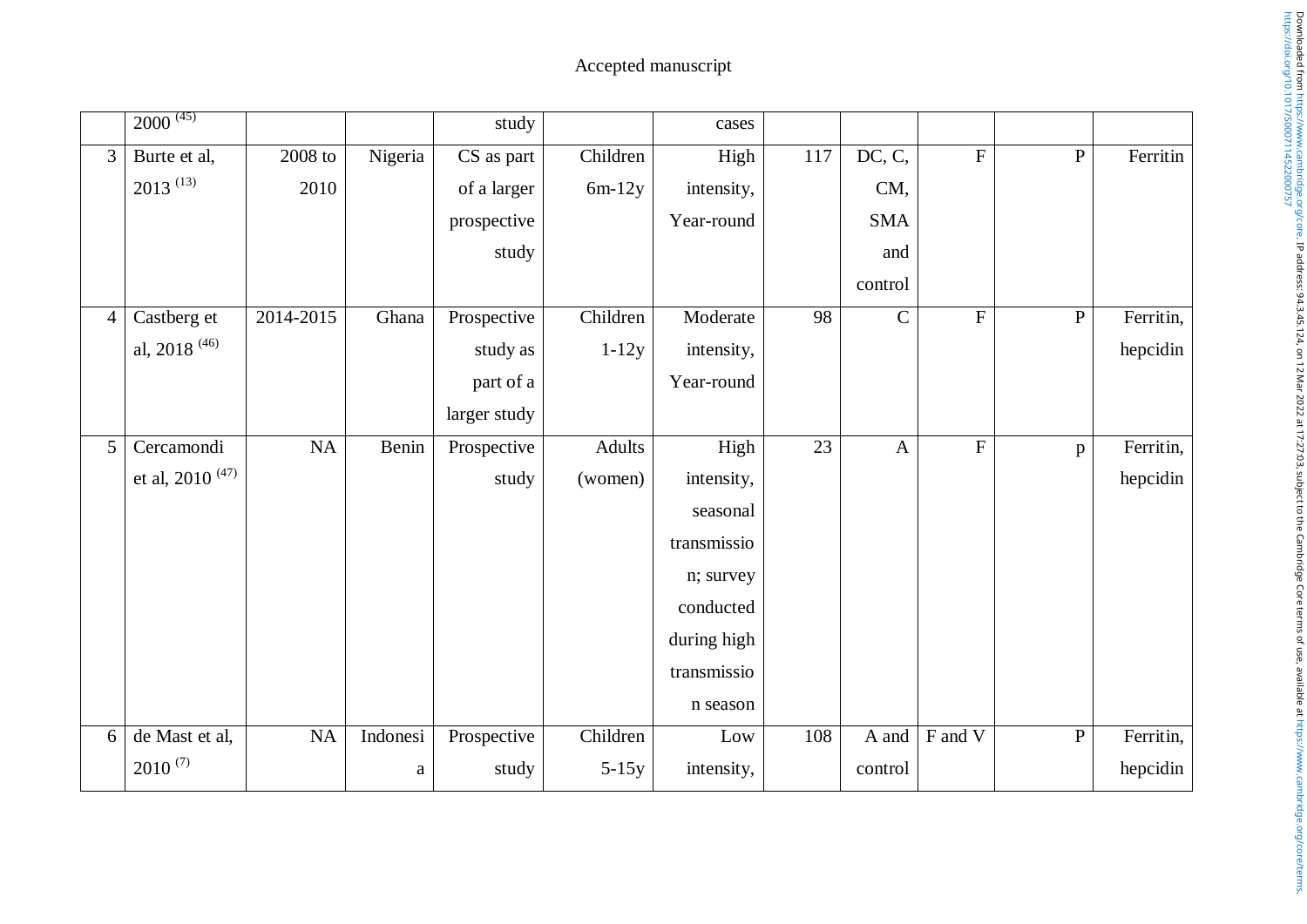|    |                    |          |                |             |             | year-round   |       |              |                           |              |           |
|----|--------------------|----------|----------------|-------------|-------------|--------------|-------|--------------|---------------------------|--------------|-----------|
|    | de Mast et al,     | $1999-$  | Europe         | Prospective | Adults      | Experiment   | 5     | C and        | ${\bf F}$                 | $\, {\bf P}$ | Ferritin, |
|    | $2009^{(48)}$      | 2003     |                | experimenta |             | al infection |       | control      |                           |              | hepcidin  |
|    |                    |          |                | 1 human     |             |              |       |              |                           |              |           |
|    |                    |          |                | malaria     |             |              |       |              |                           |              |           |
|    |                    |          |                | infection   |             |              |       |              |                           |              |           |
| 8  | Diallo et al,      | $2011 -$ | <b>Burkina</b> | CS surveys  | Pregnant    | High         | Women | Positive     | $\boldsymbol{\mathrm{F}}$ | ${\bf P}$    | Ferritin  |
|    | $2020^{(26; 65)}$  | 2014     | Faso           | included in | women and   | intensity,   | :916  | Malaria      |                           |              |           |
|    |                    |          |                | $\rm{a}$    | infants     | Year-round   |       | test and     |                           |              |           |
|    |                    |          |                | prospective |             |              |       | control      |                           |              |           |
|    |                    |          |                | study       |             |              |       |              |                           |              |           |
| 9  | Dreyfuss et        | 1994-    | Nepal          | CS as part  | Pregnant    | Very low     | 288   | C and        | $\overline{\mathbf{V}}$   | ${\bf P}$    | Ferritin  |
|    | al, 2000 $^{(27)}$ | 1997     |                | of an RCT   | women       | intensity    |       | control      |                           |              |           |
|    |                    |          |                |             |             | Year-round   |       |              |                           |              |           |
| 10 | Glinz et al,       | NA       | Cote           | Prospective | Children    | Moderate     | 17    | $\mathbf{A}$ | ${\bf F}$                 | $\, {\bf P}$ | Ferritin, |
|    | $2015^{(49)}$      |          | d'Ivoire       | study       | $11-17y$    | intensity,   |       |              |                           |              | hepcidin  |
|    |                    |          |                |             |             | year-round   |       |              |                           |              |           |
| 11 | Jeremiah et        | 2005-    | Nigeria        | CS          | Children 1- | High         | 240   | A and        | $\overline{F}$            | $\mathbf{P}$ | Ferritin  |
|    | al, 2007 $(50)$    | 2006     |                |             | 8y          | intensity    |       | control      |                           |              |           |
|    |                    |          |                |             |             | Year-round   |       |              |                           |              |           |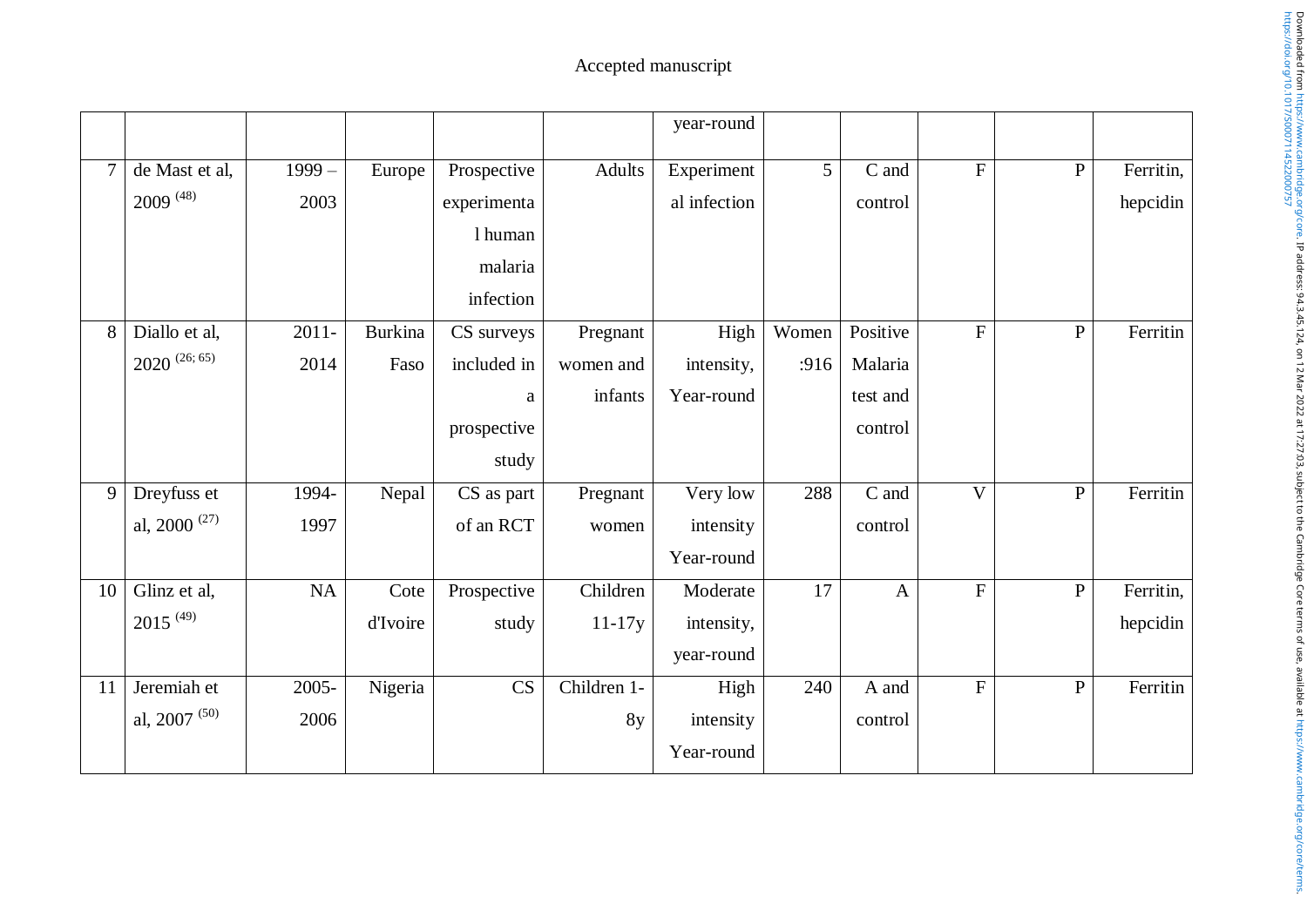| 12 | Kabore et al,               | 2016- | <b>Burkina</b> | $\overline{\text{CS}}$ | Children    | Moderate    | Childre | A and    | $\overline{F}$ | $\overline{P}$ | Ferritin, |
|----|-----------------------------|-------|----------------|------------------------|-------------|-------------|---------|----------|----------------|----------------|-----------|
|    | $2020^{(51)}$               | 2017  | Faso           |                        | (over 3)    | intensity,  | n: 722  | C and    |                |                | hepcidin  |
|    |                             |       |                |                        | months) and | seasonal    | Adults: | control  |                |                |           |
|    |                             |       |                |                        | adults      | transmissio | 396     |          |                |                |           |
|    |                             |       |                |                        |             | n; survey   |         |          |                |                |           |
|    |                             |       |                |                        |             | conducted   |         |          |                |                |           |
|    |                             |       |                |                        |             | during high |         |          |                |                |           |
|    |                             |       |                |                        |             | transmissio |         |          |                |                |           |
|    |                             |       |                |                        |             | n season    |         |          |                |                |           |
| 13 | Kivibidila et               | 1991  | <b>DR</b>      | CS                     | Children    | Moderate    | 44      | CM, C,   | ${\bf F}$      | ${\bf P}$      | Ferritin  |
|    | al, 1999 <sup>(52)</sup>    |       | Congo          |                        | 6months-    | intensity   |         | and      |                |                |           |
|    |                             |       |                |                        | 16y         |             |         | control  |                |                |           |
| 14 | Mockenhaupt                 | 1998  | Ghana          | CS                     | Pregnant    | High        | 530     | Positive | F and          | P and PCR      | Ferritin  |
|    | et al, 2000 <sup>(28)</sup> |       |                |                        | women       | intensity   |         | Malaria  | 1 case         |                |           |
|    |                             |       |                |                        |             |             |         | test and | of P.          |                |           |
|    |                             |       |                |                        |             |             |         | control  | Ovale          |                |           |
| 15 | Muriuki et al,              | 2013  | Burkina        | $\overline{\text{CS}}$ | Children 12 | High        | 348     | A and    | $\overline{F}$ | $\overline{P}$ | Ferritin, |
|    | $2020^{(53)(73)}$           |       | Faso           |                        | months      | intensity,  |         | control  |                |                | hepcidin  |
| 18 | 74; 75; 76)                 |       |                |                        |             | Year-round  |         |          |                |                |           |
|    |                             | 2001  | The            | CS as part             | Children    | Moderate    | 753     | A and    | ${\bf F}$      | $\mathbf P$    | Ferritin, |
|    |                             |       | Gambia         | of a                   | $2-6y$      | intensity,  |         | control  |                |                | hepcidin  |
|    |                             |       |                |                        |             |             |         |          |                |                |           |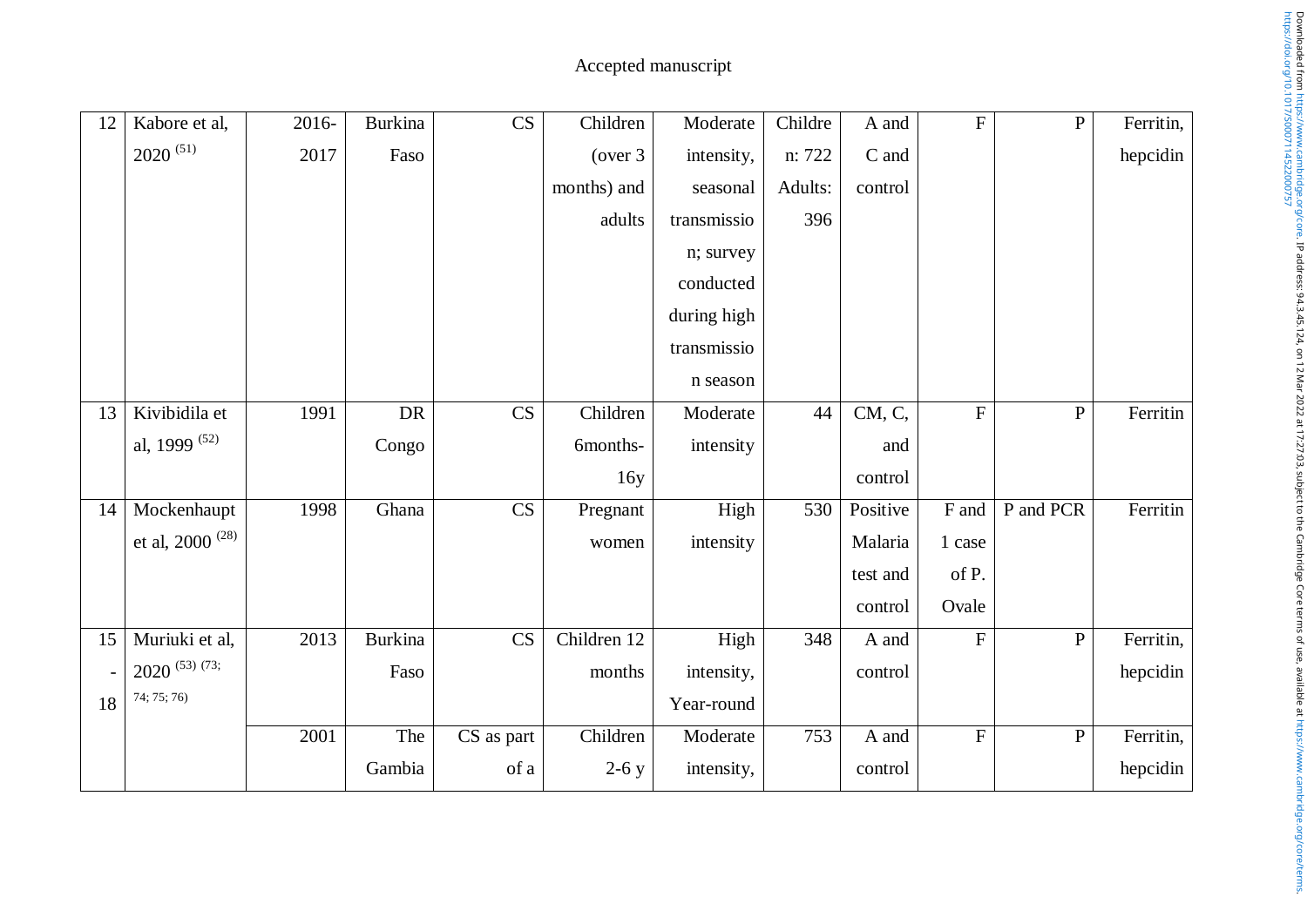|    |                        |           |        | prospective |          | seasonal    |      |                 |                |              |           |
|----|------------------------|-----------|--------|-------------|----------|-------------|------|-----------------|----------------|--------------|-----------|
|    |                        |           |        | study       |          | transmissio |      |                 |                |              |           |
|    |                        |           |        |             |          | n; survey   |      |                 |                |              |           |
|    |                        |           |        |             |          | conducted   |      |                 |                |              |           |
|    |                        |           |        |             |          | during high |      |                 |                |              |           |
|    |                        |           |        |             |          | transmissio |      |                 |                |              |           |
|    |                        |           |        |             |          | n season    |      |                 |                |              |           |
|    |                        | 2012-2014 | Kenya  | CS as part  | Children | Low         | 1484 | A and           | $\overline{F}$ | ${\bf P}$    | Ferritin, |
|    |                        |           |        | of a        | under 5y | intensity,  |      | control         |                |              | hepcidin  |
|    |                        |           |        | prospective |          | seasonal    |      |                 |                |              |           |
|    |                        |           |        | study       |          | transmissio |      |                 |                |              |           |
|    |                        |           |        |             |          | n; survey   |      |                 |                |              |           |
|    |                        |           |        |             |          | conducted   |      |                 |                |              |           |
|    |                        |           |        |             |          | during high |      |                 |                |              |           |
|    |                        |           |        |             |          | transmissio |      |                 |                |              |           |
|    |                        |           |        |             |          | n season    |      |                 |                |              |           |
|    |                        | 2003-2005 | Uganda | CS as part  | Children | Moderate    | 1374 | A and           | $\mathbf F$    | $\, {\bf P}$ | Ferritin, |
|    |                        |           |        | of a RCT    | under 5y | intensity,  |      | control         |                |              | hepcidin  |
|    |                        |           |        |             |          | Year-round  |      |                 |                |              |           |
| 19 | Mwangi <sup>(29)</sup> | 2011-2014 | Kenya  | CS as part  | Pregnant | Low         | 470  | $\mathbf C$ and | $\overline{F}$ | ${\bf P}$    | Ferritin  |
|    |                        |           |        | of an RCT   | women    | intensity,  |      | control         |                |              |           |
|    |                        |           |        |             |          |             |      |                 |                |              |           |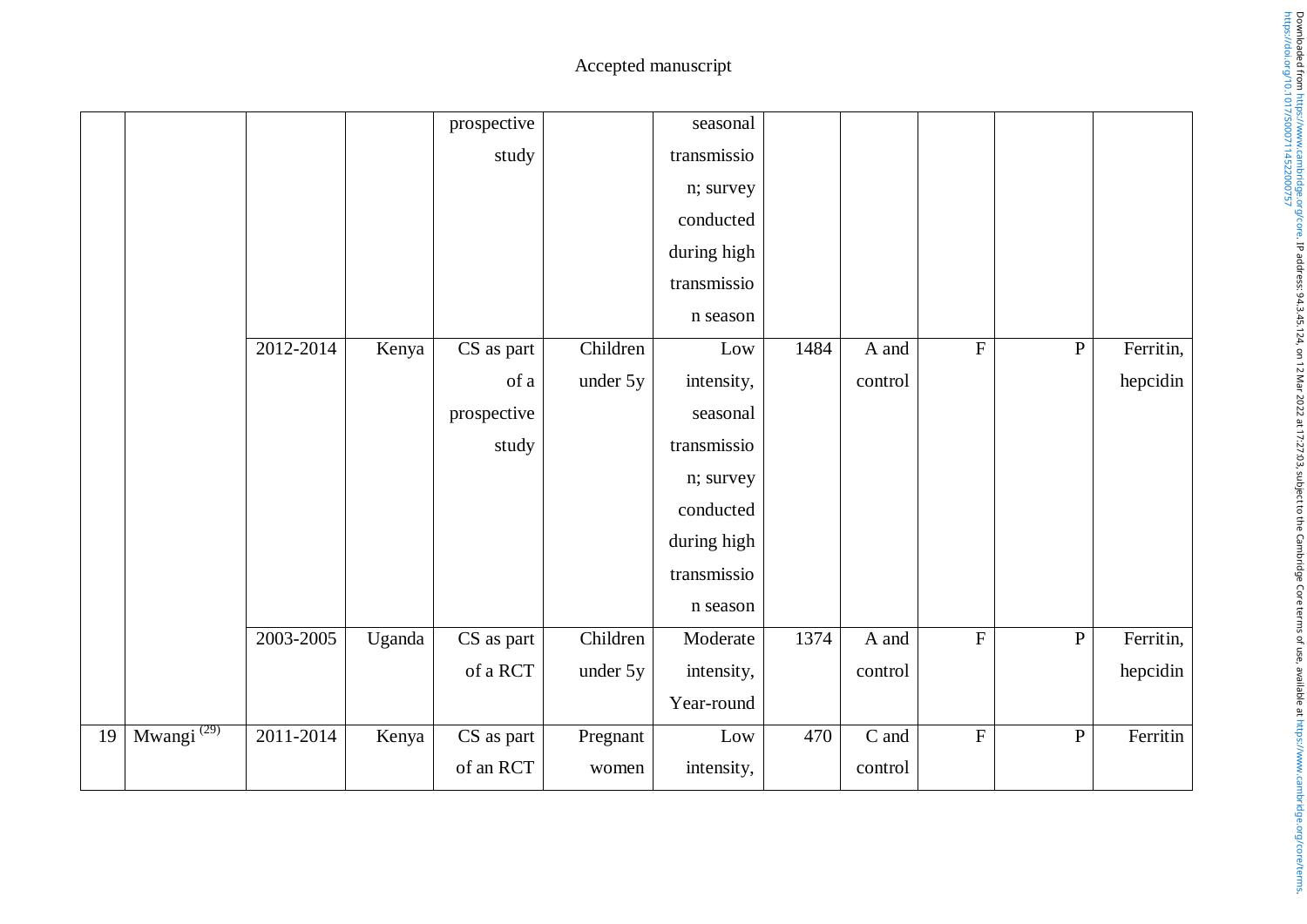|    |                                   |           |            |             |               | Year-round |         |               |                         |              |          |
|----|-----------------------------------|-----------|------------|-------------|---------------|------------|---------|---------------|-------------------------|--------------|----------|
| 20 | O'Donnell et                      | 1993-     | Papua      | CS study    | Children      | Low        | 495     | C,            | $\overline{F}$          | ${\bf P}$    | Ferritin |
|    | al, 2009 $(54)$                   | 1996      | <b>New</b> |             | under 4y      | intensity  |         | severe        |                         |              |          |
|    |                                   |           | Guinea     |             |               |            |         | malaria       |                         |              |          |
|    |                                   |           |            |             |               |            |         |               |                         |              |          |
|    |                                   |           |            |             |               |            |         | control       |                         |              |          |
| 21 | Odunukwe et                       | <b>NA</b> | Nigeria    | CS study    | <b>Adults</b> | High       | 300     | A and         | F and                   | $\, {\bf P}$ | Ferritin |
|    | al, 2000 $(55)$                   |           |            |             |               | intensity, |         | control       | Malaria                 |              |          |
|    |                                   |           |            |             |               | Year-round |         |               | e                       |              |          |
| 22 | Phillips et al,                   | NA        | Thailand   | Prospective | <b>Adults</b> | Very low   | 23      | C, CM         | $\mathbf F$             | ${\bf P}$    | Ferritin |
|    | 1986 <sup><math>(56)</math></sup> |           |            | study       |               | intensity  |         | and           |                         |              |          |
|    |                                   |           |            |             |               |            |         | control       |                         |              |          |
| 23 | Righetti et al,                   | 2010      | Cote       | CS as part  | Children      | High       | Childre | A and         | $\mathbf F$             | <b>RDT</b>   | Ferritin |
|    | $2013^{(57)}$                     |           | d'Ivoire   | of          | 6 months-     | intensity  | n: 246  | $\mathcal{C}$ |                         | (HRP2)       |          |
|    |                                   |           |            | prospective | 8y and        | Year-round | Adults: |               |                         | and $P^3$    |          |
|    |                                   |           |            | study       | adults        |            | 92      |               |                         |              |          |
| 24 | Saad et al,                       | 2010      | Sudan      | CS study    | Pregnant      | Low        | 64      | Severe,       | $\mathbf F$             | $\, {\bf P}$ | Ferritin |
|    | $2012^{(30)}$                     |           |            |             | women         | intensity  |         | C and         |                         |              |          |
|    |                                   |           |            |             |               |            |         | control       |                         |              |          |
| 25 | Seyrek et al,                     | <b>NA</b> | Turkey     | CS study    | <b>Adults</b> | Very low   | 31      | C and         | $\overline{\mathsf{V}}$ | ${\bf P}$    | Ferritin |
|    | $2004^{(58)}$                     |           |            |             |               | intensity  |         | control       |                         |              |          |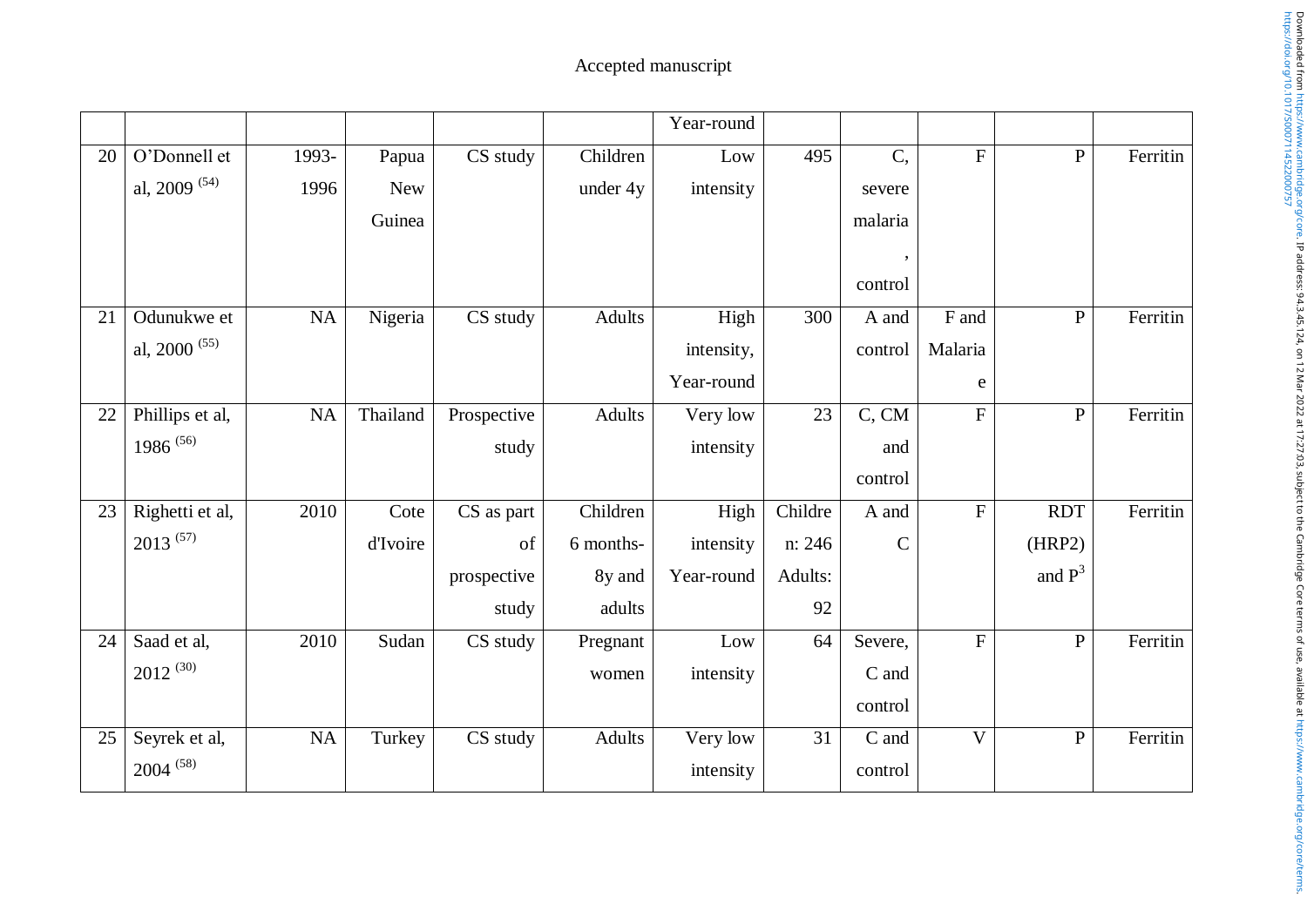| 26 | Shulman et                            | 1993 | Kenya        | CS study    | Pregnant     | Low         | 275  | C and          | $\mathbf{F}$ | $\, {\bf P}$   | Ferritin |
|----|---------------------------------------|------|--------------|-------------|--------------|-------------|------|----------------|--------------|----------------|----------|
|    | al, 1996 <sup><math>(31)</math></sup> |      |              |             | women        | intensity,  |      | control        |              |                |          |
|    |                                       |      |              |             |              | seasonal.   |      |                |              |                |          |
|    |                                       |      |              |             |              | Survey      |      |                |              |                |          |
|    |                                       |      |              |             |              | conducted   |      |                |              |                |          |
|    |                                       |      |              |             |              | during a    |      |                |              |                |          |
|    |                                       |      |              |             |              | low         |      |                |              |                |          |
|    |                                       |      |              |             |              | transmissio |      |                |              |                |          |
|    |                                       |      |              |             |              | n period    |      |                |              |                |          |
| 27 | Stoltzfus et                          | 1994 | Zanzibar     | CS          | School       | Moderate    | 3605 | A and          | $\mathbf F$  | $\, {\bf P}$   | Ferritin |
|    | al, 1997 <sup>(59)</sup>              |      |              |             | children, 5- | intensity,  |      | control        |              |                |          |
|    |                                       |      |              |             | 19y          | Year-round  |      |                |              |                |          |
| 28 | Stoltzfus et                          | 1996 | Zanzibar     | CS          | Children     | Moderate    | 464  | A and          | $\mathbf F$  | $\, {\bf P}$   | Ferritin |
|    | al, 2000 $^{(60)}$                    |      |              |             | under 5y     | intensity,  |      | control        |              |                |          |
|    |                                       |      |              |             |              | Year-round  |      |                |              |                |          |
| 29 | Uscategui et                          | 2002 | Colombi      | Prospective | Children     | Very low    | 89   | $\overline{C}$ | F and V      | $\overline{P}$ | Ferritin |
|    | al, 2009 $(61)$                       |      | $\mathbf{a}$ | case study  | $4-10y$      | intensity   |      |                |              |                |          |
| 30 | Verhoef et al,                        | 1997 | Kenya        | CS study    | Children     | Moderate    | 318  | A and          | $\mathbf F$  | $\, {\bf P}$   | Ferritin |
|    | $2001^{(62)}$                         |      |              |             | $2 - 36$     | intensity,  |      | control        |              |                |          |
|    |                                       |      |              |             | months       | seasonal    |      |                |              |                |          |
|    |                                       |      |              |             |              |             |      |                |              |                |          |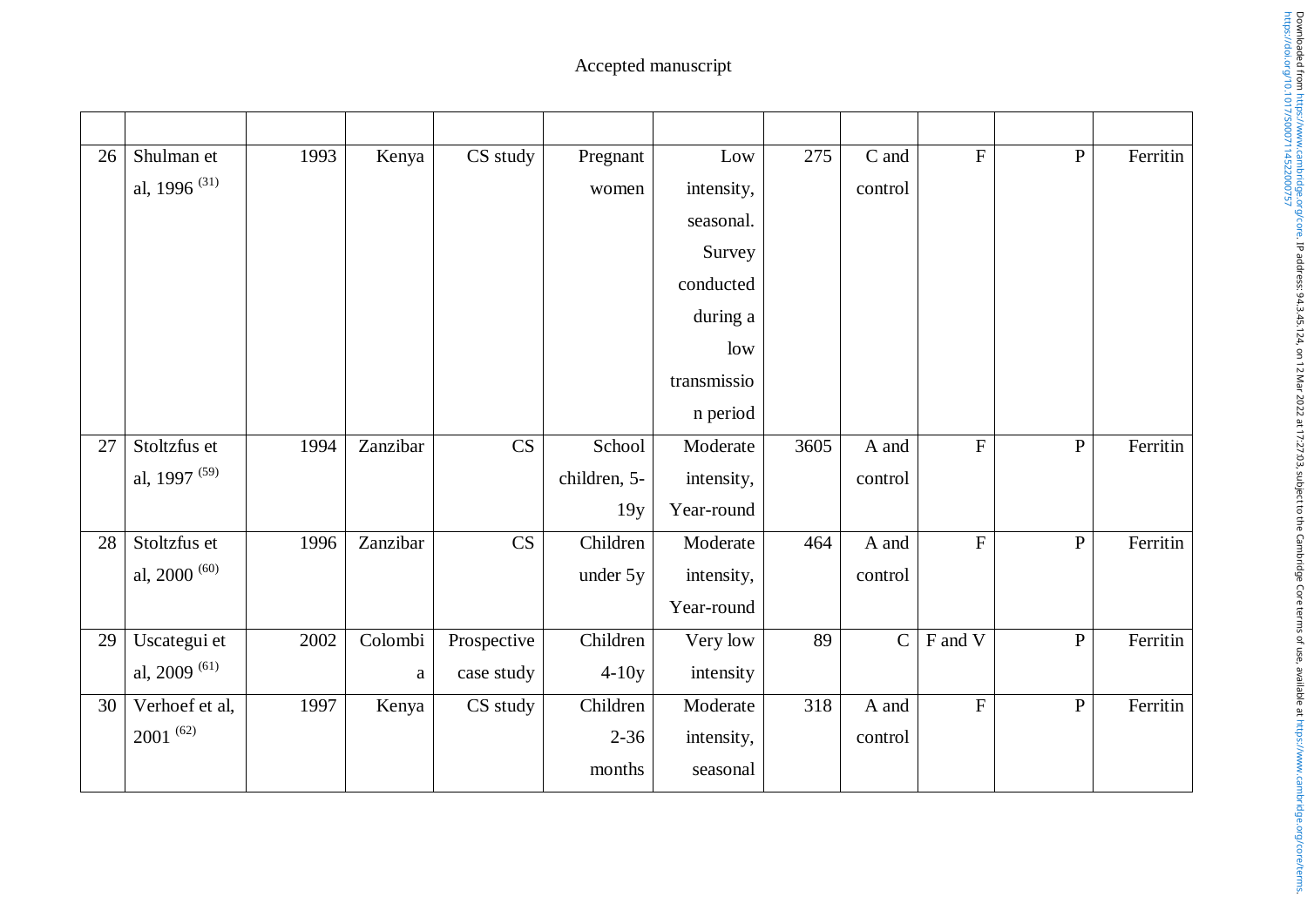|    |                          |         |         |            |           | transmissio |     |          |             |              |          |
|----|--------------------------|---------|---------|------------|-----------|-------------|-----|----------|-------------|--------------|----------|
|    |                          |         |         |            |           | n; survey   |     |          |             |              |          |
|    |                          |         |         |            |           | conducted   |     |          |             |              |          |
|    |                          |         |         |            |           | during high |     |          |             |              |          |
|    |                          |         |         |            |           | transmissio |     |          |             |              |          |
|    |                          |         |         |            |           | n season    |     |          |             |              |          |
| 31 | Wessells et              | 2009    | Burkina | CS data    | Children  | High        | 437 | A and    | $\rm F$     | <b>ELISA</b> | Ferritin |
|    | al, 2014 $^{(63)}$       |         | Faso    | from an    | $6 - 23$  | intensity   |     | control  |             | (HRP2)       |          |
|    |                          |         |         | <b>RCT</b> | months    | Year-round  |     |          |             |              |          |
| 32 | Wessells et              | $2014-$ | Niger   | CS as part | Pregnant  | Moderate    | 787 | Positive | $\mathbf F$ | <b>ELISA</b> | Ferritin |
|    | al, 2017 $(33)$          | 2015    |         | of an RCT  | women     | intensity   |     | Malaria  |             | (HRP2)       |          |
|    |                          |         |         |            |           |             |     | test and |             |              |          |
|    |                          |         |         |            |           |             |     | control  |             |              |          |
| 33 | Williams et              | 1994    | Vanuatu | CS         | Children, | Low         | 115 | A, C     | F and V     | $\, {\bf P}$ | Ferritin |
|    | al, 1999 <sup>(64)</sup> |         |         |            | mean age: | intensity,  |     | and      |             |              |          |
|    |                          |         |         |            | 11y       | seasonal    |     | control  |             |              |          |
|    |                          |         |         |            |           | transmissio |     |          |             |              |          |
|    |                          |         |         |            |           | n; survey   |     |          |             |              |          |
|    |                          |         |         |            |           | conducted   |     |          |             |              |          |
|    |                          |         |         |            |           | during high |     |          |             |              |          |
|    |                          |         |         |            |           | transmissio |     |          |             |              |          |
|    |                          |         |         |            |           |             |     |          |             |              |          |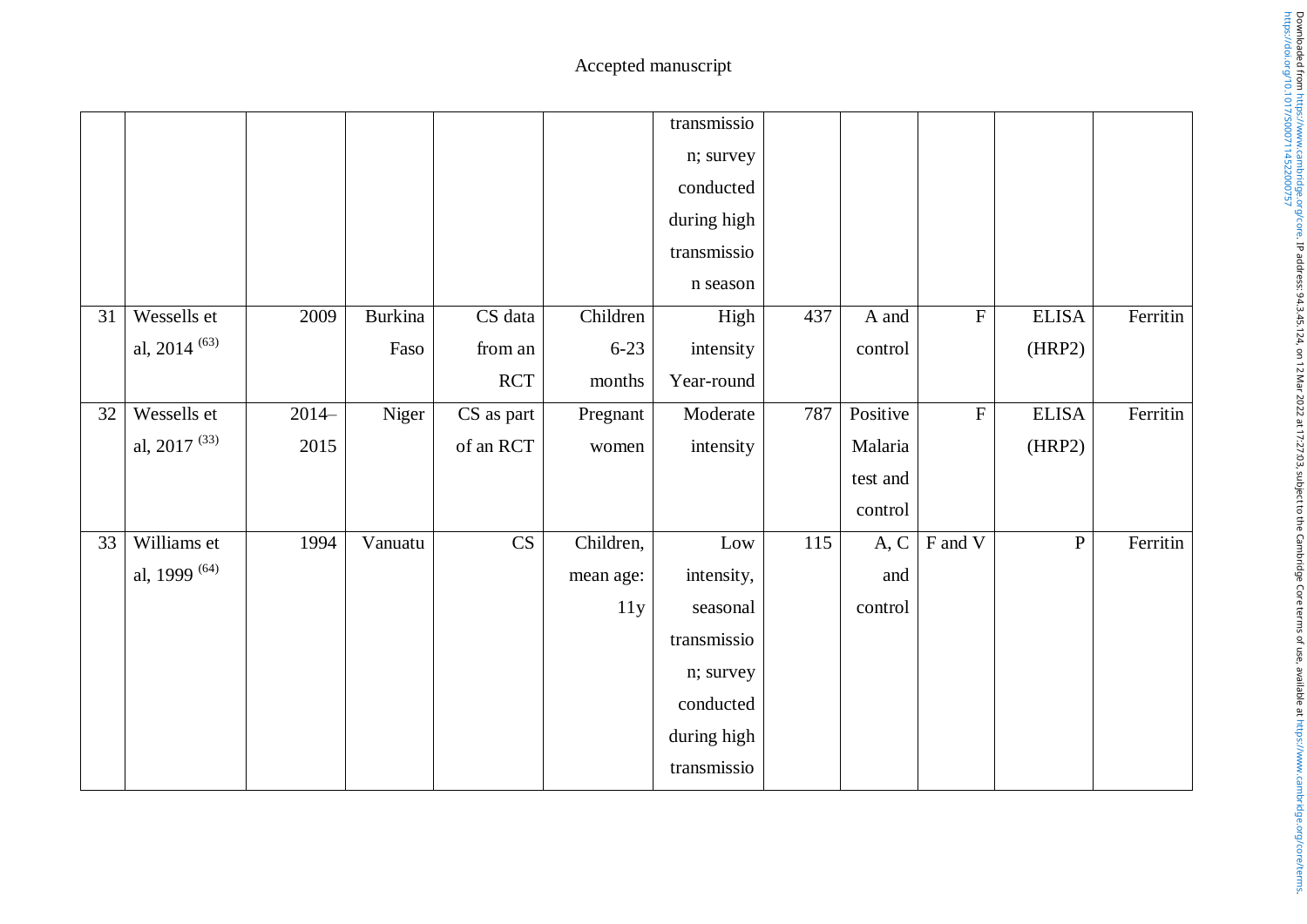|                |                                                         |          |          |               |          | n season    |     |                |             |                |         |
|----------------|---------------------------------------------------------|----------|----------|---------------|----------|-------------|-----|----------------|-------------|----------------|---------|
|                | <b>Studies reporting on Vitamin A status indicators</b> |          |          |               |          |             |     |                |             |                |         |
|                | Barffour et                                             | $2012 -$ | Zambia   | CS nested     | Children | Moderate    | 744 | A and          | $\mathbf F$ | <b>RDT</b>     | Retinol |
|                | al, 2018 $^{(34)4}$                                     | 2013     |          | in a cluster- | $4-8y$   | intensity,  |     | control        |             | (HRP2)         |         |
|                |                                                         |          |          | <b>RCT</b>    |          | seasonal    |     |                |             | and $P^2$      |         |
|                |                                                         |          |          |               |          | transmissio |     |                |             |                |         |
|                |                                                         |          |          |               |          | n; 2 cross- |     |                |             |                |         |
|                |                                                         |          |          |               |          | sectional   |     |                |             |                |         |
|                |                                                         |          |          |               |          | surveys     |     |                |             |                |         |
|                |                                                         |          |          |               |          | conducted,  |     |                |             |                |         |
|                |                                                         |          |          |               |          | one during  |     |                |             |                |         |
|                |                                                         |          |          |               |          | high and    |     |                |             |                |         |
|                |                                                         |          |          |               |          | one in low  |     |                |             |                |         |
|                |                                                         |          |          |               |          | transmissio |     |                |             |                |         |
|                |                                                         |          |          |               |          | n period    |     |                |             |                |         |
| $\overline{2}$ | Carmona et                                              | 2002     | Colombi  | Prospective   | Children | Very low    | 89  | $\overline{C}$ | F and V     | $\overline{P}$ | Retinol |
|                | al, 2008 $^{(35)5}$                                     |          | $\rm{a}$ | case study    | $4-10y$  | intensity   |     |                |             |                |         |
|                |                                                         |          |          |               |          |             |     |                |             |                |         |
| $\mathfrak{Z}$ | Das et al,                                              | 1992-    | India    | CS            | Children | Low         | 173 | A, C           | $\mathbf F$ | $\overline{P}$ | RBP,    |
|                | 1996 <sup>(36)</sup>                                    | 1993     |          |               | $2-11y$  | intensity   |     | and            |             |                | retinol |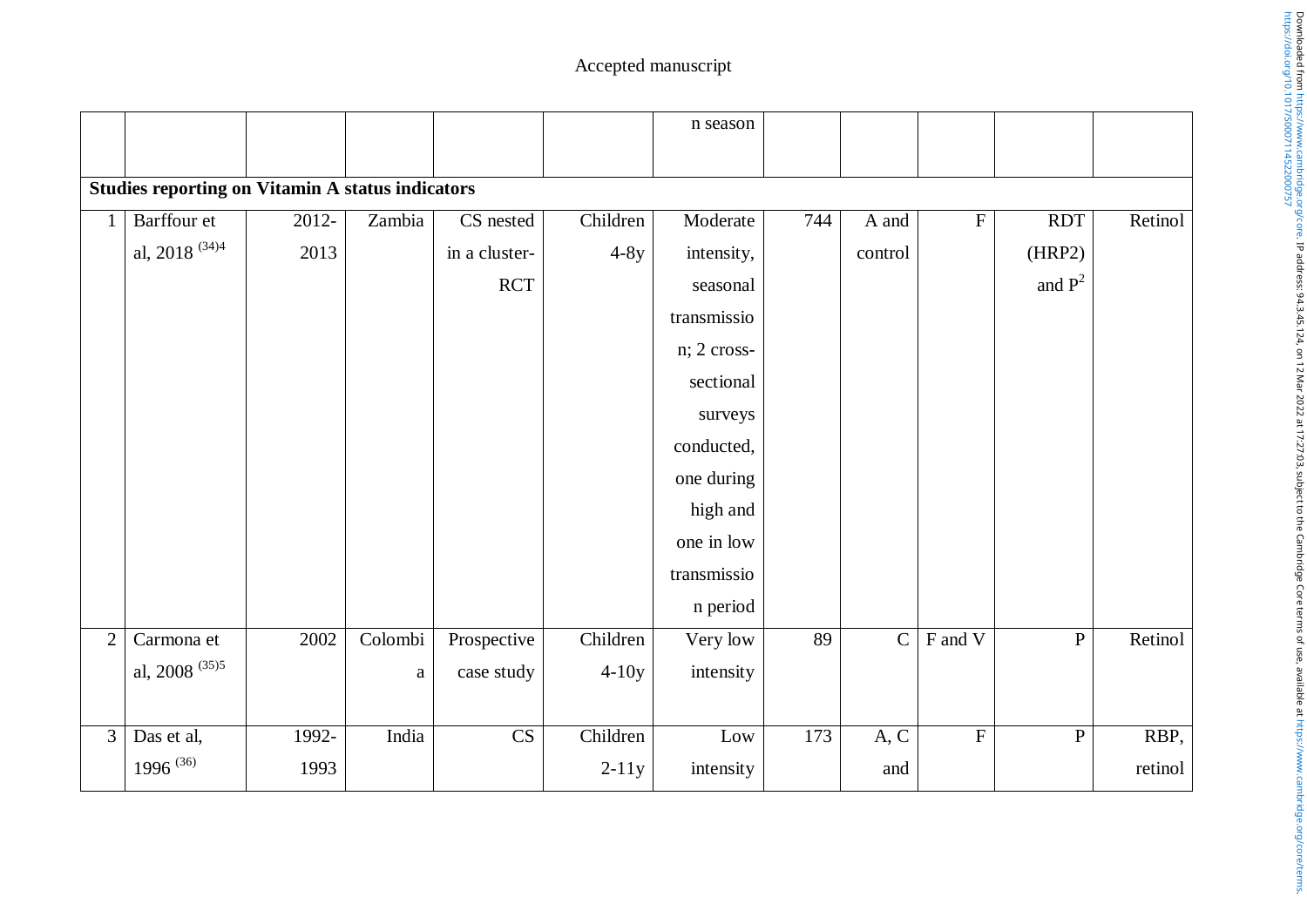|                 |                      |          |             |                                |             |             |     | severe  |             |                |         |
|-----------------|----------------------|----------|-------------|--------------------------------|-------------|-------------|-----|---------|-------------|----------------|---------|
|                 |                      |          |             |                                |             |             |     | malaria |             |                |         |
| $\overline{4}$  | Davis et al,         | 1991     | China       | $\overline{\text{CS}}$         | Adults      | Very low    | 27  | C and   | F and V     | $\overline{P}$ | Retinol |
|                 | 1993 $(37)$          |          |             |                                |             | intensity   |     | control |             |                |         |
| $5\overline{)}$ | Diatta et al,        | $\rm NA$ | Senegal     | CS                             | Children    | Low         | 312 | A and   | $\mathbf F$ | $\, {\bf P}$   | Retinol |
|                 | $2013^{(38)}$        |          |             |                                | under 5y    | intensity,  |     | control |             |                |         |
|                 |                      |          |             |                                |             | seasonal    |     |         |             |                |         |
|                 |                      |          |             |                                |             | transmissio |     |         |             |                |         |
|                 |                      |          |             |                                |             | n; survey   |     |         |             |                |         |
|                 |                      |          |             |                                |             | conducted   |     |         |             |                |         |
|                 |                      |          |             |                                |             | during high |     |         |             |                |         |
|                 |                      |          |             |                                |             | transmissio |     |         |             |                |         |
|                 |                      |          |             |                                |             | n season    |     |         |             |                |         |
| 6               | Filteau et al,       | 1990-    | Ghana       | $\overline{\text{CS}}$ as part | Children    | High        | 59  | A and   | $\mathbf F$ | ${\bf P}$      | Retinol |
|                 | 1993 <sup>(11)</sup> | 1991     |             | of a                           | $6 - 59$    | intensity,  |     | control |             |                |         |
|                 |                      |          |             | randomised                     | months      | Year-round  |     |         |             |                |         |
|                 |                      |          |             | double-                        |             |             |     |         |             |                |         |
|                 |                      |          |             | blind study                    |             |             |     |         |             |                |         |
| $\overline{7}$  | Inocent et al,       | $2004 -$ | Cameroo     | CS study                       | Children 0- | High        | 116 | C and   | $\mathbf F$ | ${\bf P}$      | Retinol |
|                 | $2007^{(39)}$        | 2005     | $\mathbf n$ |                                | 6 y         | intensity   |     | control |             |                |         |
| 8               | Mfonkeu et           | 2007     | Cameroo     | $\mathbf{C}\mathbf{S}$         | Children    | High        | 139 | C, MA,  | $\mathbf F$ | ${\bf P}$      | Retinol |
|                 |                      |          |             |                                |             |             |     |         |             |                |         |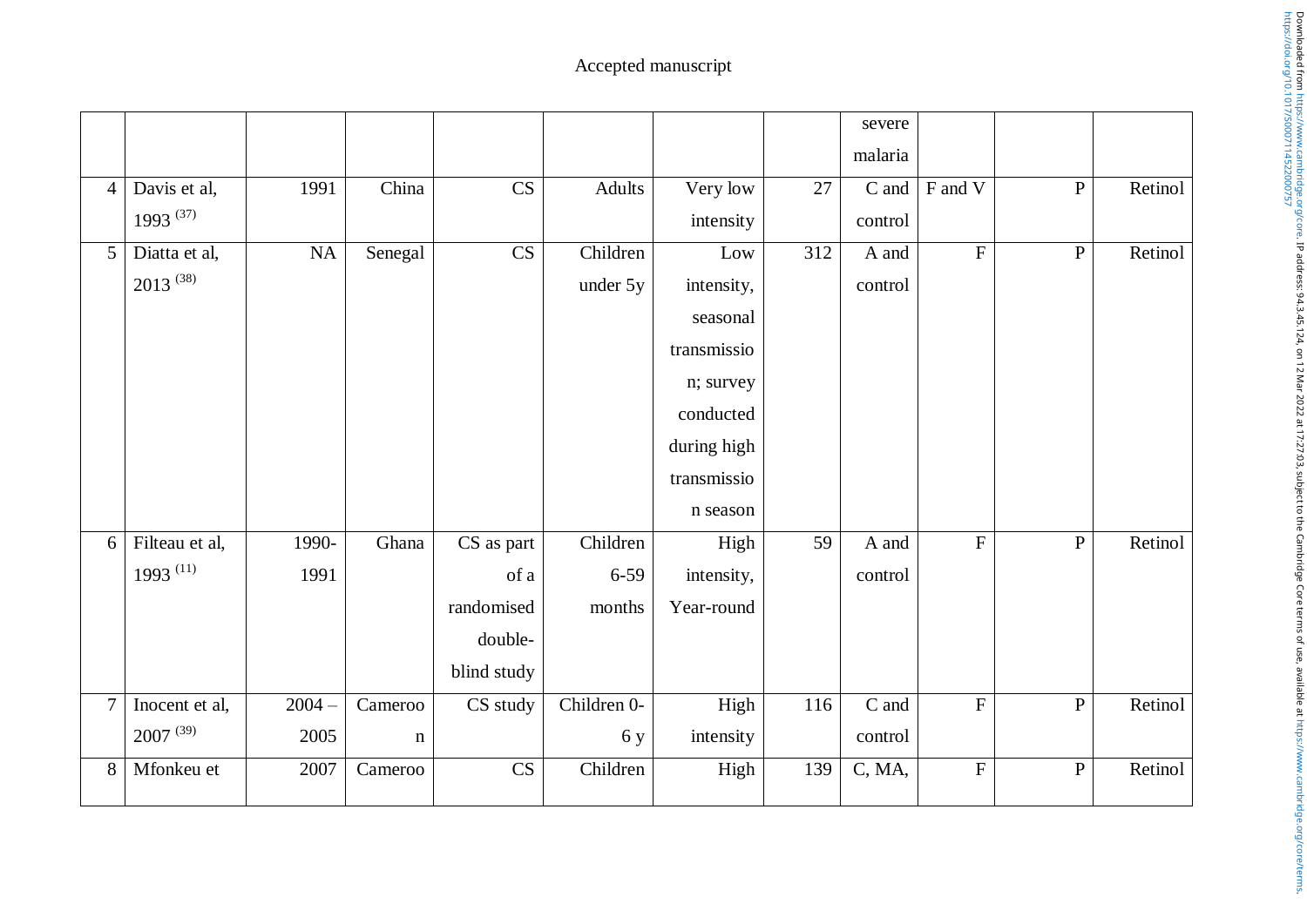|    | al, $2010^{(40)}$        |           | $\mathbf n$    |             | 6 months- | intensity  |                | CM,           |                |              |            |
|----|--------------------------|-----------|----------------|-------------|-----------|------------|----------------|---------------|----------------|--------------|------------|
|    |                          |           |                |             | 14y       |            |                | CM&M          |                |              |            |
|    |                          |           |                |             |           |            |                | A and         |                |              |            |
|    |                          |           |                |             |           |            |                | control       |                |              |            |
| 9  | Nussenblatt              | 1998      | Uganda         | Prospective | Children  | High       | 273            | $\mathbf C$   | ${\bf F}$      | ${\bf P}$    | Retinol    |
|    | et al, 2002 $^{(41)}$    |           |                | study       | $1-10y$   | intensity, |                |               |                |              |            |
|    |                          |           |                |             |           | Year-round |                |               |                |              |            |
| 10 | Raza et al,              | 2006-     | India          | CS          | Children  | Low        | 170            | C and         | $\overline{F}$ | ${\bf P}$    | Retinol    |
|    | $2009^{(42)}$            | 2007      |                |             | $2-5y$    | intensity  |                | control       |                |              |            |
| 11 | Stuetz et al,            | 1998-     | Thailand       | Secondary   | Pregnant  | Low        | 108            | Positive      | $\overline{F}$ | $\mathbf{P}$ | Retinol    |
|    | $2005^{(32)}$            | 2000      |                | samples     | women     | intensity  |                | Malaria       |                |              |            |
|    |                          |           |                | analysis    |           | Year-round |                | test and      |                |              |            |
|    |                          |           |                |             |           |            |                | control       |                |              |            |
| 12 | Tabone et al,            | $\rm NA$  | Europe         | Prospective | Adults    | Imported   | $\overline{7}$ | $\mathcal{C}$ | $\overline{F}$ | ${\bf P}$    | Retinol,   |
|    | 1992 <sup>(43)</sup>     |           |                | study       |           | cases      |                |               |                |              | <b>RBP</b> |
|    |                          |           |                |             |           |            |                |               |                |              |            |
| 13 | Thurnman et              | <b>NA</b> | Thailand       | CS study    | Adults    | Very low   | 45             | C and         | F, V           | ${\bf P}$    | Retinol    |
|    | al, 1991 <sup>(44)</sup> |           |                |             |           | intensity  |                | control       | and            |              |            |
|    |                          |           |                |             |           |            |                |               | mixed          |              |            |
| 14 | Wessells et              | 2009      | <b>Burkina</b> | CS data     | Children  | High       | 437            | A and         | ${\bf F}$      | <b>ELISA</b> | <b>RBP</b> |
|    | al, 2014 $(63)$          |           | Faso           | from an     | $6 - 23$  | intensity, |                | control       |                | (HRP2)       |            |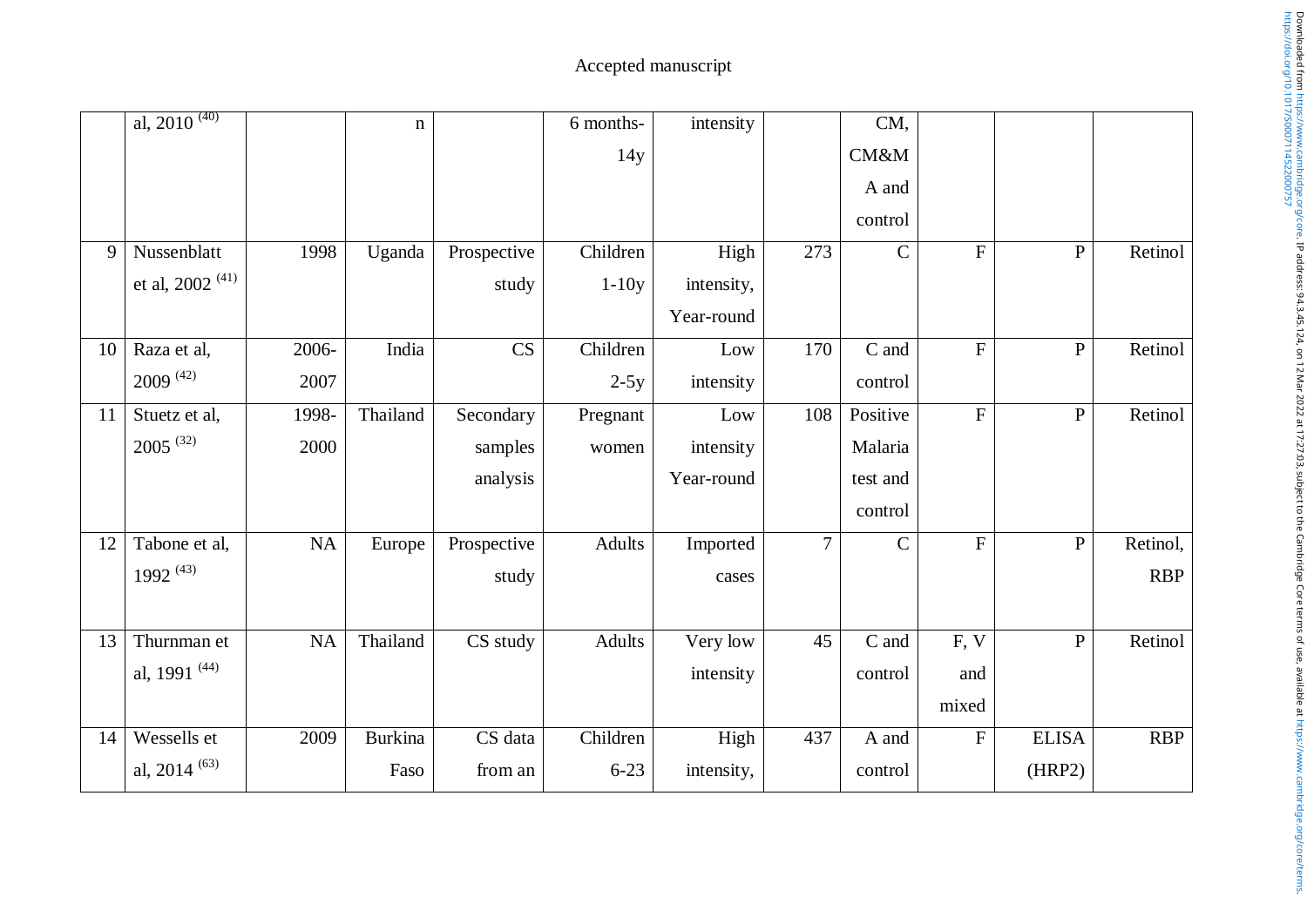|  |  | <b>RCT</b> | months | round<br>$\sim$ $\sim$<br>- 1 |  |  |  |
|--|--|------------|--------|-------------------------------|--|--|--|
|  |  |            |        |                               |  |  |  |

CS, cross-sectional; y, years; A, Asymptomatic malaria; F, Falciparum; RDT, Rapid Diagnostic Test; HRP2, histidine-rich protein 2; P, parasitaemia by microscopy; NA, Non available; C, Clinical- uncomplicated malaria; DC, disease control; CM, cerebral malaria; SMA, severe malarial anemia; V, Vivax; RCT, Randomised controlled trial; MA, malarial anemia; PCR, Polymerase Chain Reaction; ELISA, Enzyme-Linked Immunosorbent Assay; RBP, Retinol Binding Protein. 'Control' is defined as healthy children with no malaria detected by the study-specific diagnostic test. <sup>1</sup>Seasonality was defined by the author and the information was not systematically reported. The intensity of transmission was defined by the *Plasmodium falciparum* prevalence rate (PfPR) among children aged 2-10 years, as described in the Malaria Atlas Project (15) . As defined by WHO<sup>(16)</sup>: PfPR<1%: very low intensity, PfPR≥1% and <10%: low intensity, PfPR≥10 and <35%: moderate intensity. PfPR≥ 35%: high intensity. The PfPR is the proportion of the population found to carry asexual blood-stage parasitaemia, a basis for the classical categorical measures of malaria transmission. <sup>2</sup>Malaria parasitaemia was detected by RDT and/or microscopy. <sup>3</sup>Malaria diagnosis was by microscopyconfirmed RDT. <sup>4</sup>Participants are the same as in  $(10)$ . <sup>5</sup>Participants are the same as in  $(61)$ .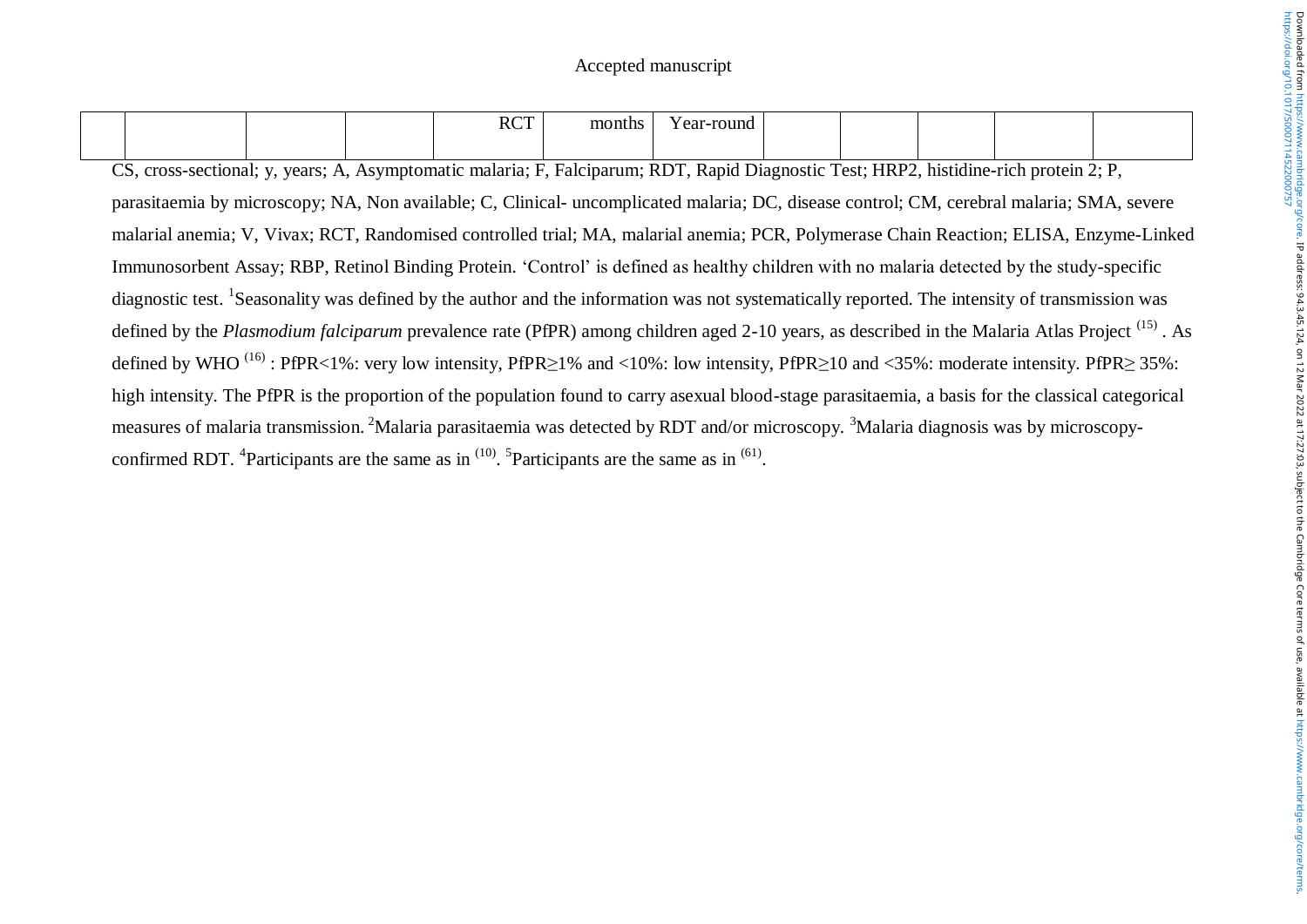|                                       |                  | <b>Non</b>     |                  | <b>Total</b>    |
|---------------------------------------|------------------|----------------|------------------|-----------------|
|                                       |                  | pregnant       | <b>Pregnant</b>  |                 |
|                                       | <b>Children</b>  | adults         | women            |                 |
| Number of studies included            | 27               | 11             | 8                | 46 <sup>1</sup> |
| Number of participants in the         |                  |                |                  |                 |
| included studies                      | 14,330           | 985            | 3,438            | 18,753          |
| Age in years (mean $\pm$ SD) of       |                  |                |                  |                 |
| participants in the included          |                  |                |                  |                 |
| studies                               | $6.2 \pm 4$      | $29.6 \pm 9$   | $24.1 \pm 5.1$   |                 |
| <b>Estimated malaria</b>              |                  |                |                  |                 |
| transmission intensity during         |                  |                |                  |                 |
| the survey in the included            |                  |                |                  |                 |
| studies <sup>2</sup>                  |                  |                |                  |                 |
| Very low $($ 1\%)                     | 2(7%)            | 4 (37%)        | 1(13%)           | 7(16%)          |
| Low $(1-10\%)$                        | 7(26%)           | $\overline{0}$ | $4(50\%)$        | $11(14\%)$      |
| $\overline{\text{Moderate}}$ (10-35%) | 8 (30%)          | 1(9%)          | 1(13%)           | 10(23%)         |
| High $(>35\%)$                        | 10 (37%)         | 3(27%)         | 2(25%)           | 15 (34%)        |
| Imported cases treated in Europe      |                  |                |                  |                 |
| or experimental infection             | $\overline{0}$   | 3(27%)         | $\overline{0}$   | 3(6%)           |
| <b>Seasonality of transmission in</b> |                  |                |                  |                 |
| the included studies                  |                  |                |                  |                 |
| Holoendemic                           | 12 (44%)         | 2(18%)         | $4(40\%)$        | 18 (40%)        |
| Seasonal                              | 6(22%)           | 2 (18%)        | 1(20%)           | 9(19%)          |
| Imported cases treated in Europe      |                  |                |                  |                 |
| or experimental infection             | $\boldsymbol{0}$ | 3(28%)         | $\boldsymbol{0}$ | 3(7%)           |
| Not specified by authors              | 9(34%)           | 4(36%)         | 2(40%)           | 15 (34%)        |

**Table 2:** Characteristics of individuals and settings from studies included in the systematic review of the impact of malaria infection on indicators of iron and vitamin A status

<sup>1</sup>: two reports provided data for children and adults. <sup>2</sup>: As defined in  $(15; 16)$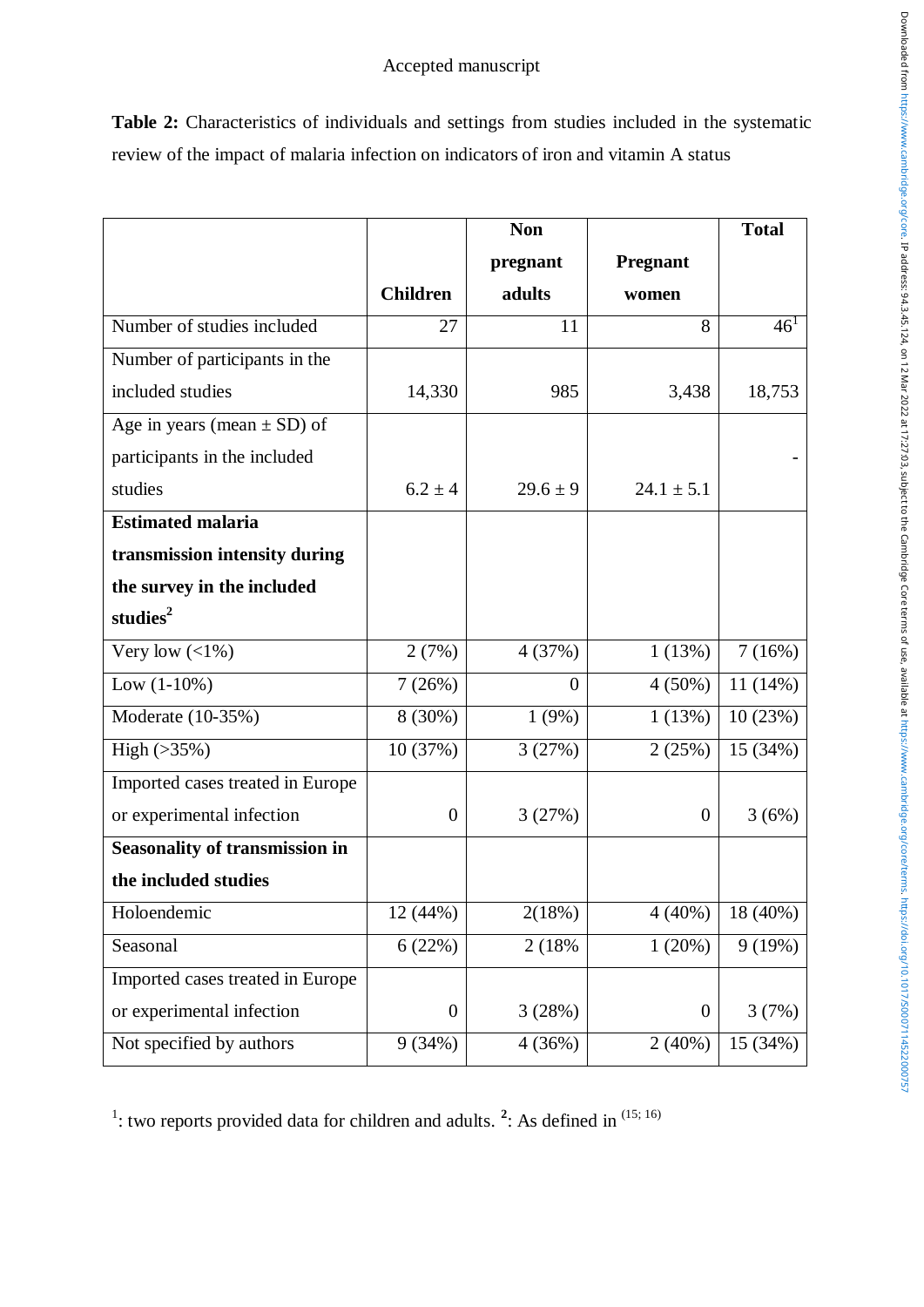**Table 3:** Results of subgroup analyses for ferritin concentration ( $\mu$ g/L) in children with asymptomatic malaria parasitaemia and control group (mean difference and 95% confidence interval)

|                          | <b>Number</b>  | <b>Mean</b>       | 95 %            | $\overline{\mathbf{I}^2$ for |                  |
|--------------------------|----------------|-------------------|-----------------|------------------------------|------------------|
|                          | <b>of</b>      | <b>Difference</b> | Confidence      | heterogeneity                |                  |
|                          | datasets       |                   | <b>Interval</b> |                              |                  |
| <b>Endemic profile</b>   |                |                   |                 |                              | p                |
|                          |                |                   |                 |                              | subgroup         |
|                          |                |                   |                 |                              | 0.69             |
| High intensity           | 5              | 24.1              | $-4.34, 52.4$   | 99%                          |                  |
| Moderate intensity       | 12             | 28.6              | 9.8, 47.4       | 99%                          |                  |
| Low intensity            | 6              | 30                | 18.4, 41.7      | 99%                          |                  |
| <b>Malaria</b> species   |                |                   |                 |                              | $\mathbf{p}$     |
|                          |                |                   |                 |                              | subgroup<br>0.06 |
| P. falciparum            | 21             | 26.6              | 14.2, 39        | 99%                          |                  |
| P. vivax                 | $\overline{2}$ | 43.3              | 25.5, 61.1      | 66%                          |                  |
| Age                      |                |                   |                 |                              | p                |
|                          |                |                   |                 |                              | subgroup         |
|                          |                |                   |                 |                              | 0.12             |
| $<$ 60 months            | 12             | 30.6              | 16.8, 44.3      | 99%                          |                  |
| $>60$ months             | 11             | 23.3              | 3.4, 43.2       | 99%                          |                  |
| <b>Diagnostic method</b> |                |                   |                 |                              | $\mathbf{p}$     |
|                          |                |                   |                 |                              | subgroup         |
|                          |                |                   |                 |                              | 0.51             |
| Parasitaemia by          | 20             | 25.1              | 14.5, 35.7      | 99%                          |                  |
| microscopy               |                |                   |                 |                              |                  |
| RDT or microscopy        | $\overline{2}$ | 57.7              | $-38.7, 154$    | 99%                          |                  |
| Design of the study      |                |                   |                 |                              | $\mathbf{p}$     |
|                          |                |                   |                 |                              | subgroup<br>0.50 |
| Cross-sectional          | 20             | 26.9              | 13.9, 39.9      | 99%                          |                  |
| Prospective              | $\overline{3}$ | 34.7              | 12.9, 56.6      | 96%                          |                  |

RDT, Rapid diagnostic test detecting histidine-rich protein 2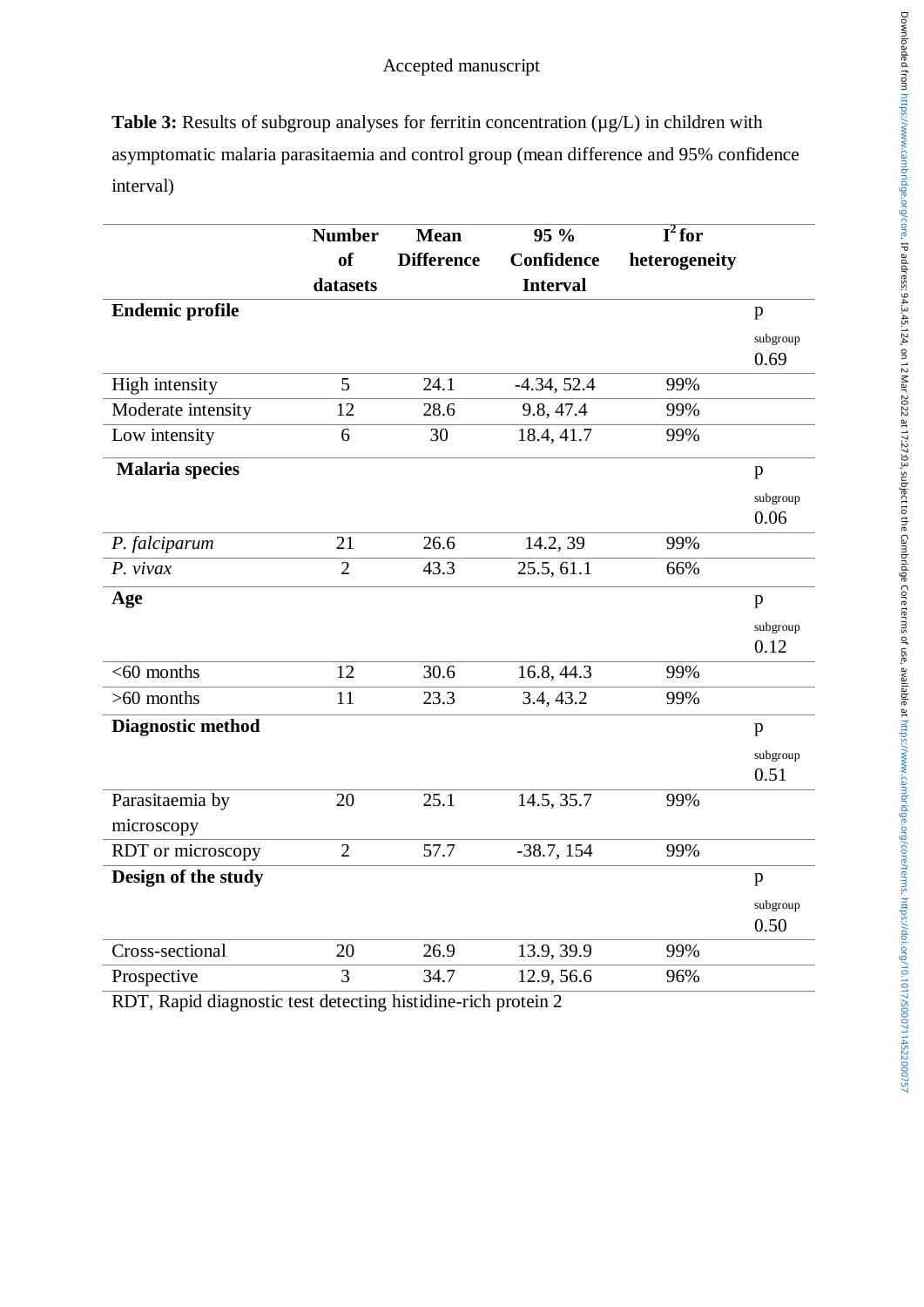**Table 4:** Summary of meta-analyses results by biomarker in children and adults with malaria parasitaemia compared to control group (mean difference and 95% confidence interval)

|                      |                |            | <b>All studies</b> |              | Only studies with low or unclear risk of bias |                |             |              |              |         |
|----------------------|----------------|------------|--------------------|--------------|-----------------------------------------------|----------------|-------------|--------------|--------------|---------|
|                      | Number         | Mean       | 95 % CI            | $I^2$ for    | $\mathbf{p}$                                  | Number         | Mean        | 95 % CI      | $I^2$ for    | p       |
|                      | of             | difference |                    | heterogeneit |                                               | of             | differenc   |              | heterogeneit |         |
|                      | datasets       |            |                    | $\mathbf y$  |                                               | datasets       | $\mathbf e$ |              | $\mathbf y$  |         |
| Ferritin $(\mu g/L)$ |                |            |                    |              |                                               |                |             |              |              |         |
| Children             |                |            |                    |              |                                               |                |             |              |              |         |
| Asymptomatic         | 23             | 28.2       | 15.6, 40.9         | 99%          | $\,<\,$                                       | 23             | 28.2        | 15.6, 40.9   | 99%          | $\,<\,$ |
| malaria              |                |            |                    |              | 0.001                                         |                |             |              |              | 0.001   |
| Clinical malaria     | 9              | 366        | 162, 570           | 91%          | 0.003                                         | $\overline{7}$ | 334         | 106, 563     | 92%          | 0.01    |
| <b>Adults</b>        |                |            |                    |              |                                               |                |             |              |              |         |
| Asymptomatic         | $\overline{4}$ | 28.5       | 8.1, 48.9          | 51%          | 0.02                                          | $\overline{3}$ | 20.5        | 4.8, 36.3    | $0\%$        | 0.03    |
| malaria              |                |            |                    |              |                                               |                |             |              |              |         |
| Clinical malaria     | 5              | 493        | $-219,$            | 83%          | 0.13                                          | $\overline{2}$ | 155         | $-758, 1069$ | 57%          | 0.28    |
|                      |                |            | 1206               |              |                                               |                |             |              |              |         |
| Pregnant women       | 8              | 26.8       | 5.8, 47.7          | 100%         | 0.02                                          | $\overline{7}$ | 18.1        | 5.6, 30.7    | 99%          | 0.01    |
| Hepcidin (nmol/L)    |                |            |                    |              |                                               |                |             |              |              |         |
| Children             |                |            |                    |              |                                               |                |             |              |              |         |
| Asymptomatic         | 12             | 1.52       | 0.92, 2.11         | 96%          | < 0.00                                        | 12             | 1.52        | 0.92, 2.11   | 96%          | < 0.001 |
| malaria              |                |            |                    |              | $\mathbf{1}$                                  |                |             |              |              |         |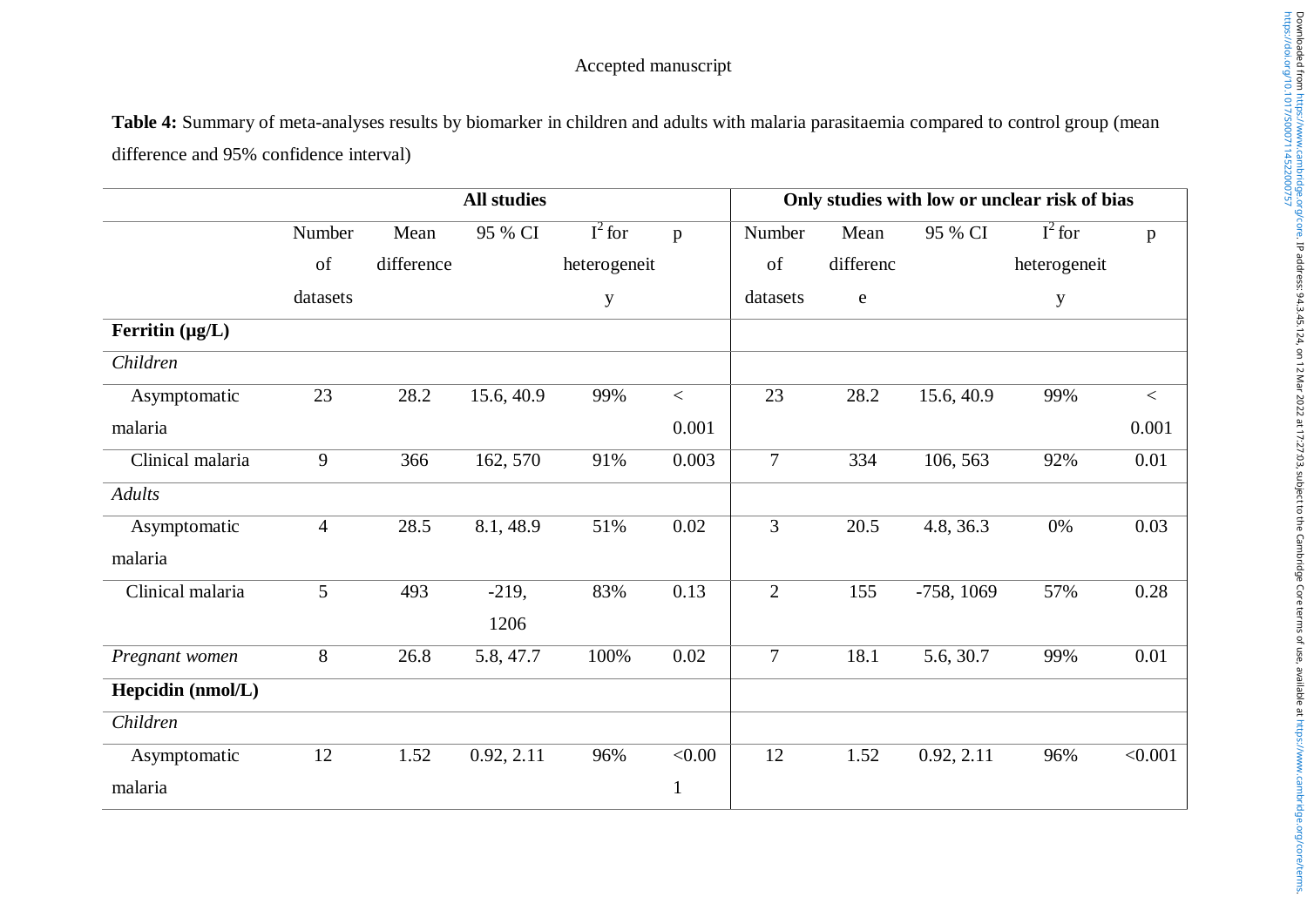| $\overline{2}$ | 10.8    | $-18.1,$   | $0\%$ | 0.13         | $\mathbf{1}$   | 10.6    | 5.4, 15.8     | NA        | < 0.001 |
|----------------|---------|------------|-------|--------------|----------------|---------|---------------|-----------|---------|
|                |         | 39.7       |       |              |                |         |               |           |         |
|                |         |            |       |              |                |         |               |           |         |
| $\mathbf{2}$   | 0.3     | $-10.3,$   | 52%   | 0.78         | $\mathfrak{2}$ | 0.3     | $-10.3, 10.9$ | 52%       | 0.78    |
|                |         | 10.9       |       |              |                |         |               |           |         |
| $\overline{2}$ | 6.3     | $-21.6,$   | 52%   | 0.21         | 2              | 6.3     | $-21.6, 34.3$ | 52%       | 0.21    |
|                |         | 34.3       |       |              |                |         |               |           |         |
|                |         |            |       |              |                |         |               |           |         |
|                |         |            |       |              |                |         |               |           |         |
| $\overline{4}$ | $-0.11$ | $-0.22, -$ | 60%   | 0.04         | 3              | $-0.10$ | $-0.18, -$    | 21%       | 0.03    |
|                |         | 0.01       |       |              |                |         | 0.03          |           |         |
| 6              | $-0.43$ | $-0.71, -$ | 97%   | 0.01         | $\overline{4}$ | $-0.36$ | $-0.77, 0.06$ | 93%       | 0.07    |
|                |         | 0.16       |       |              |                |         |               |           |         |
|                |         |            |       |              |                |         |               |           |         |
| 5              | $-0.73$ | $-1.11, -$ | 54%   | 0.005        | $\mathbf{1}$   | $-1.03$ | $-1.40, -$    | NA        | < 0.001 |
|                |         | 0.36       |       |              |                |         | 0.66          |           |         |
| $\mathbf{1}$   | $-0.54$ | $-0.67, -$ | NA    | < 0.00       | $\mathbf{1}$   | $-0.54$ | $-0.67, -$    | <b>NA</b> | < 0.001 |
|                |         | 0.41       |       | $\mathbf{1}$ |                |         | 0.41          |           |         |
|                |         |            |       |              |                |         |               |           |         |

CI , Confidence Interval , NA , non applicable .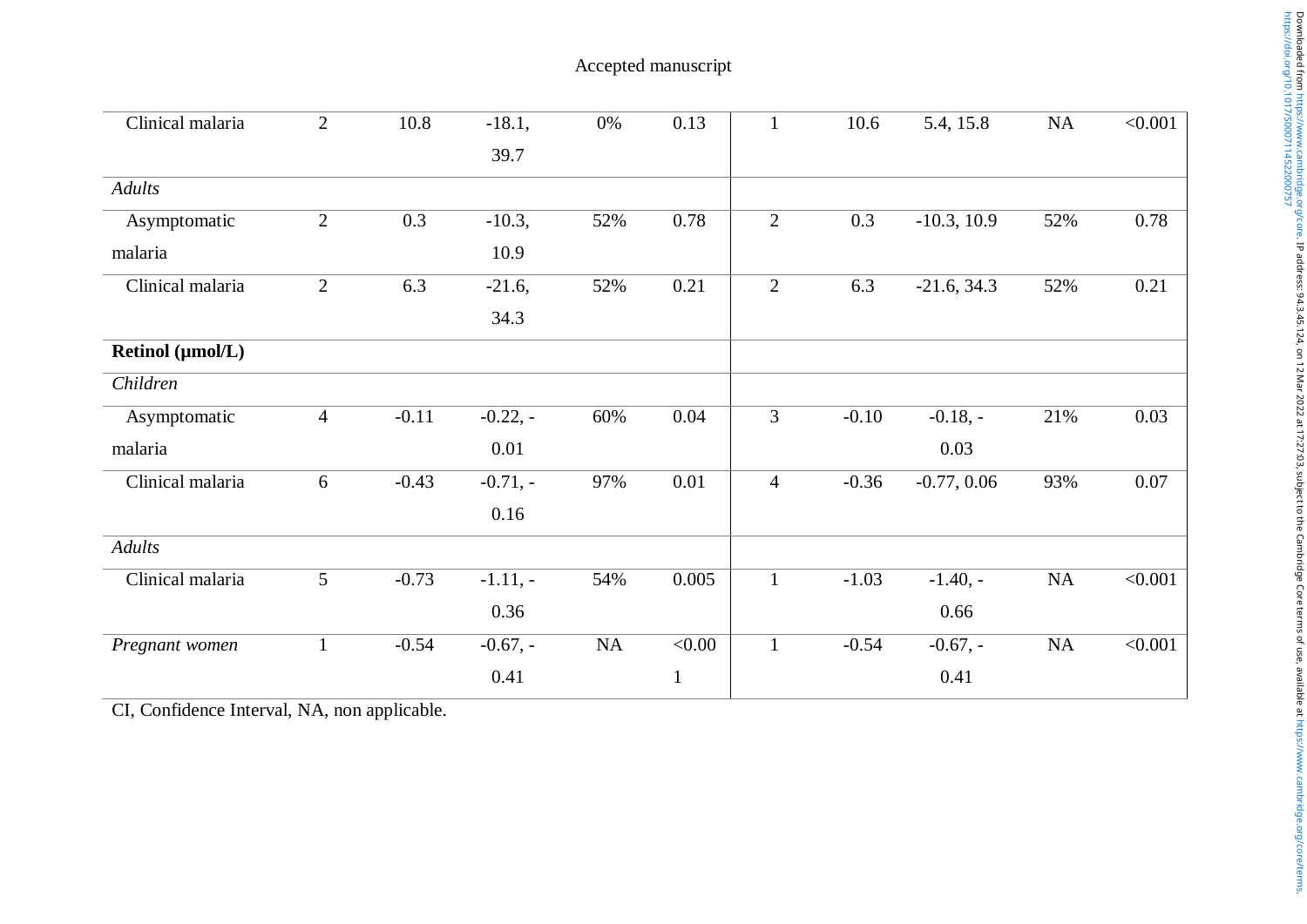**Table 5:** Results of subgroup analyses for ferritin ( $\mu$ g/L) in children with clinical malaria parasitaemia and control group (mean difference and 95% confidence interval)

|                        | <b>Number</b>  | <b>Mean</b> | 95 %            | $\overline{\mathbf{I}^2$ for |              |
|------------------------|----------------|-------------|-----------------|------------------------------|--------------|
|                        | <b>of</b>      | difference  | Confidence      | heterogeneity                |              |
|                        | datasets       |             | <b>Interval</b> |                              |              |
| <b>Endemic profile</b> |                |             |                 |                              | $\, {\bf p}$ |
|                        |                |             |                 |                              | subgroup     |
|                        |                |             |                 |                              | $<\,$        |
|                        |                |             |                 |                              | 0.001        |
| Moderate intensity     | 5              | 688         | 457, 919        | 94%                          |              |
| Low intensity          | 3              | 138         | 89, 188         | 96%                          |              |
| Age                    |                |             |                 |                              | $\mathbf{p}$ |
|                        |                |             |                 |                              | subgroup     |
|                        |                |             |                 |                              | 0.13         |
| $<$ 60 months          | $\overline{4}$ | 637         | 233, 1042       | 99%                          |              |
| $>60$ months           | 5              | 304         | 119, 490        | 99%                          |              |
| <b>Study design</b>    |                |             |                 |                              | $\, {\bf p}$ |
|                        |                |             |                 |                              | subgroup     |
|                        |                |             |                 |                              | 0.57         |
| Cross-sectional        | $\overline{7}$ | 389         | 209, 570        | 99%                          |              |
| Prospective            | $\overline{2}$ | 665         | $-290, 1620$    | 99%                          |              |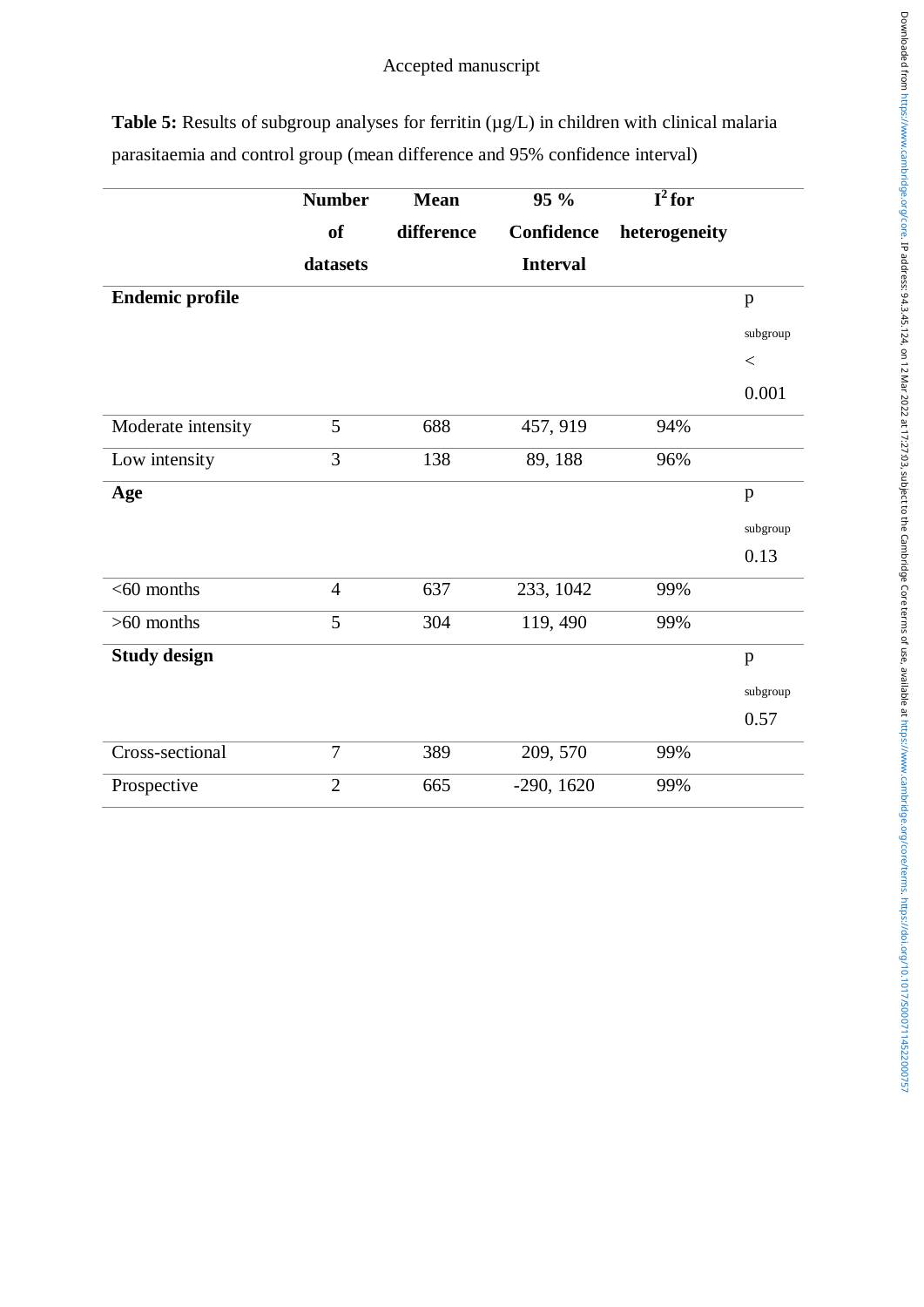Table 6: Results of subgroup analyses for hepcidin concentration (nmol/L) in children with asymptomatic malaria parasitaemia and control group (mean difference and 95% confidence interval)

|                        | <b>Number</b>  | <b>Mean</b>       | 95 %            | $\overline{\mathbf{I}^2$ for |              |
|------------------------|----------------|-------------------|-----------------|------------------------------|--------------|
|                        | <b>of</b>      | <b>Difference</b> | Confidence      | heterogeneity                |              |
|                        | datasets       |                   | <b>Interval</b> |                              |              |
| <b>Endemic profile</b> |                |                   |                 |                              | p            |
|                        |                |                   |                 |                              | subgroup     |
|                        |                |                   |                 |                              | 0.88         |
| Moderate intensity     | 6              | 1.86              | 0.62, 3.1       | 98%                          |              |
| Low intensity          | $\overline{5}$ | 1.77              | 1.25, 2.29      | 68%                          |              |
| <b>Malaria species</b> |                |                   |                 |                              | p            |
|                        |                |                   |                 |                              | subgroup     |
|                        |                |                   |                 |                              | 0.12         |
| P. falciparum          | 10             | 1.77              | 1.04, 2.5       | 97%                          |              |
| $P.$ vivax             | $\overline{2}$ | 2.56              | 2.46, 2.66      | 0%                           |              |
| Age                    |                |                   |                 |                              | $\, {\bf p}$ |
|                        |                |                   |                 |                              | subgroup     |
|                        |                |                   |                 |                              | 0.54         |
| $<$ 60months           | 6              | 1.95              | 0.74, 3.16      | 98%                          |              |
| $>60$ months           | 6              | 1.66              | 1.21, 2.11      | 60%                          |              |
| Design of the study    |                |                   |                 |                              | p            |
|                        |                |                   |                 |                              | subgroup     |
|                        |                |                   |                 |                              | 0.46         |
| Cross-sectional        | 9              | 1.95              | 1.14, 2.76      | 98%                          |              |
| Prospective            | 3              | 1.58              | 0.73, 2.42      | 71%                          |              |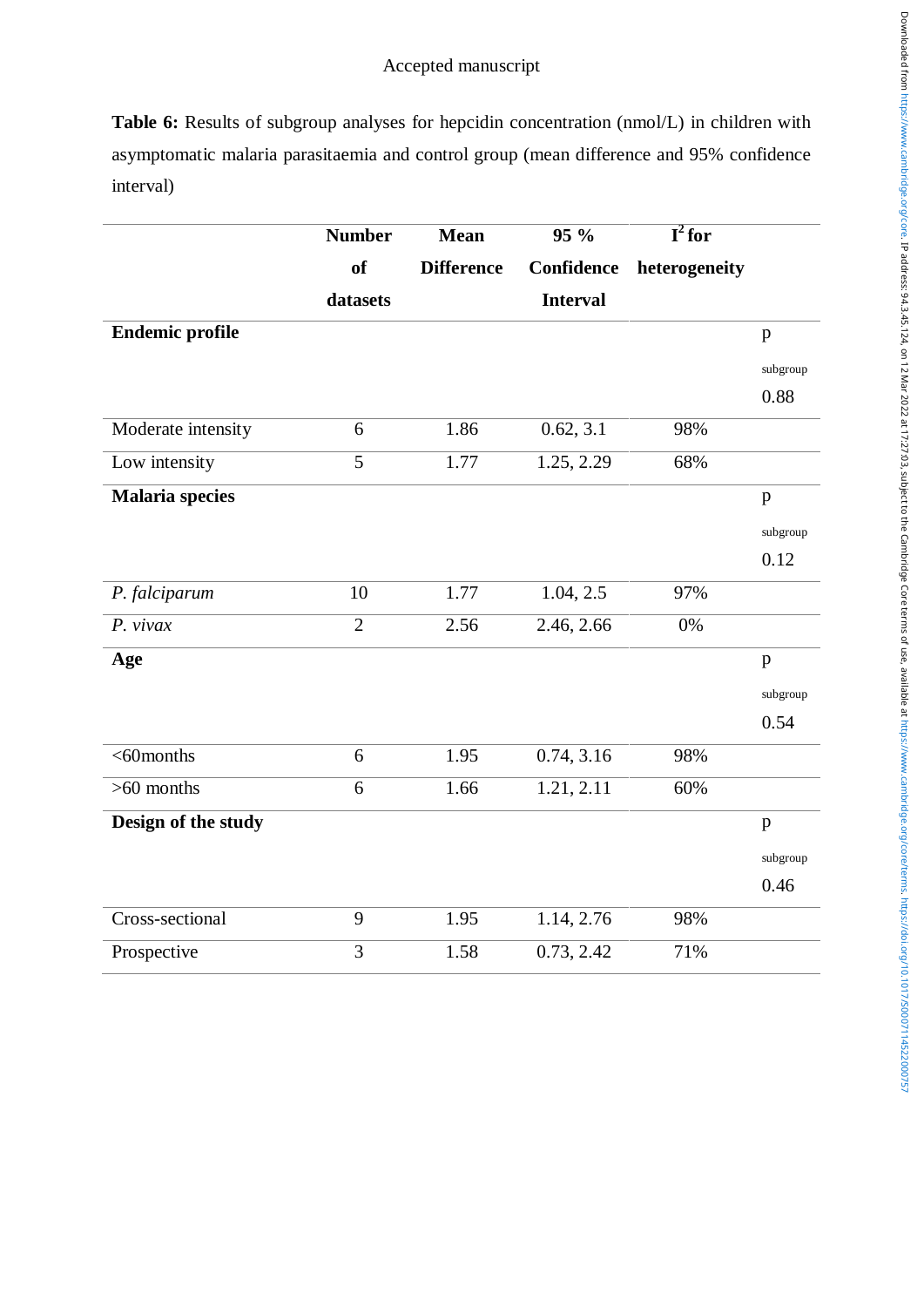|                        | <b>Number</b><br><sub>of</sub> | <b>Mean</b><br><b>Difference</b> | $95\%$<br>Confidence | $I^2$ for<br>heterogeneity |          |
|------------------------|--------------------------------|----------------------------------|----------------------|----------------------------|----------|
|                        | datasets                       |                                  | <b>Interval</b>      |                            |          |
| <b>Endemic profile</b> |                                |                                  |                      |                            | p        |
|                        |                                |                                  |                      |                            | subgroup |
|                        |                                |                                  |                      |                            | < 0.001  |
| High intensity         | $\overline{2}$                 | 54.8                             | $-258, 367$          | 99%                        |          |
| Moderate intensity     | $\overline{2}$                 | 22.3                             | $-93, 138$           | 96%                        |          |
| Low intensity          | 3                              | 16.5                             | $-7.6, 40.6$         | 74%                        |          |

**Table 7:** Results of subgroup analyses for ferritin concentration ( $\mu$ g/L) in pregnant women with malaria parasitaemia and control group (mean difference and 95% confidence interval)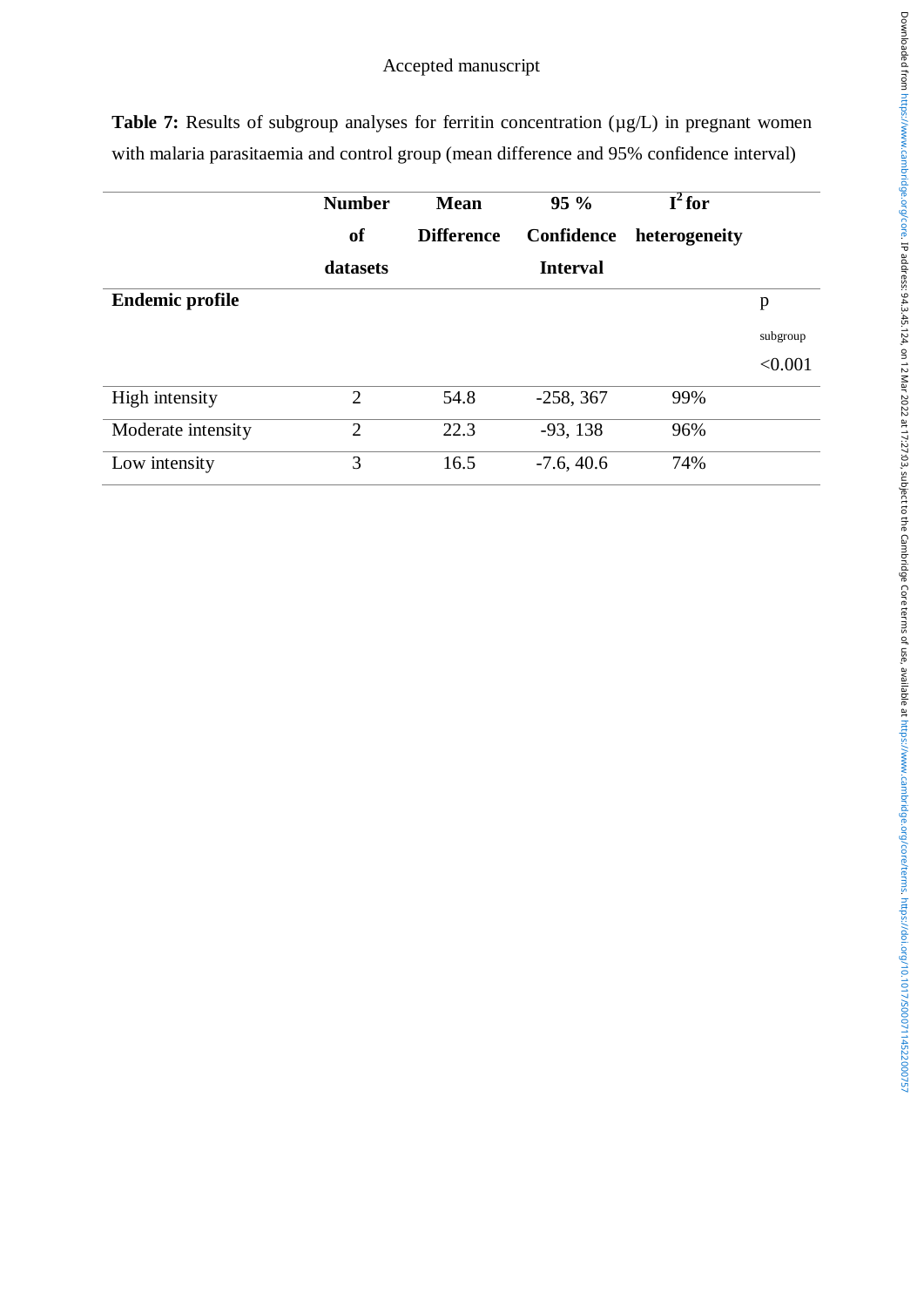**Table 8:** Results of subgroup analyses for retinol concentration ( $\mu$ mol/L) in children with clinical malaria parasitaemia and control group (mean difference and 95% confidence interval)

|                        | <b>Number</b>  | <b>Mean</b>       | 95%             | $\overline{\mathbf{I}^2$ for |          |
|------------------------|----------------|-------------------|-----------------|------------------------------|----------|
|                        | <b>of</b>      | <b>Difference</b> | Confidence      | heterogeneity                |          |
|                        | datasets       |                   | <b>Interval</b> |                              |          |
| <b>Endemic profile</b> |                |                   |                 |                              | p        |
|                        |                |                   |                 |                              | subgroup |
|                        |                |                   |                 |                              | 0.55     |
| High intensity         | 3              | $-0.34$           | $-0.70, 0.03$   | 80%                          |          |
| Low intensity          | 3              | $-0.47$           | $-0.68, -0.27$  | 0%                           |          |
| Age                    |                |                   |                 |                              | p        |
|                        |                |                   |                 |                              | subgroup |
|                        |                |                   |                 |                              | 0.9      |
| $<$ 60 months          | $\overline{4}$ | $-0.43$           | $-0.75, -0.1$   | 74%                          |          |
| $>60$ months           | $\overline{2}$ | $-0.40$           | $-0.45, -0.35$  | 0%                           |          |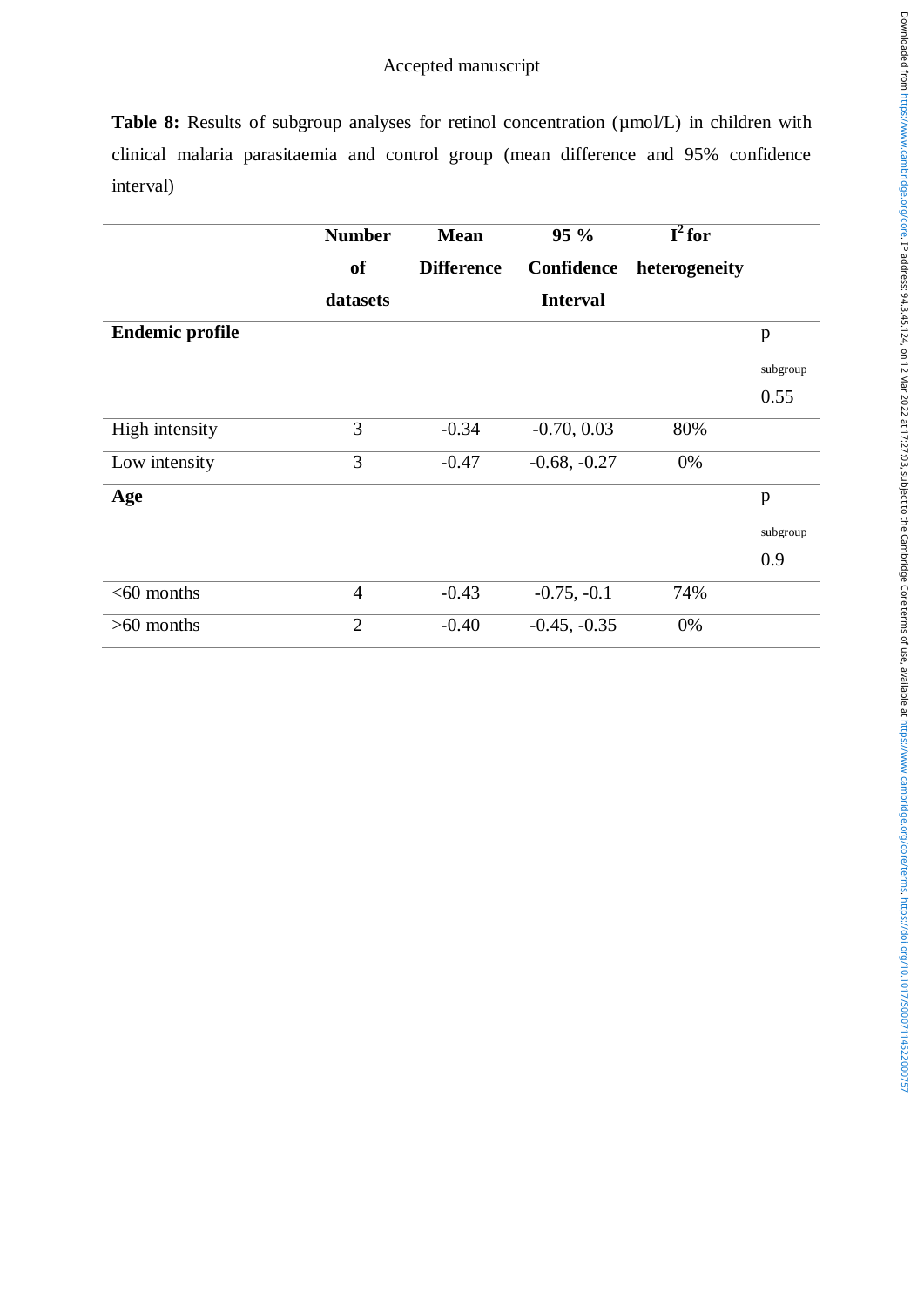**Supplementary table 1:** Results of the risk of bias assessment using the US National Institute of Health quality assessment tool

|                                         | <b>Selection</b> |                         | <b>Measurement</b> |                |
|-----------------------------------------|------------------|-------------------------|--------------------|----------------|
| <b>Author</b>                           | <b>bias</b>      | <b>Information bias</b> | bias               | Confounding    |
| Barrfour <sup>(10)</sup>                | No               | Unclear                 | N <sub>0</sub>     | N <sub>0</sub> |
| Barffour <sup>(34)</sup>                | No               | Unclear                 | N <sub>o</sub>     | N <sub>o</sub> |
| Beesley <sup>(45)</sup>                 | No               | Unclear                 | No                 | N <sub>o</sub> |
| Burte $^{(13)}$                         | Unclear          | Unclear                 | No                 | N <sub>o</sub> |
| Carmona <sup><math>(35)</math></sup>    | No               | Unclear                 | N <sub>0</sub>     | N <sub>o</sub> |
| Castberg <sup>(46)</sup>                | N <sub>0</sub>   | Unclear                 | N <sub>o</sub>     | Yes            |
| Cercamondi <sup><math>(47)</math></sup> | Unclear          | Unclear                 | No                 | No             |
| Das $(36)$                              | Yes              | Unclear                 | No                 | Yes            |
| Davis $^{(37)}$                         | N <sub>0</sub>   | Unclear                 | N <sub>o</sub>     | Yes            |
| de Mast $(7)$                           | No               | Unclear                 | N <sub>0</sub>     | No             |
| de Mast <sup>(48)</sup>                 | No               | Unclear                 | N <sub>o</sub>     | No             |
| Diallo $^{(26)}$                        | yes              | Unclear                 | No                 | Yes            |
| Diatta <sup>(38)</sup>                  | N <sub>o</sub>   | Unclear                 | N <sub>o</sub>     | Yes            |
| Dreyfuss <sup><math>(27)</math></sup>   | N <sub>0</sub>   | Unclear                 | No                 | N <sub>o</sub> |
| Filteau <sup>(11)</sup>                 | No               | Unclear                 | N <sub>0</sub>     | N <sub>o</sub> |
| Glinz <sup><math>(49)</math></sup>      | No               | Unclear                 | No                 | No             |
| Inocent $^{(39)}$                       | N <sub>o</sub>   | Unclear                 | N <sub>o</sub>     | N <sub>o</sub> |
| Jeremiah $(50)$                         | No               | Unclear                 | N <sub>o</sub>     | N <sub>o</sub> |
| Kabore <sup>(51)</sup>                  | N <sub>0</sub>   | Unclear                 | N <sub>o</sub>     | No             |
| Kivibidila <sup>(52)</sup>              | yes              | Unclear                 | No                 | Yes            |
| Mfonkeu <sup>(40)</sup>                 | No               | Unclear                 | N <sub>o</sub>     | N <sub>0</sub> |
| Mockenhaupt                             |                  |                         |                    |                |
| (28)                                    | No               | Unclear                 | No                 | N <sub>0</sub> |
| Muriuki <sup>(53)</sup>                 | Unclear          | Unclear                 | N <sub>0</sub>     | Unclear        |
| Mwangi <sup>(29)</sup>                  | No               | Unclear                 | N <sub>o</sub>     | N <sub>0</sub> |
| $N$ ussenblatt <sup>(41)</sup>          | No               | Unclear                 | N <sub>0</sub>     | Yes            |
| O'donnell $(54)$                        | No               | Unclear                 | N <sub>0</sub>     | No             |
| Odunukwe <sup>(55)</sup>                | Yes              | Unclear                 | No                 | No             |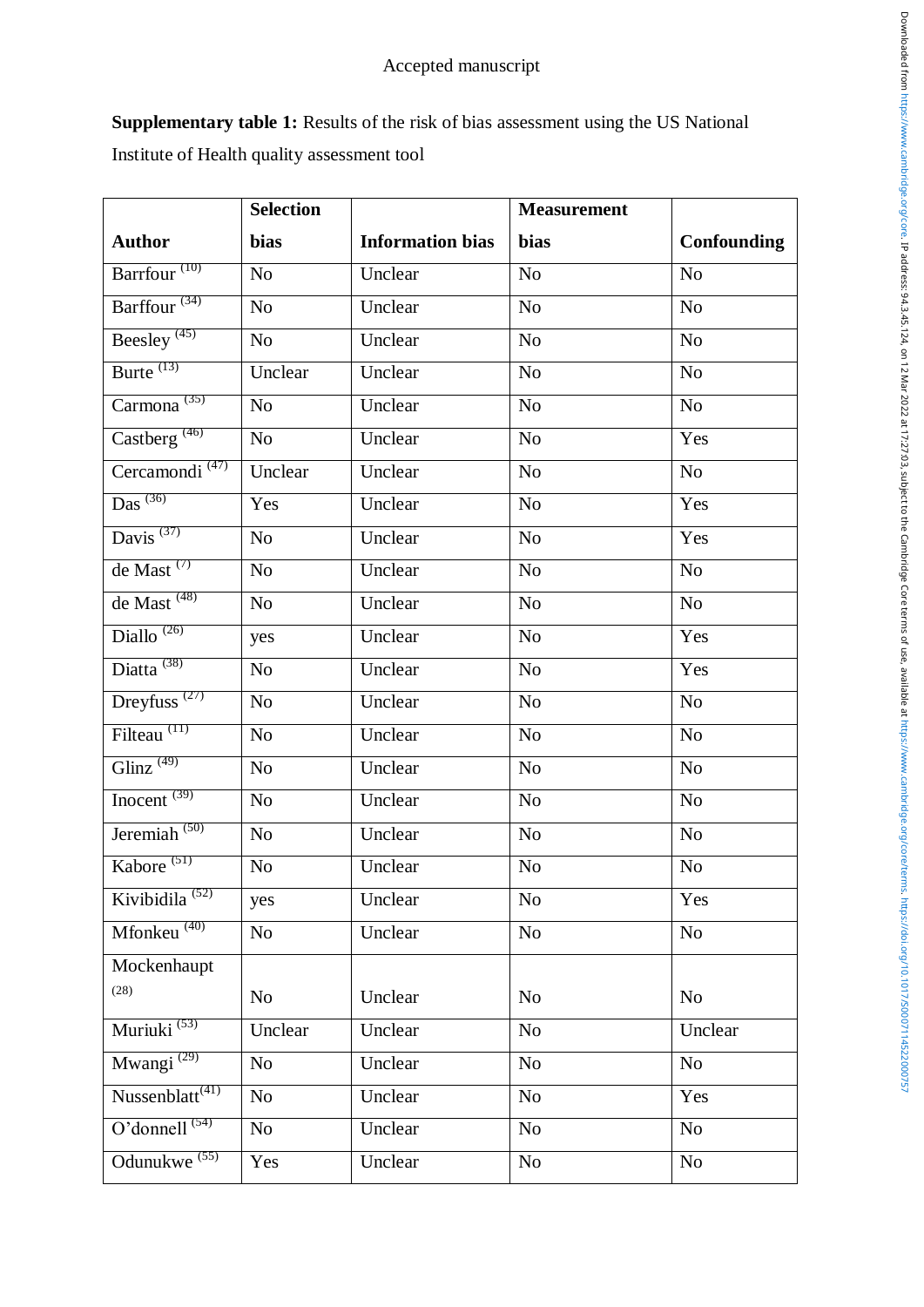| Philips <sup>(56)</sup>                | Yes            | Unclear | Unclear        | Yes            |
|----------------------------------------|----------------|---------|----------------|----------------|
| Raza <sup>(42)</sup>                   | Yes            | Unclear | N <sub>o</sub> | Yes            |
| Righetti $(57)$                        | No             | Unclear | N <sub>o</sub> | N <sub>o</sub> |
| Saad $(30)$                            | No             | Unclear | No             | N <sub>o</sub> |
| Seyrek <sup>(58)</sup>                 | Yes            | Unclear | N <sub>0</sub> | Yes            |
| Shulman $^{(31)}$                      | No             | Unclear | N <sub>0</sub> | N <sub>o</sub> |
| Stoltzfus <sup><math>(59)</math></sup> | No             | Unclear | N <sub>o</sub> | N <sub>o</sub> |
| Stoltzfus <sup>(60)</sup>              | No             | Unclear | N <sub>o</sub> | N <sub>o</sub> |
| Stuetz $(32)$                          | N <sub>o</sub> | Unclear | N <sub>o</sub> | N <sub>o</sub> |
| Tabone $(43)$                          | No             | Unclear | No             | N <sub>o</sub> |
| Thurnhan <sup>(44)</sup>               | Yes            | Unclear | N <sub>o</sub> | N <sub>o</sub> |
| Uscategui <sup>(61)</sup>              | No             | Unclear | N <sub>o</sub> | No             |
| Verhoef <sup><math>(62)</math></sup>   | No             | Unclear | No             | N <sub>o</sub> |
| Wessells $^{(63)}$                     | No             | Unclear | N <sub>o</sub> | N <sub>o</sub> |
| $Wessells$ <sup>(33)</sup>             | No             | Unclear | N <sub>0</sub> | N <sub>o</sub> |
| Williams <sup><math>(64)</math></sup>  | No             | Unclear | N <sub>o</sub> | N <sub>o</sub> |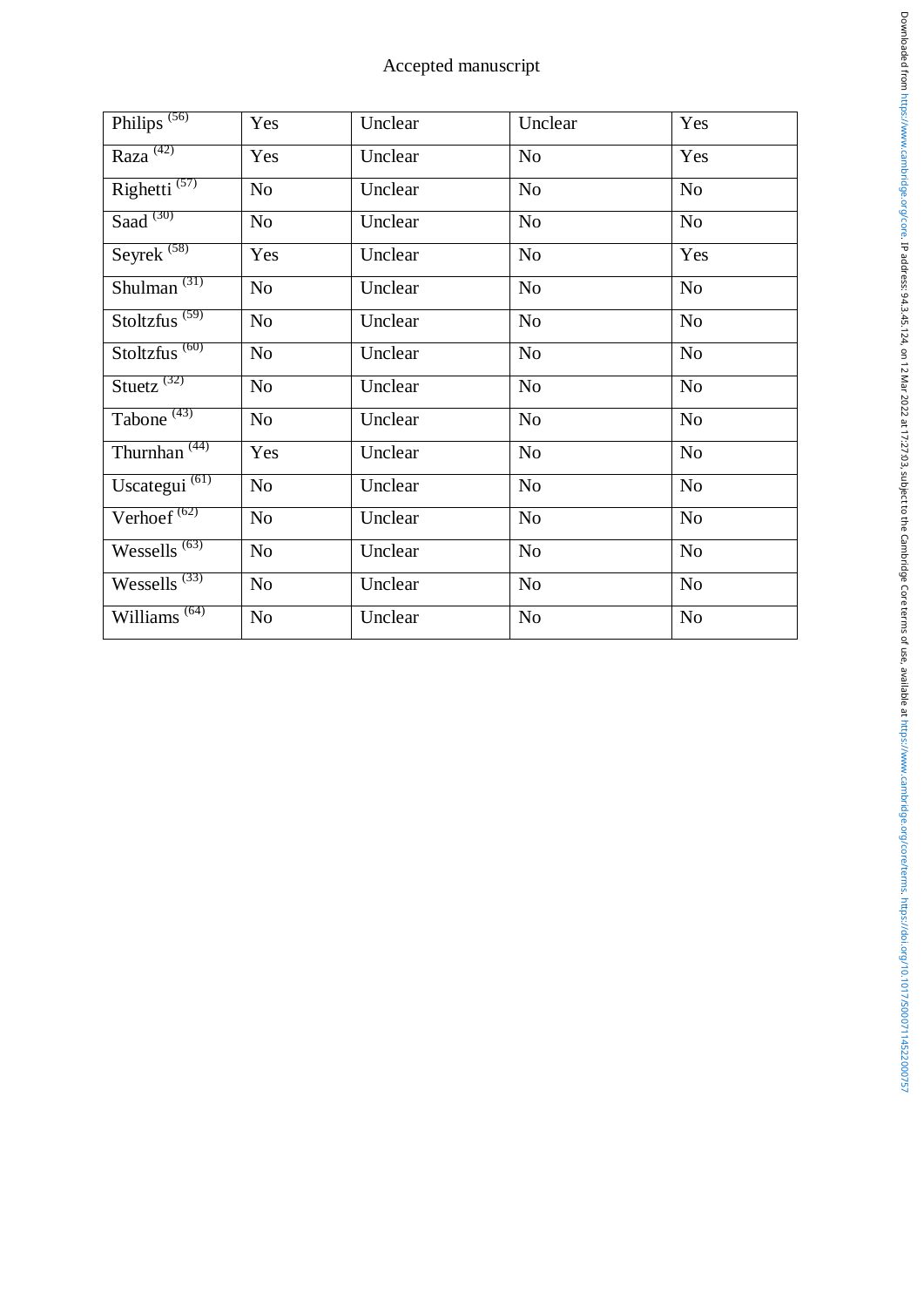

\*1 paper provided data for both iron and vitamin A indicators

**Figure 1:** Preferred Reporting Items for Systematic Reviews and Meta-Analysis (PRISMA) flow diagram of publications screened in a systematic review of the impact of malaria infection on indicators of iron and vitamin A status.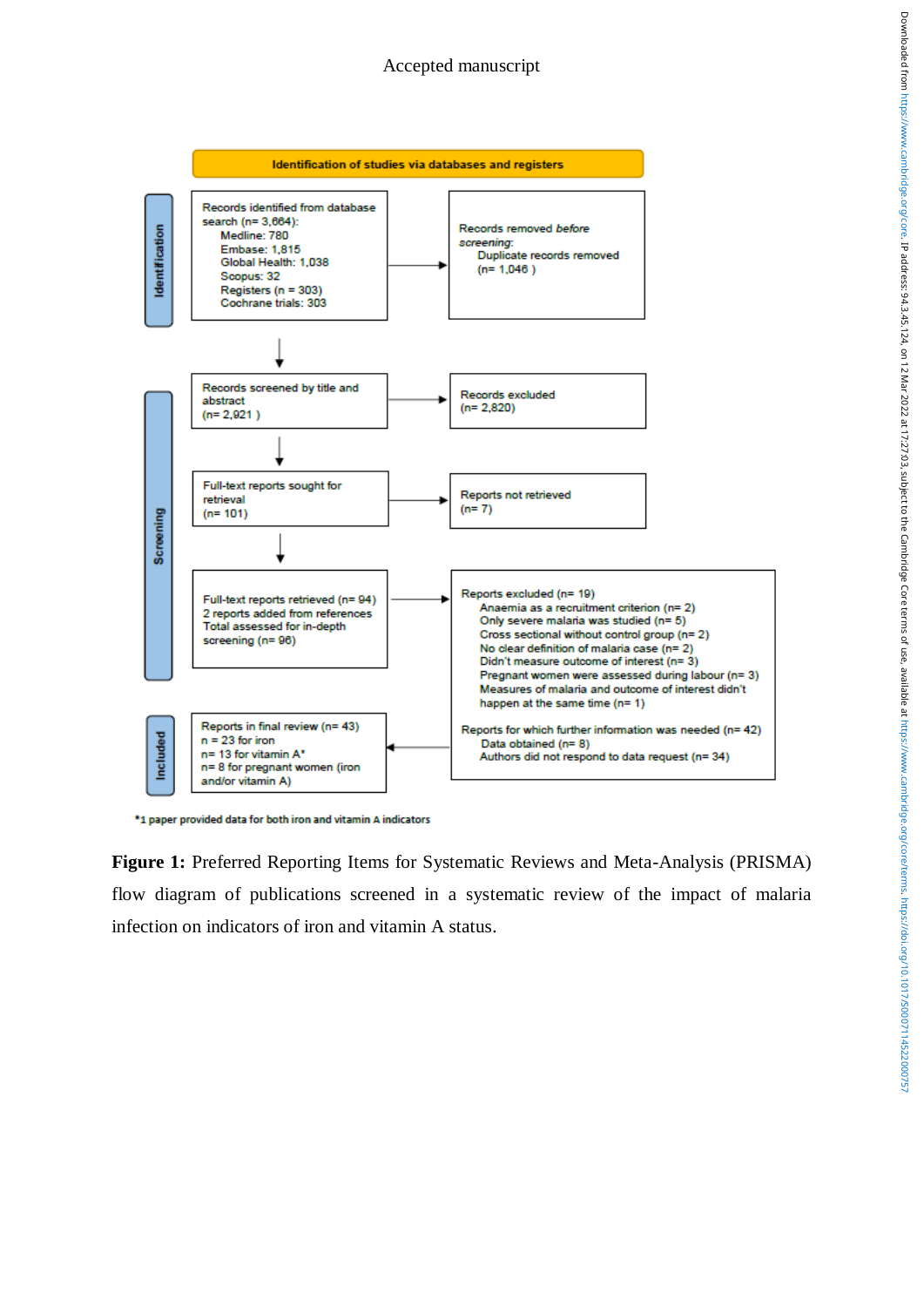| <b>Asymptomatic Malaria</b>           |      |           |                 |      |        | Control    |        |       |                         |           |                             |               |
|---------------------------------------|------|-----------|-----------------|------|--------|------------|--------|-------|-------------------------|-----------|-----------------------------|---------------|
| <b>Author</b>                         |      | N Mean    | SD              |      | N Mean | <b>SD</b>  |        |       | <b>Mean Difference</b>  | <b>MD</b> |                             | 95%-Cl Weight |
| Kabore older SAC (50)                 | 256  | 56.2      | 40.8            | 112  |        | 61.4 114.3 |        |       |                         | $-5.20$   | $[-5.60; -4.80]$            | 4.3%          |
| Jeremiah $>5y(49)$                    | 33   | 38.5      | 29.4            | 87   | 43.3   | 28.1       |        |       |                         | $-4.80$   | $[-5.60; -4.10]$            | 4.8%          |
| Stoltzfus SAC (59)                    | 204  | 23.3      | 42.7            | 29   | 24.7   | 42.7       |        |       |                         | $-1.40$   | $[-1.80; -1.00]$            | 4.6%          |
| Stoltzfus older SAC (58)              | 2015 | 17.3      | 13.2            | 1268 | 17.7   | 13.4       |        |       |                         | $-0.40$   | $[-0.50; -0.30]$            | 5.0%          |
| Jeremiah < $5v(49)$                   | 33   | 31.2      | 28.0            | 88   | 30.8   | 17.7       |        |       |                         | 0.40      | [0.00; 0.80]                | 4.8%          |
| Stoltzfus infants (59)                | 126  | 23.4      | 42.7            | 47   | 15.5   | 13.4       |        |       |                         | 7.90      | [7.00; 8.80]                | 4.9%          |
| Barffour low intensity (10)           | 188  | 49.8      | 12.5            | 556  | 41.2   | 6.0        |        |       |                         | 8.60      | [8.10; 9.10]                | 5.0%          |
| Verhoef (61)                          | 31   | 21.6      | 20.0            | 168  | 11.9   | 9.0        |        |       |                         | 9.70      | [8.70; 10.80]               | 4.9%          |
| Williams (63)                         | 18   | 54.6      | 24.6            | 76   | 40.4   | 9.0        |        |       |                         | 14.20     | [12.20; 16.40]              | 4.8%          |
| De Mast Falciparum P (7)              | 36   | 75.0      | 72.5            | 73   | 59.0   | 45.0       |        |       | $\pm$                   | 16.00     | [13.90; 18.30]              | 4.1%          |
| Righetti (56)                         | 118  | 78.6      | 41.9            | 32   | 61.6   | 39.8       |        |       |                         | 17.00     | [15.10; 19.10]              | 4.6%          |
| De Mast Falciparum CS (7)             | 37   | 75.0      | 72.5            | 9    | 47.0   | 23.3       |        |       | Ļ                       | 28.00     | [22.60; 34.40]              | 4.0%          |
| Muruiki Burkina Faso (52)             | 62   | 68.0      | 90.7            | 238  | 34.1   | 48.9       |        |       |                         | 33.90     | [31.20; 36.70]              | 4.2%          |
| Muruiki Gambia (52)                   | 84   | 68.4      | 74.8            | 666  | 33.7   | 35.4       |        |       |                         | 34.70     | [33.00; 36.50]              | 4.6%          |
| De Mast Vivax P (7)                   | 9    | 101.0     | 58.0            | 18   | 65.0   | 34.2       |        |       | h                       | 36.00     | [27.00; 47.20]              | 3.2%          |
| Muruiki Kenya (52)                    | 241  | 71.1      | 68.9            | 883  | 31.7   | 47.1       |        |       |                         | 39.40     | [37.80; 41.10]              | 4.8%          |
| Kabore SAC (50)                       | 87   |           | 80.6 149.3      | 139  | 35.9   | 41.0       |        |       |                         | 44.70     | [40.70; 49.00]              | 3.7%          |
| Muruiki Uganda (52)                   | 89   |           | 84 8 114 3 1159 |      | 33.3   | 463        |        |       | $\pm$                   | 51.50     | [49.50; 53.60]              | 4.2%          |
| De Mast Vivax CS (7)                  | 9    | 101.0     | 58.0            | 8    | 47.0   | 23.3       |        |       |                         | 54.00     | [37.10; 76.70]              | 3.2%          |
| Glinz (48)                            | 17   | 96.6      | 47.5            | 17   | 42.3   | 25.4       |        |       | $\mathbf{r}_\mathrm{c}$ | 54.30     | [42.20; 69.00]              | 4.1%          |
| Kabore infants (50)                   | 41   |           | 82.5 121.9      | 96   | 26.3   | 42.7       |        |       | $\overline{+}$          | 56.20     | [49.80: 63.20]              | 3.4%          |
| Wessels (62)                          | 212  |           | 95.2 169.0      | 225  | 19.0   | 5.1        |        |       | $\rightarrow$           |           | 76.20 [71.30; 81.40]        | 4.2%          |
| Barffour high intensity (10)          |      | 363 158.6 | 34.1            | 381  | 51.8   | 9.1        |        |       |                         |           | 106.80 [101.50; 112.30]     | 4.9%          |
| <b>Random effects model</b>           | 4309 |           |                 | 6375 |        |            |        |       |                         |           | 28.21 [15.57; 40.85] 100.0% |               |
| Heterogeneity: $I^2 = 99\%$ , $p = 0$ |      |           |                 |      |        |            |        |       |                         |           |                             |               |
|                                       |      |           |                 |      |        |            | $-100$ | $-50$ | 50<br>0                 | 100       |                             |               |

**Figure 2:** Forest plot of differences in ferritin concentrations ( $\mu$ g/L) between children with asymptomatic malaria and control group, using the random effect model. The grey squares represent the mean difference from each study, while the horizontal line represents the corresponding 95% CI. The hollow diamond represents the overall pooled effects while the left and right points of the diamond represent the corresponding 95% CI. SAC, school-age children; P, prospective; CS, cross-sectional; SD, Standard Deviation; MD, mean difference; CI, Confidence Interval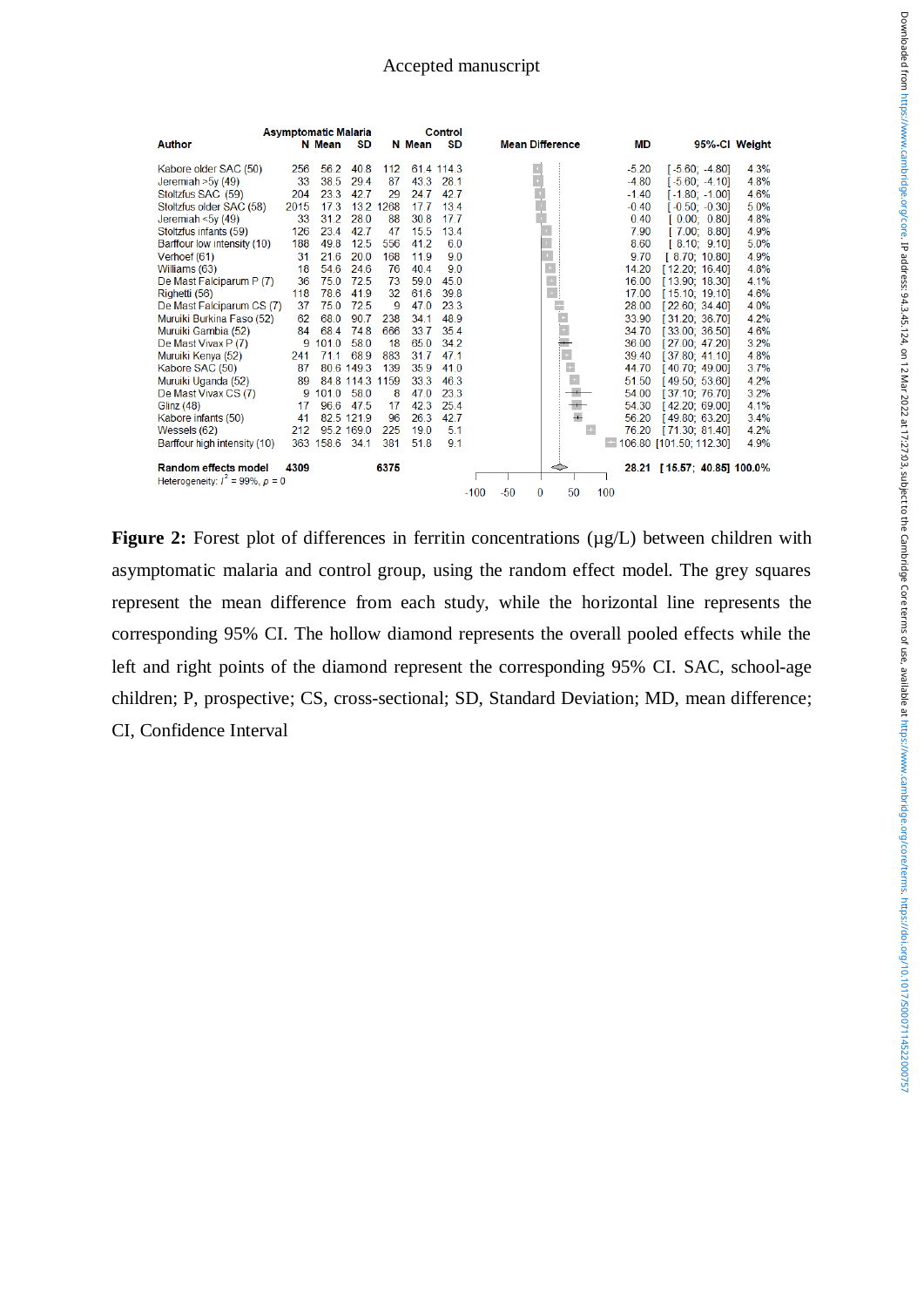

**Figure 3:** Forest plot for differences in ferritin concentrations ( $\mu$ g/L) between adults with asymptomatic malaria and control group using the random effect model. The grey squares represent the mean difference from each study, while the horizontal line represents the corresponding 95% CI. The hollow diamond represents the overall pooled effects while the left and right points of the diamond represent the corresponding 95% CI. *SD, standard deviation; MD, mean difference;* CI, Confidence Interval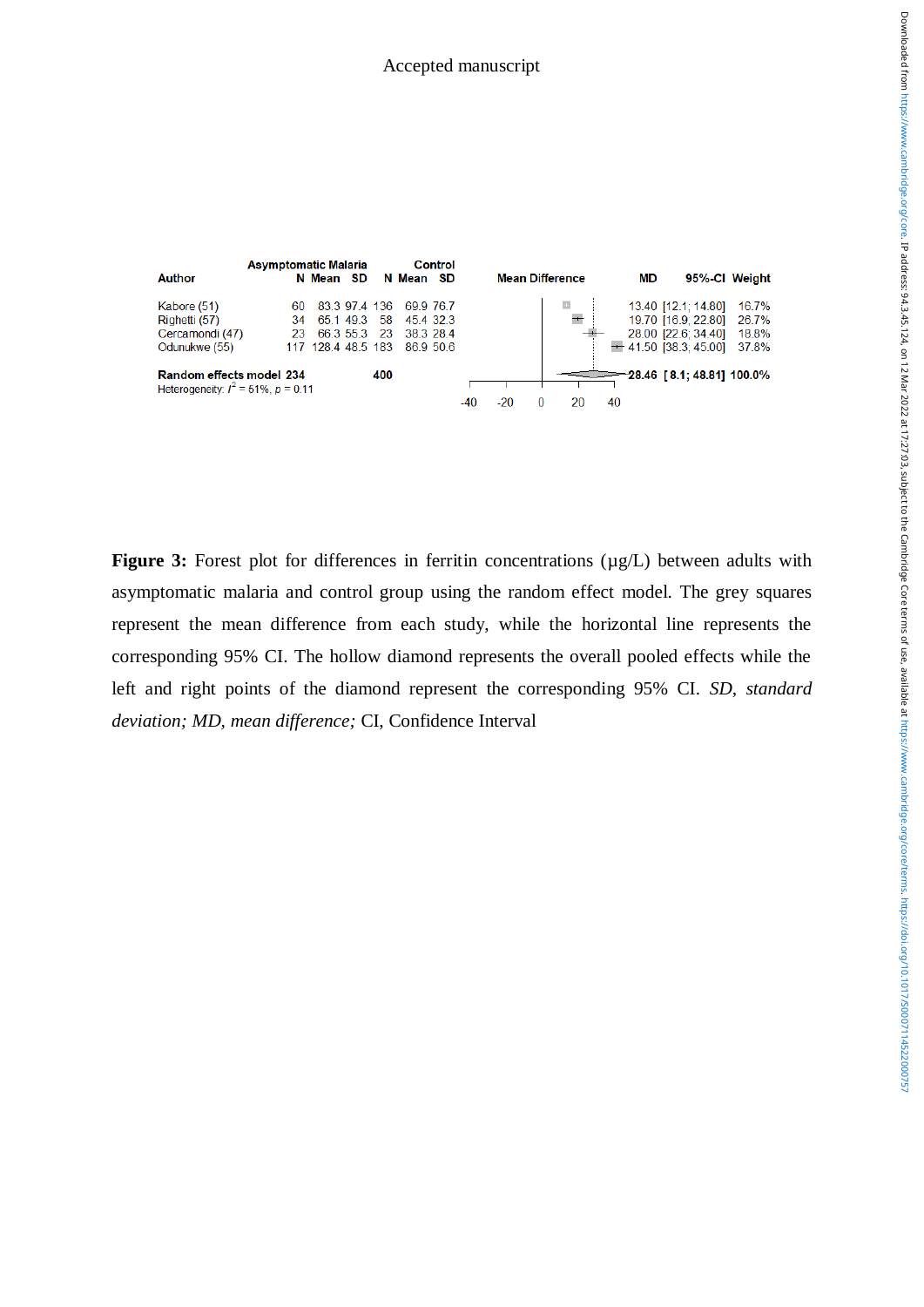|                                          |       | <b>Clinical Malaria</b> |       |     |                   | Control   |               |                        |      |        |                                |                  |       |
|------------------------------------------|-------|-------------------------|-------|-----|-------------------|-----------|---------------|------------------------|------|--------|--------------------------------|------------------|-------|
| <b>Study</b>                             | Total | Mean                    | SD.   |     | <b>Total Mean</b> | SD        |               | <b>Mean Difference</b> |      | MD     |                                | 95%-CI Weight    |       |
| Williams (64)                            | 21    | 1346                    | 661   | 76  | 404               | 9.0       |               |                        |      | 94.20  |                                | [81.50; 108.40]  | 13.7% |
| Odonnell (54)                            | 199   | 2246                    | 153.6 | 296 | 831               | 93.1      |               |                        |      | 141.48 |                                | [132.90: 150.50] | 13.7% |
| Uscategui (61)                           | 93    | 231.0                   | 203.0 | 22  | 49.0              | 85.0      |               |                        |      | 182.00 |                                | [159.40; 207.00] | 13.6% |
| <b>Burte (13)</b>                        | 49    | 333.3                   | 253.4 | 68  | 102.8             | 75.0      |               |                        |      | 230.50 |                                | [202.20: 261.90] | 13.4% |
| Kividibila (52)                          | 14    | 489.0                   | 423.0 | 15  | 58.6              | 34.8      |               |                        |      | 430.40 |                                | [326.90: 558.80] | 11.0% |
| Kabore older SAC (51)                    | 51    | 6524                    | 7111  | 139 | 356               | 410       |               |                        |      | 616.80 |                                | [556.90: 681.70] | 11.5% |
| Kabore SAC (51)                          | 55    | 644.3                   | 697.1 | 96  | 26.3              | 42.7      |               | $\pm$                  |      | 618.00 |                                | [550.90: 691.40] | 11.7% |
| Kabore infants (51)                      | 19    | 712.6                   | 751.2 | 112 |                   | 614 114 3 |               | $+$                    |      | 651.20 |                                | [575.40; 734.60] | 8.7%  |
| Castberg (46)                            |       | 94 1267.0 4449.0        |       |     | 52 115.0 311.0    |           |               |                        |      |        | $-$ 1152.00 [1024.80; 1291.30] |                  | 2.6%  |
| <b>Random effects model</b>              | 595   |                         |       | 876 |                   |           |               |                        |      |        | 365.59 [161.54: 569.63] 100.0% |                  |       |
| Heterogeneity: $I^2 = 91\%$ , $p < 0.01$ |       |                         |       |     |                   |           |               |                        |      |        |                                |                  |       |
|                                          |       |                         |       |     |                   |           | $-1000 - 500$ | 500<br>o               | 1000 |        |                                |                  |       |

**Figure 4:** Forest plot for differences in ferritin concentrations ( $\mu$ g/L) in children between clinical malaria and control group using the random effect model. The grey squares represent the mean difference from each study, while the horizontal line represents the corresponding 95% CI. The hollow diamond represents the overall pooled effects while the left and right points of the diamond represent the corresponding 95% CI. SAC, school-age children; *SD, standard deviation; MD, mean difference;* CI, Confidence Interval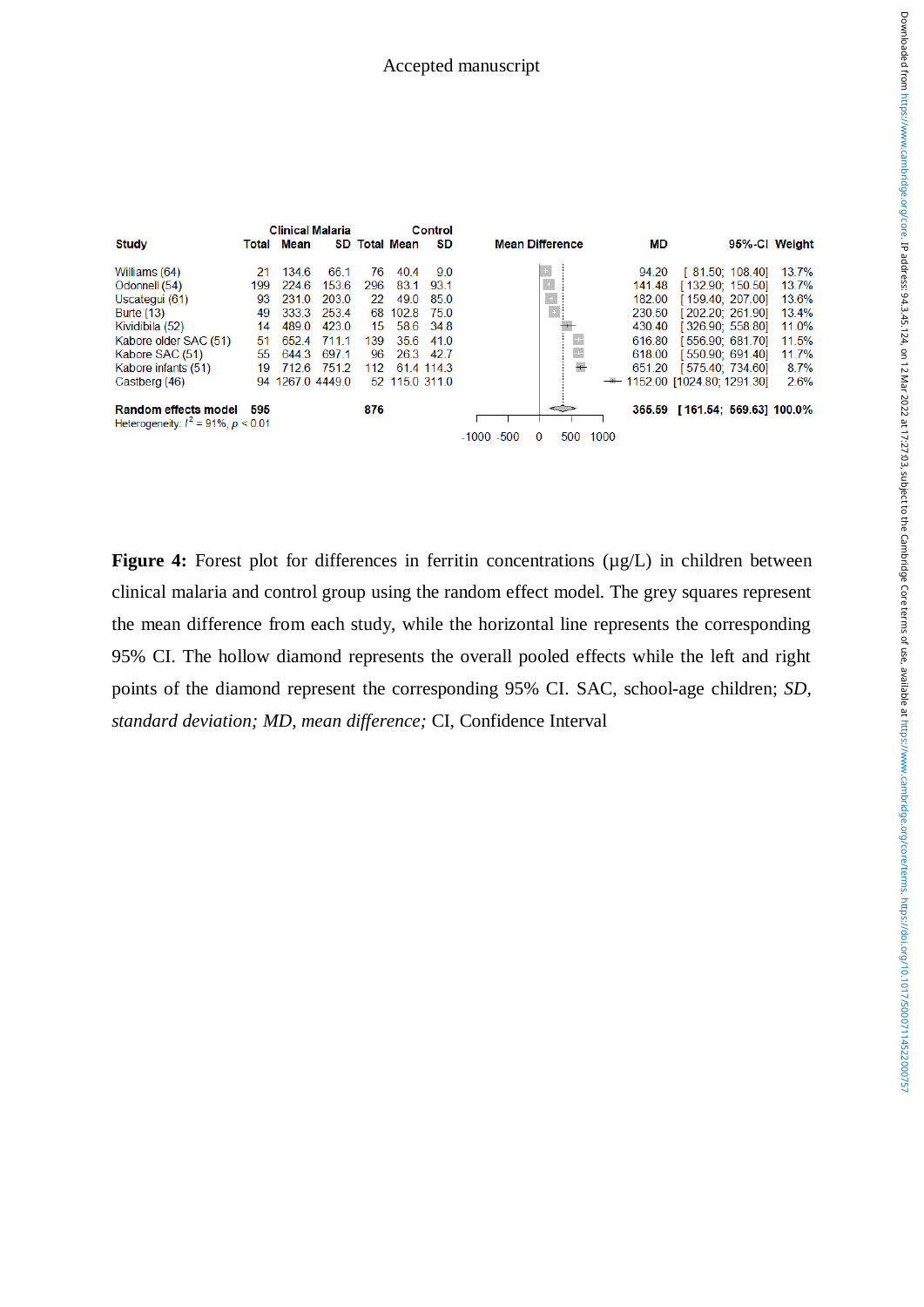

**Figure 5:** Forest plot for differences in hepcidin concentration (nmol/L) in children between malaria parasitaemia and control groups using the random effect model. The grey squares represent the mean difference from each study, while the horizontal line represents the corresponding 95% CI. The hollow diamond represents the overall pooled effects while the left and right points of the diamond represent the corresponding 95% CI. SAC, school-age children; P, Prospective; CS, cross-sectional; *SD, standard deviation; MD, mean difference;* CI, Confidence Interval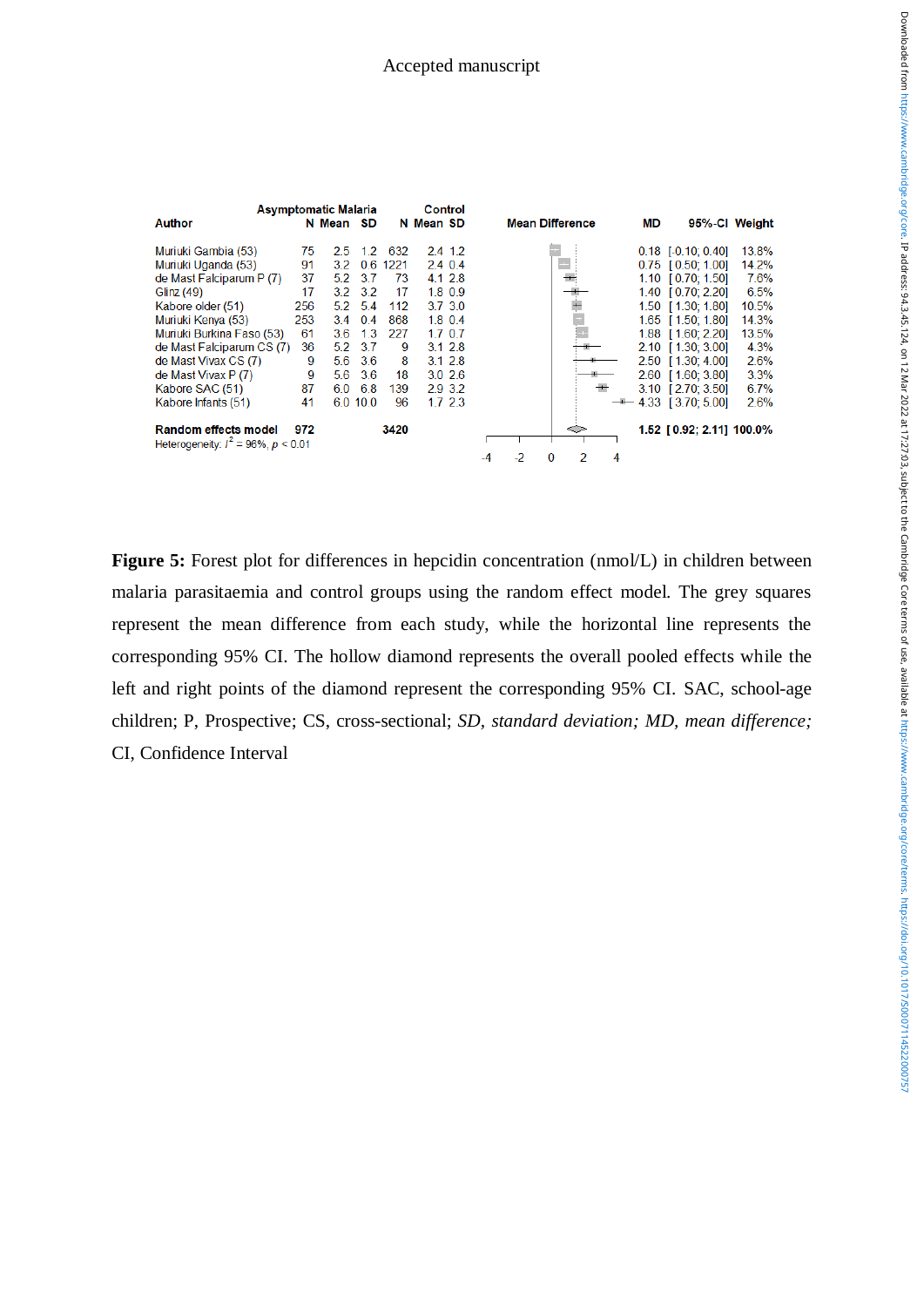

**Figure 6:** Forest plot for differences in ferritin concentrations ( $\mu$ g/L) in pregnant women between malaria and control group using the random effect model. The grey squares represent the mean difference from each study, while the horizontal line represents the corresponding 95% CI. The hollow diamond represents the overall pooled effects while the left and right points of the diamond represent the corresponding 95% CI. *SD, standard deviation; MD, mean difference;* CI, Confidence Interval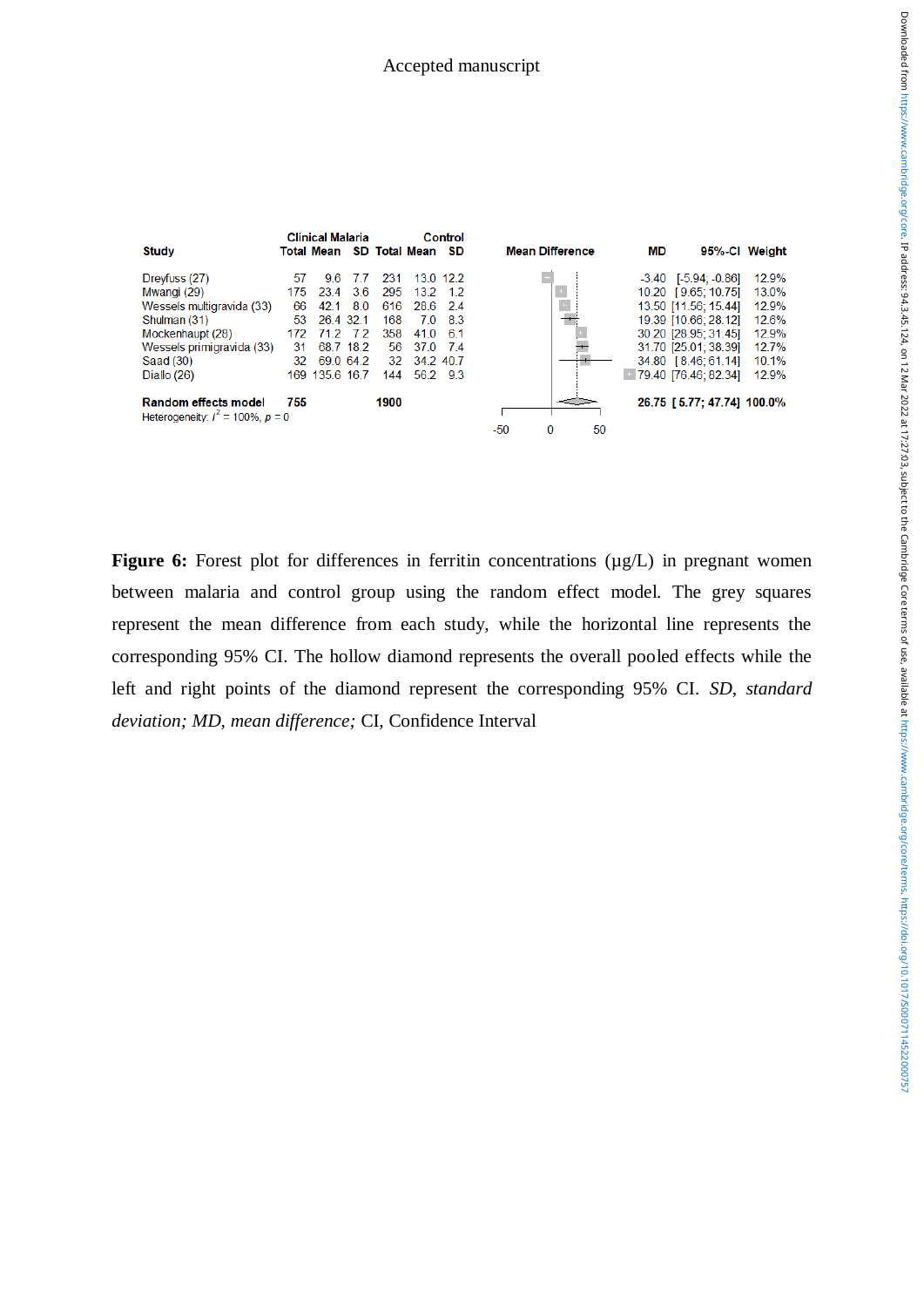

**Figure 7:** Forest plot for differences in retinol concentration ( $\mu$ mol/L) in children between asymptomatic malaria and control group using the random effect model. The grey squares represent the mean difference from each study, while the horizontal line represents the corresponding 95% CI. The hollow diamond represents the overall pooled effects while the left and right points of the diamond represent the corresponding 95% CI. *SD, standard deviation; MD, mean difference;* CI, Confidence Interval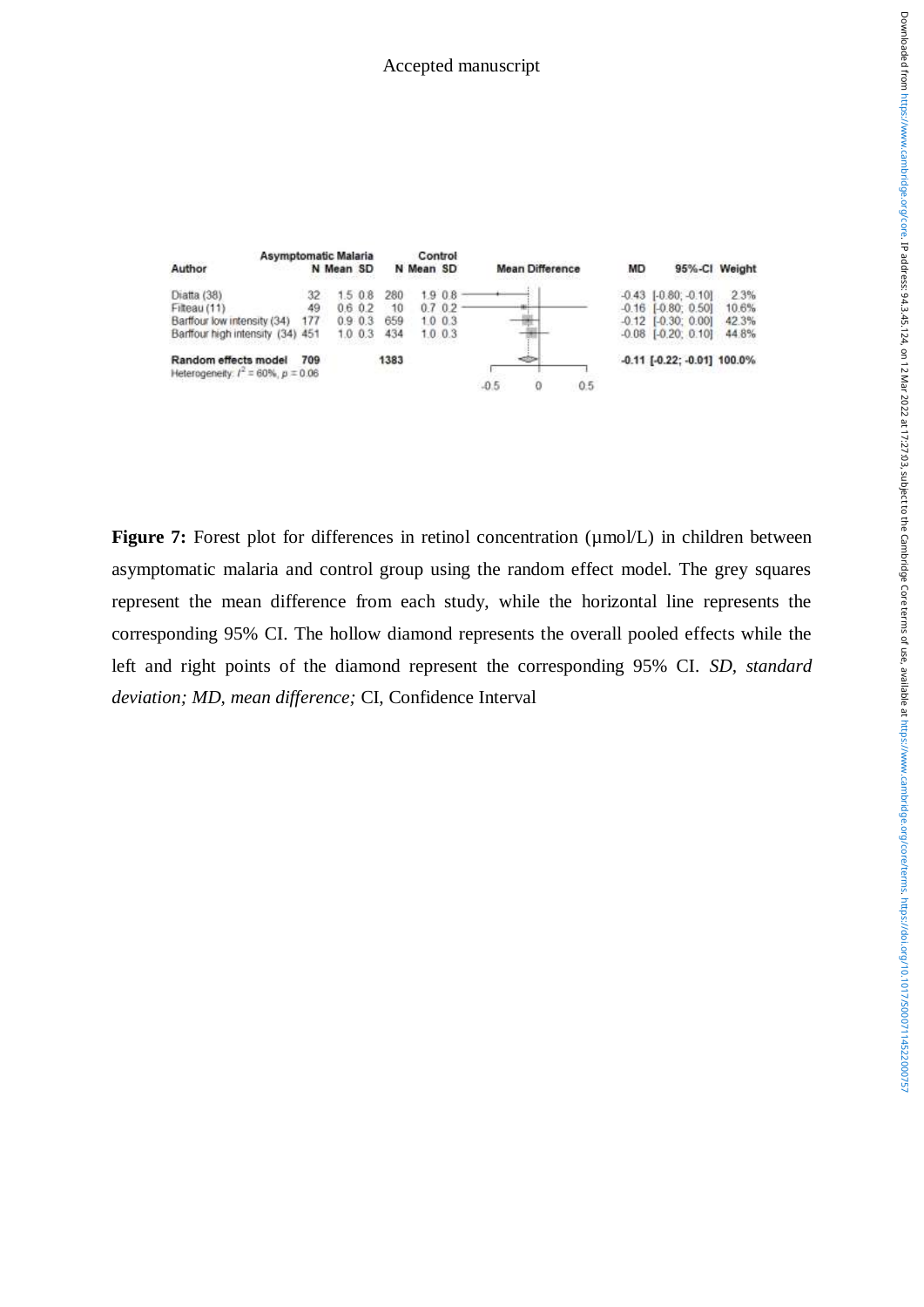

**Figure 8:** Forest plot for differences in retinol concentration ( $\mu$ mol/L) in children between clinical malaria and control group using the random effect model. The grey squares represent the mean difference from each study, while the horizontal line represents the corresponding 95% CI. The hollow diamond represents the overall pooled effects while the left and right points of the diamond represent the corresponding 95% CI. *SD, standard deviation; MD, mean difference;* CI, Confidence Interval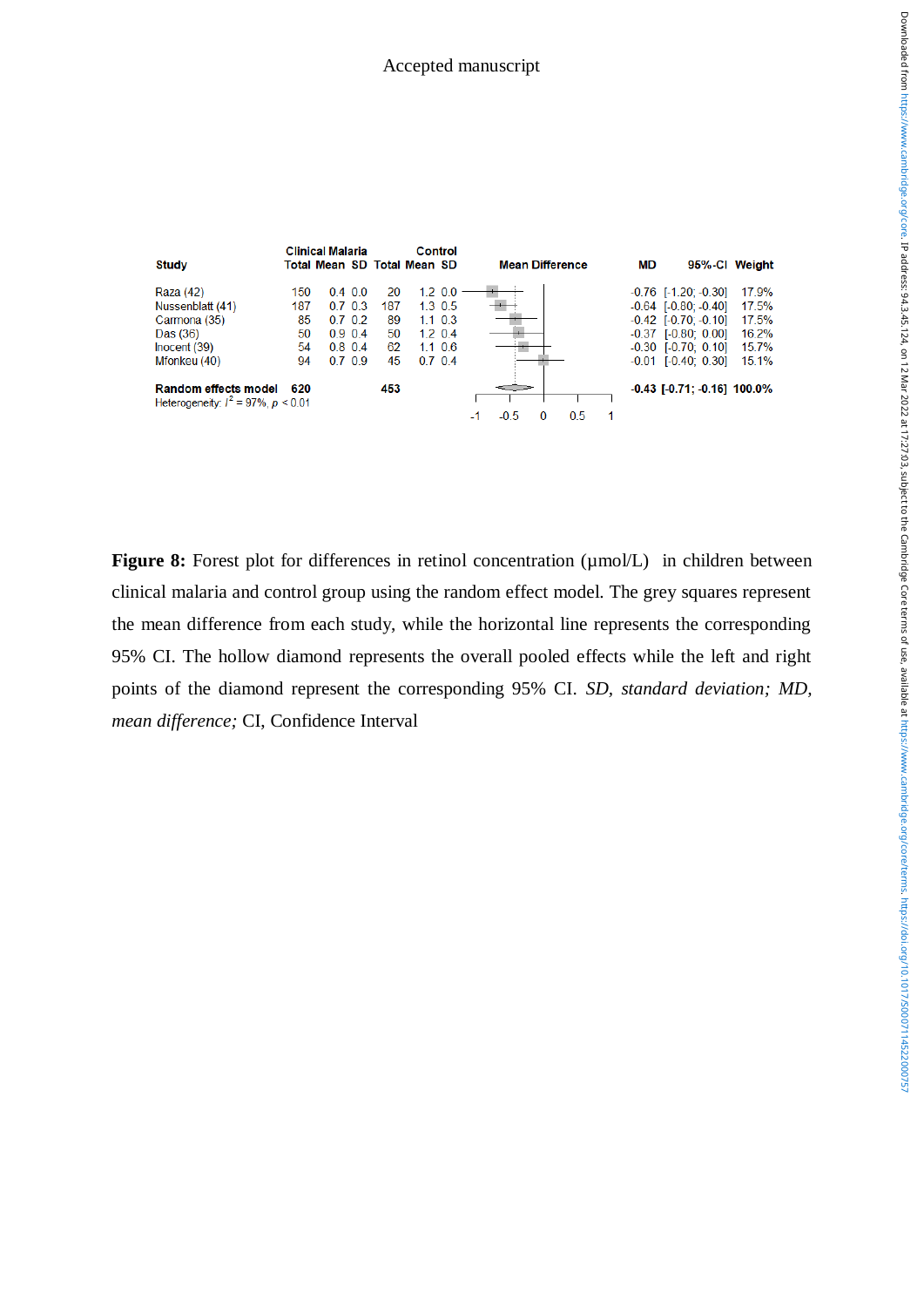

**Figure 9:** Forest plot for differences in retinol concentration ( $\mu$ mol/L) in adults between clinical malaria and control group using the random effect model. The grey squares represent the mean difference from each study, while the horizontal line represents the corresponding 95% CI. The hollow diamond represents the overall pooled effects while the left and right points of the diamond represent the corresponding 95% CI. F, Falciparum; V, Vivax; *SD, standard deviation; MD, mean difference;* CI, Confidence Interval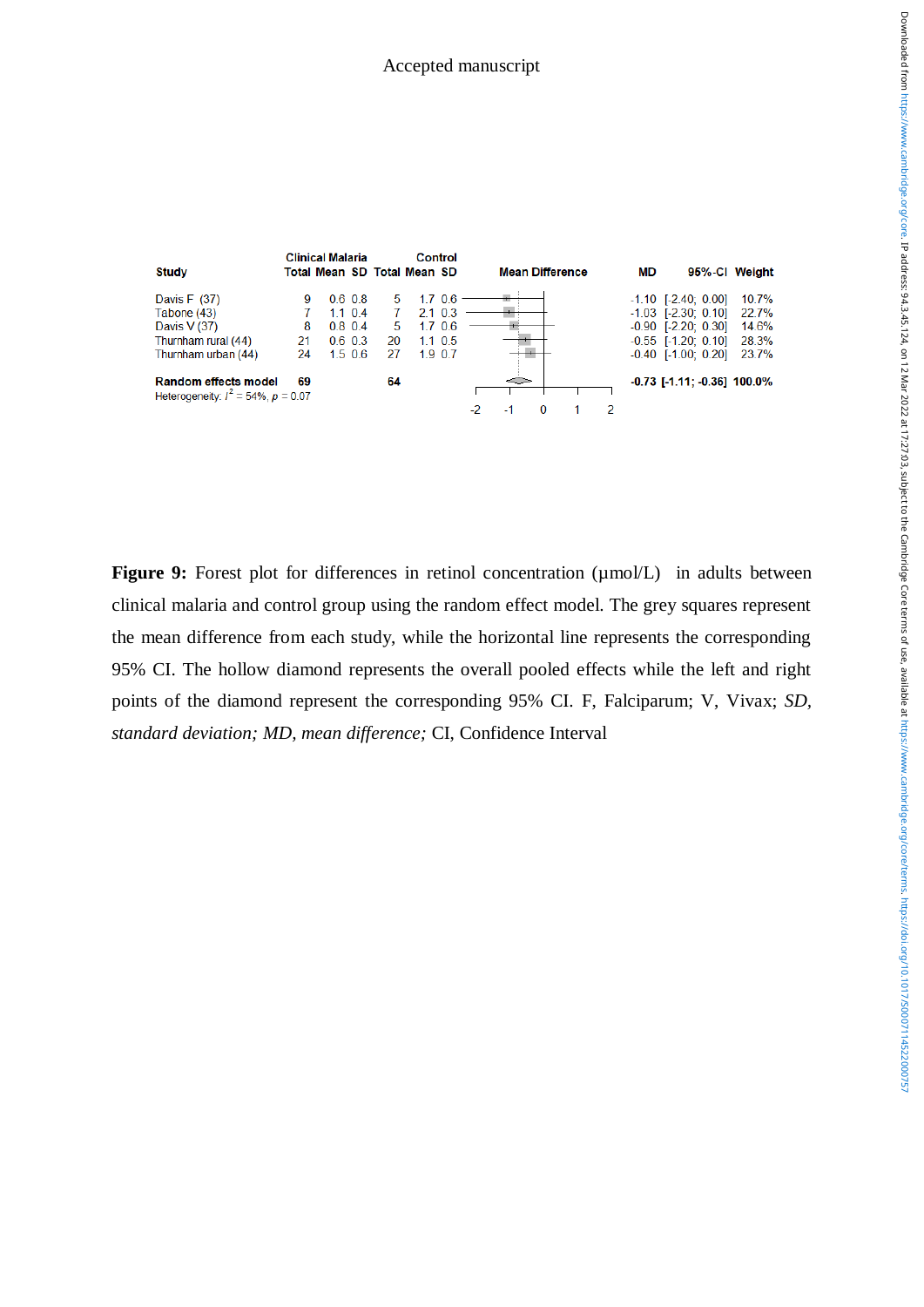

Supplementary figure 1: Sensitivity analysis of ferritin concentration ( $\mu$ g/L) between asymptomatic malaria and control in children, using leaving-one out analysis. Recalculated pooled effects, with one study omitted each time. The dashed line and shaded area represent the original pooled mean difference and its 95% confidence interval. CS, cross-sectional; SAC, school-age children; P, prospective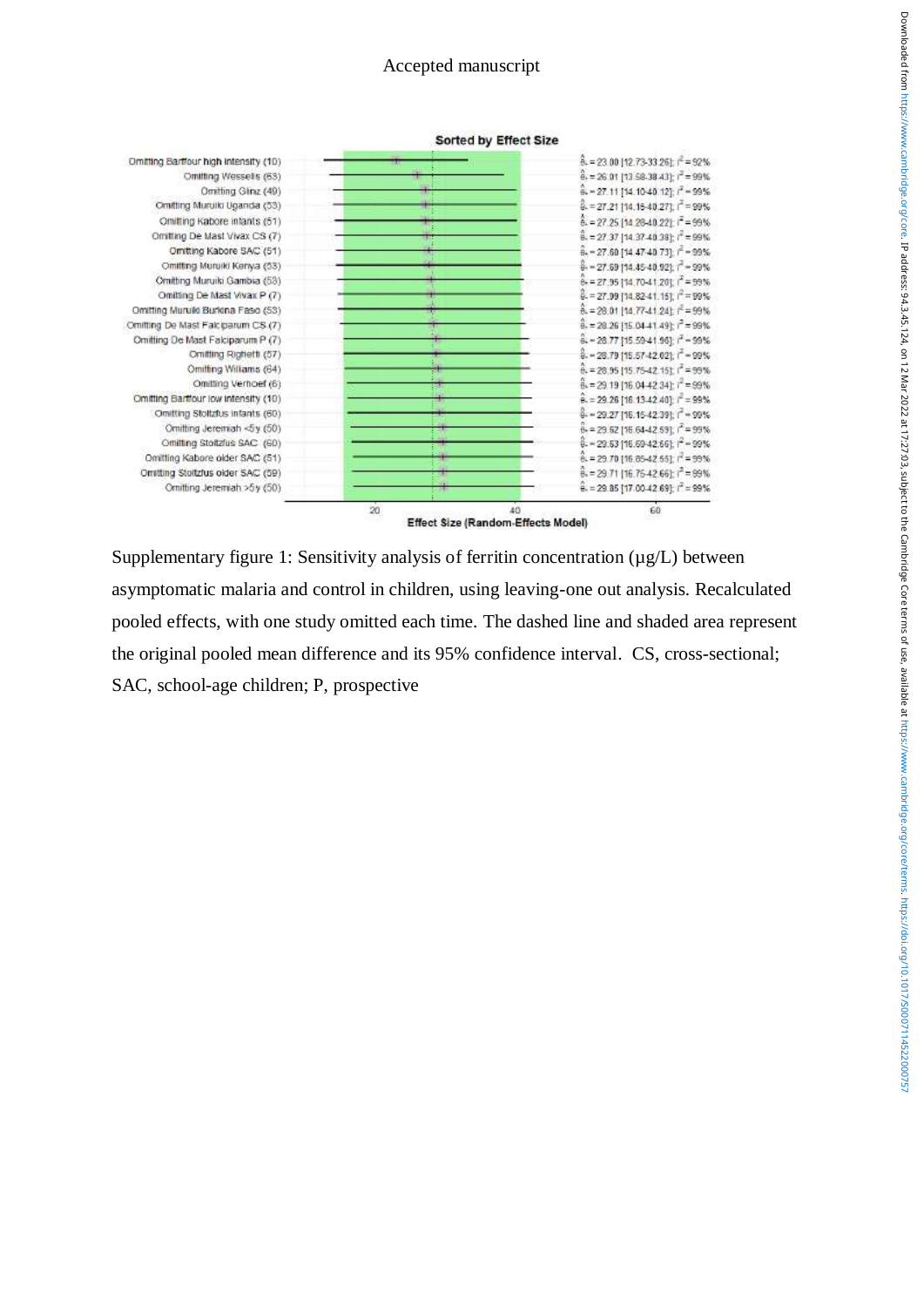

Supplementary figure 2: Funnel plot showing publications related to asymptomatic malaria and ferritin concentration (µg/L) in children. CS, cross-sectional; SAC, school-age children; P, prospective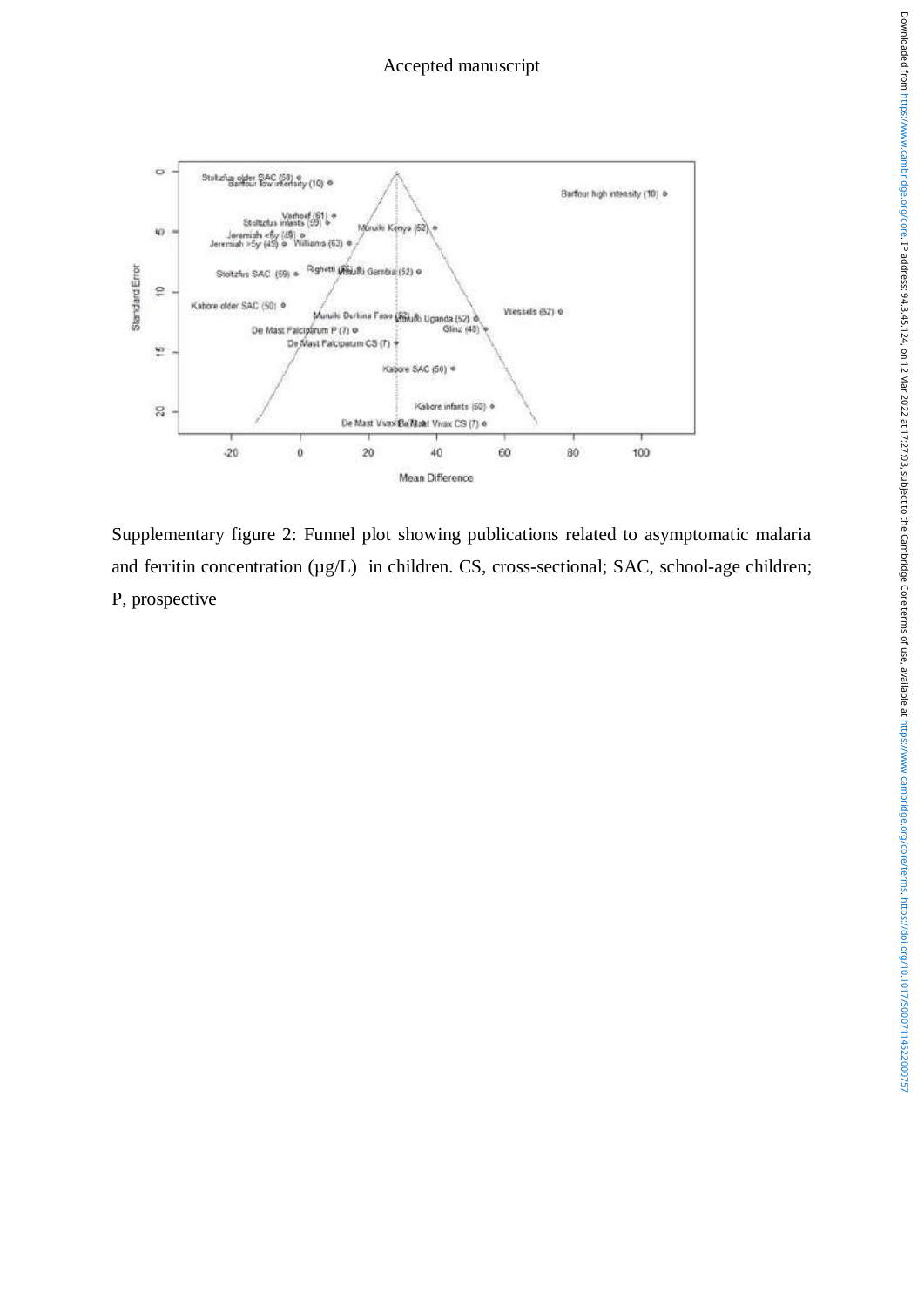

Supplementary figure 3: Sensitivity analysis of ferritin concentration ( $\mu$ g/L) between asymptomatic malaria and control in adults, using leaving-one out analysis. Recalculated pooled effects, with one study omitted each time. The dashed line and shaded area represent the original pooled mean difference and its 95% confidence interval.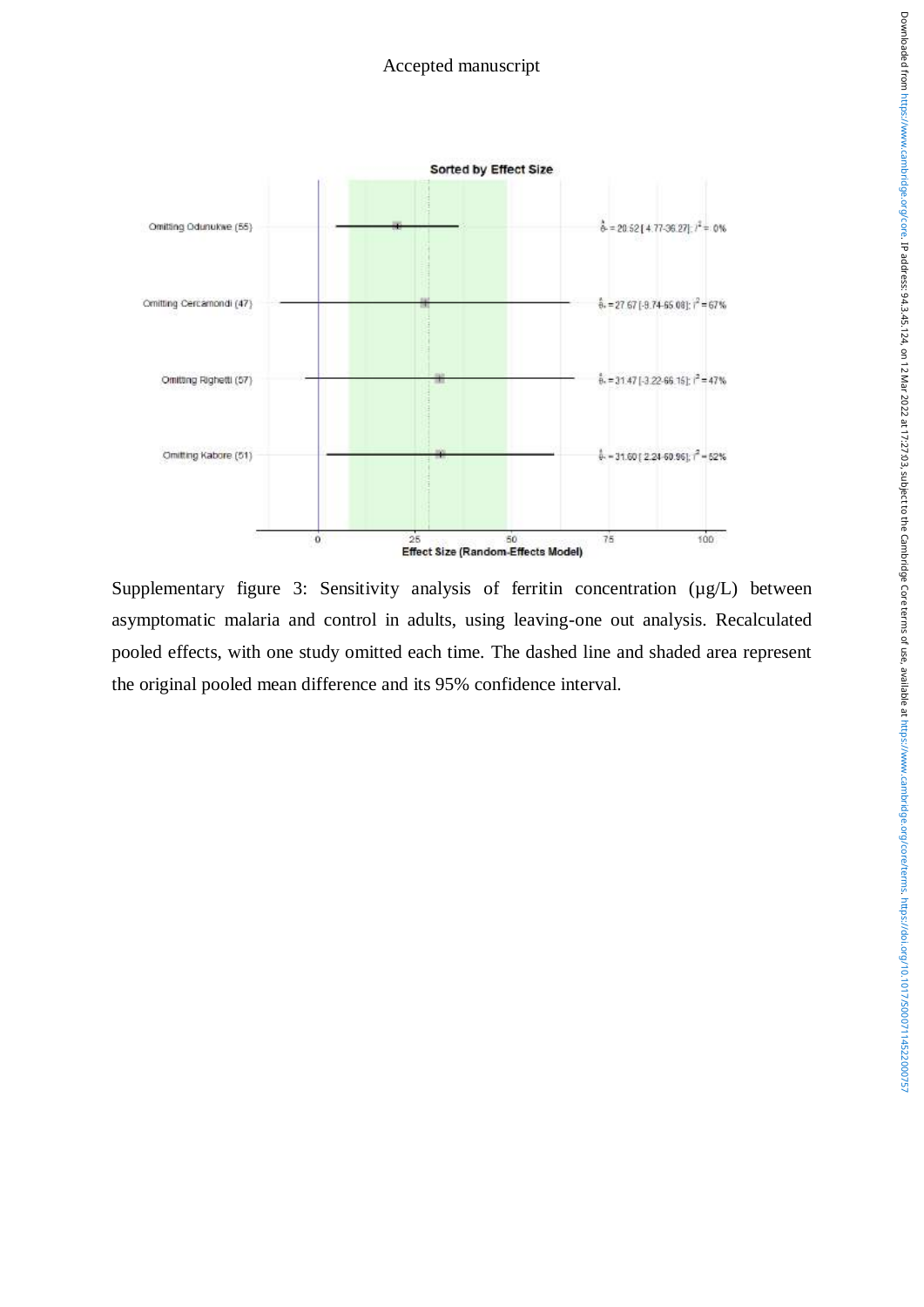

Supplementary figure 4: Funnel plot showing publications related to asymptomatic malaria and ferritin concentration  $(\mu g/L)$  in adults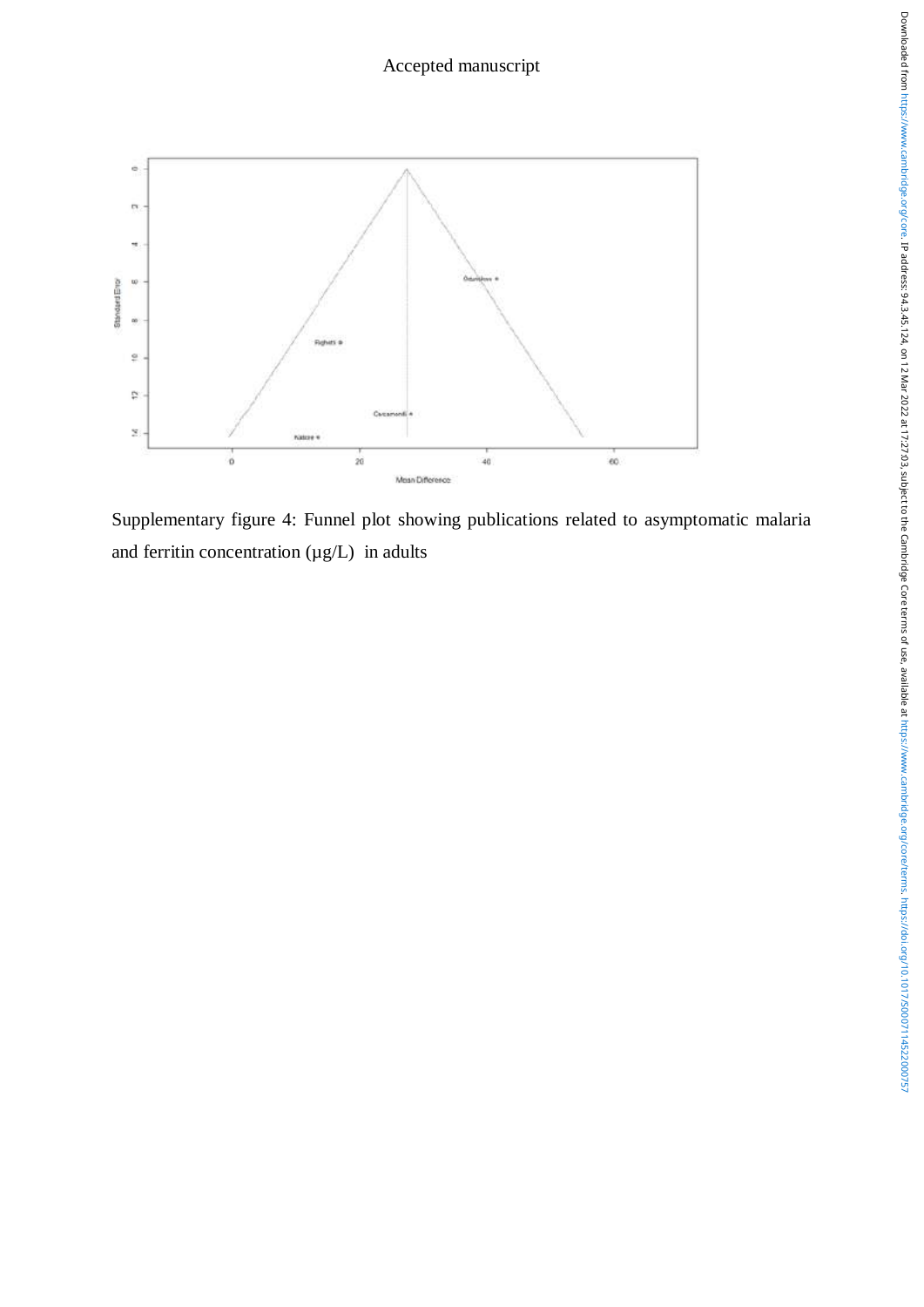

Supplementary figure 5: Sensitivity analysis of ferritin concentration ( $\mu$ g/L) between clinical malaria and control in children, using leaving-one out analysis. Recalculated pooled effects, with one study omitted each time. The dashed line and shaded area represent the original pooled mean difference and its 95% confidence interval. SAC, school-age children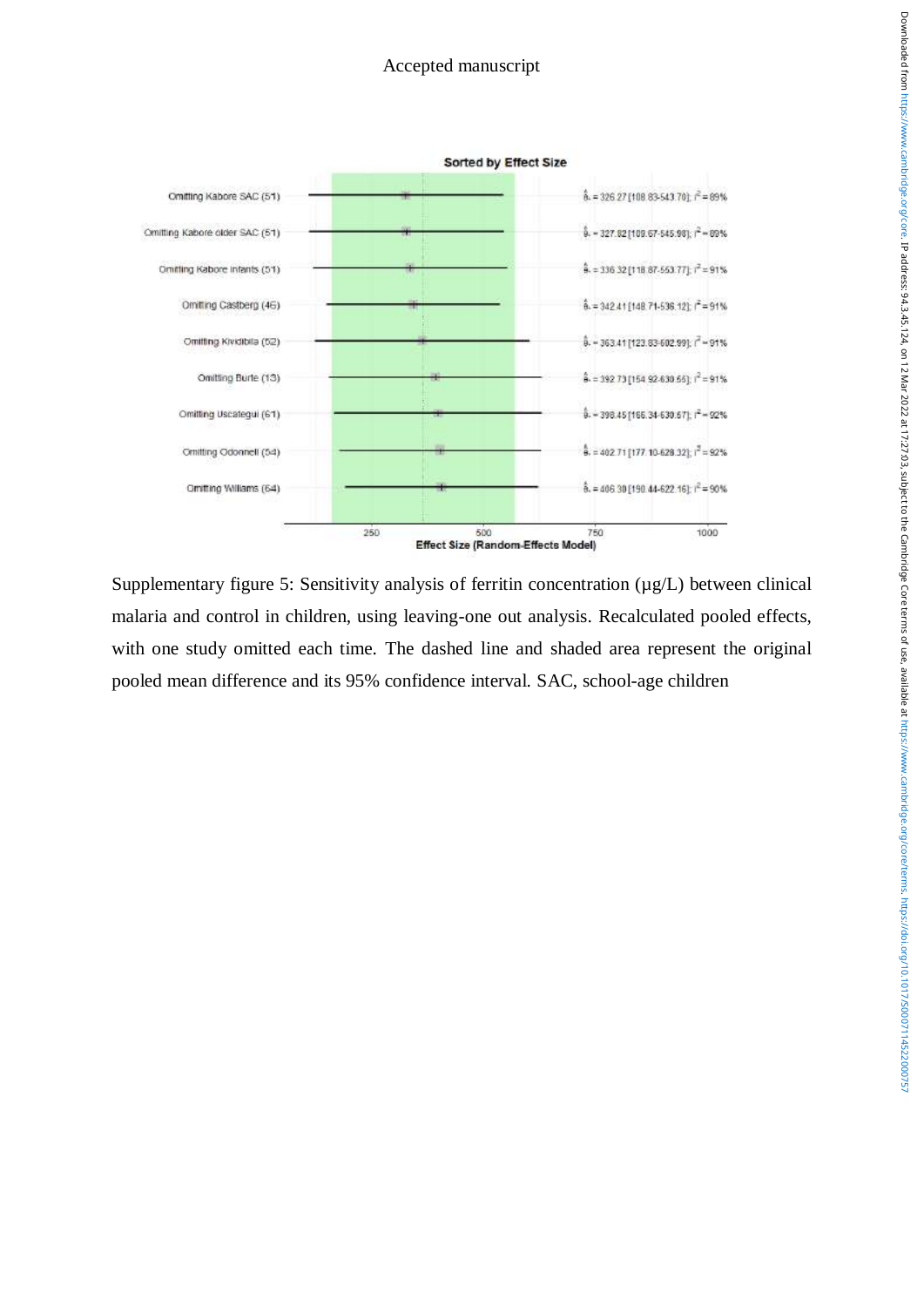

Supplementary figure 6: Funnel plot showing publications related to clinical malaria and ferritin concentration  $(\mu g/L)$  in children. SAC, school-age children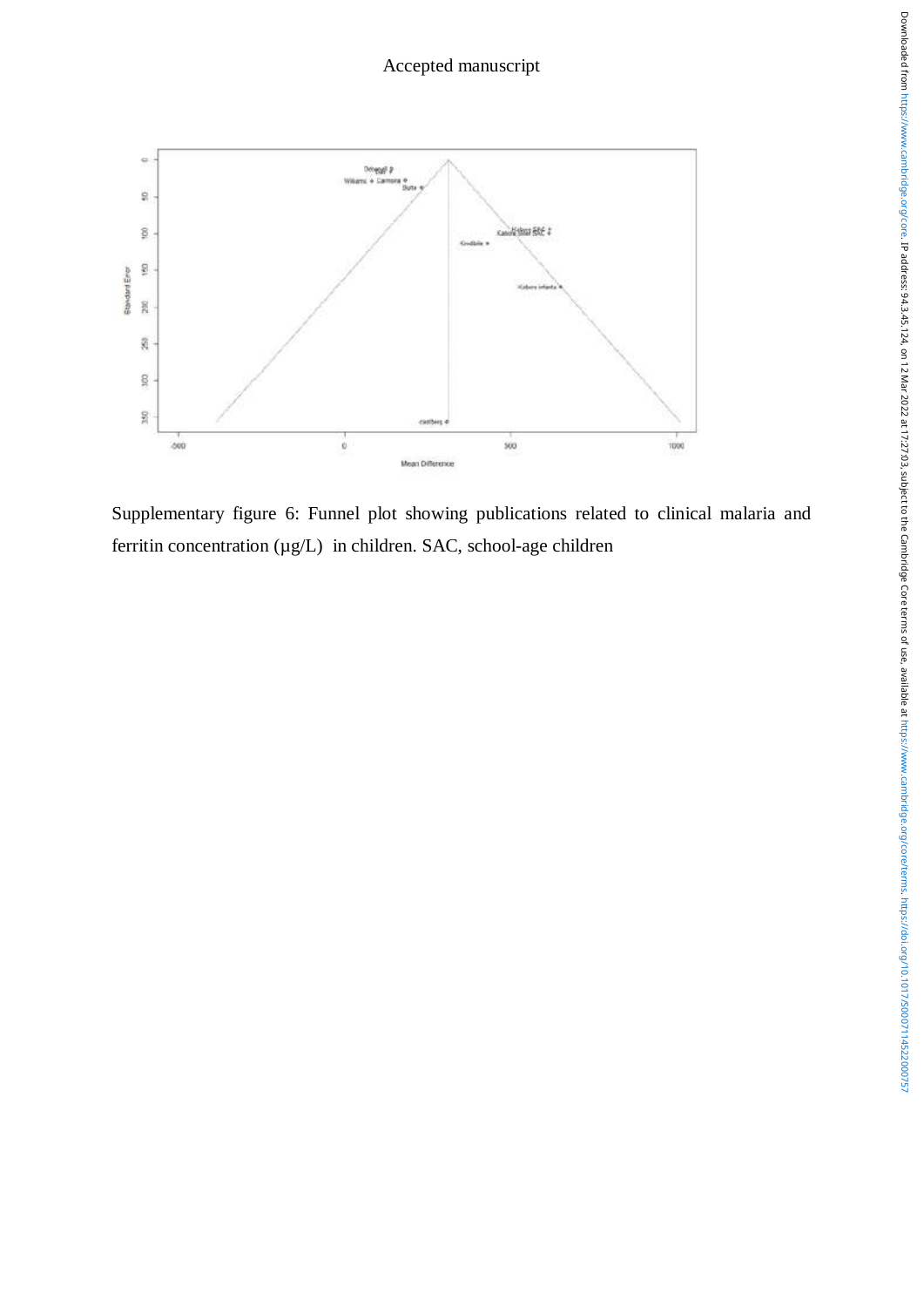

Supplementary figure 7: Sensitivity analysis of hepcidin concentration (nmol/L) between asymptomatic malaria and control in children, using leaving-one out analysis. Recalculated pooled effects, with one study omitted each time. The dashed line and shaded area represent the original pooled mean difference and its 95% confidence interval. SAC, school-age children; P, prospective; CS, cross-sectional.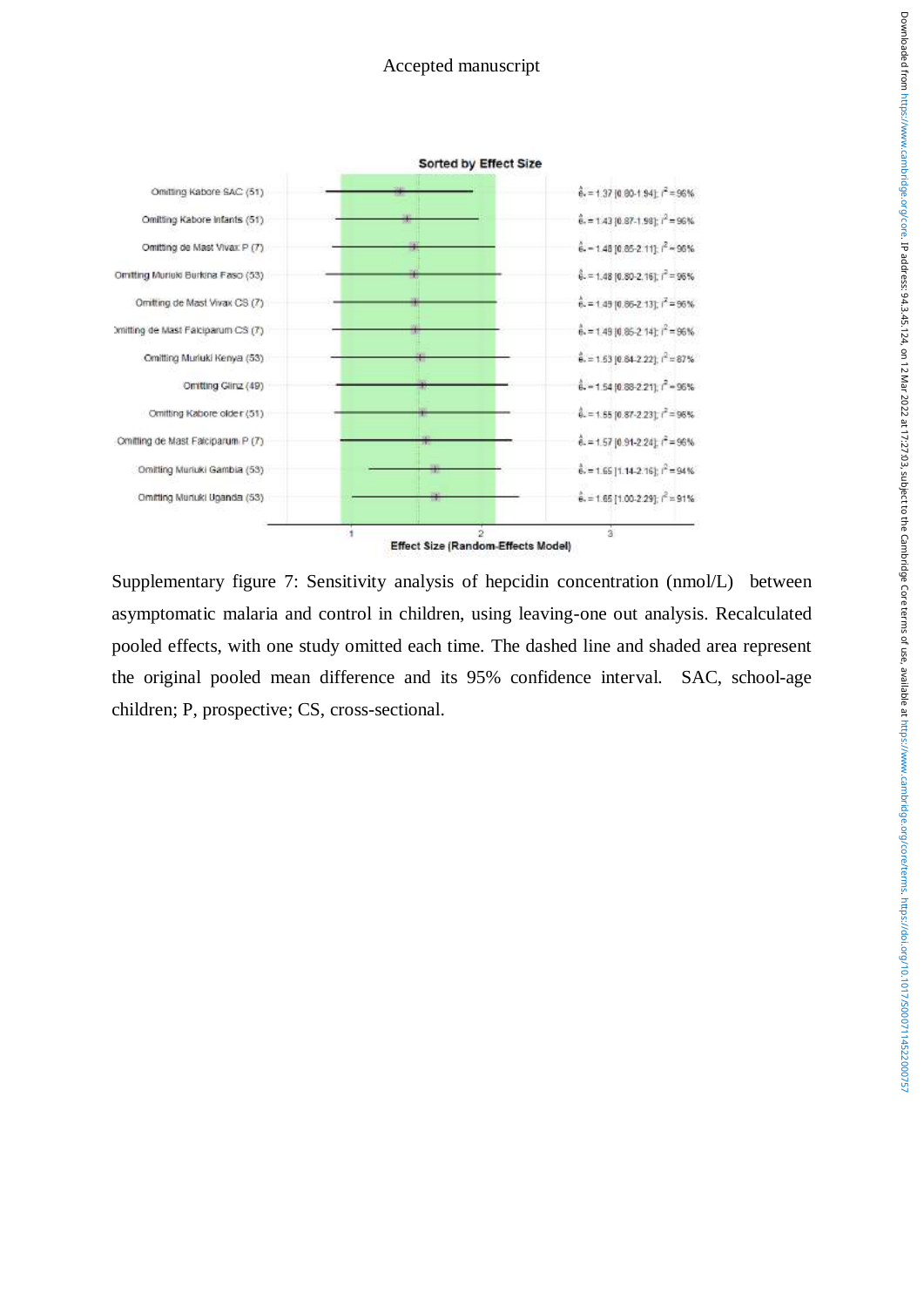

Supplementary figure 8: Funnel plot showing publications related to asymptomatic malaria and hepcidin concentration (nmol/L) in children. SAC, school-age children; P, prospective; CS, cross-sectional.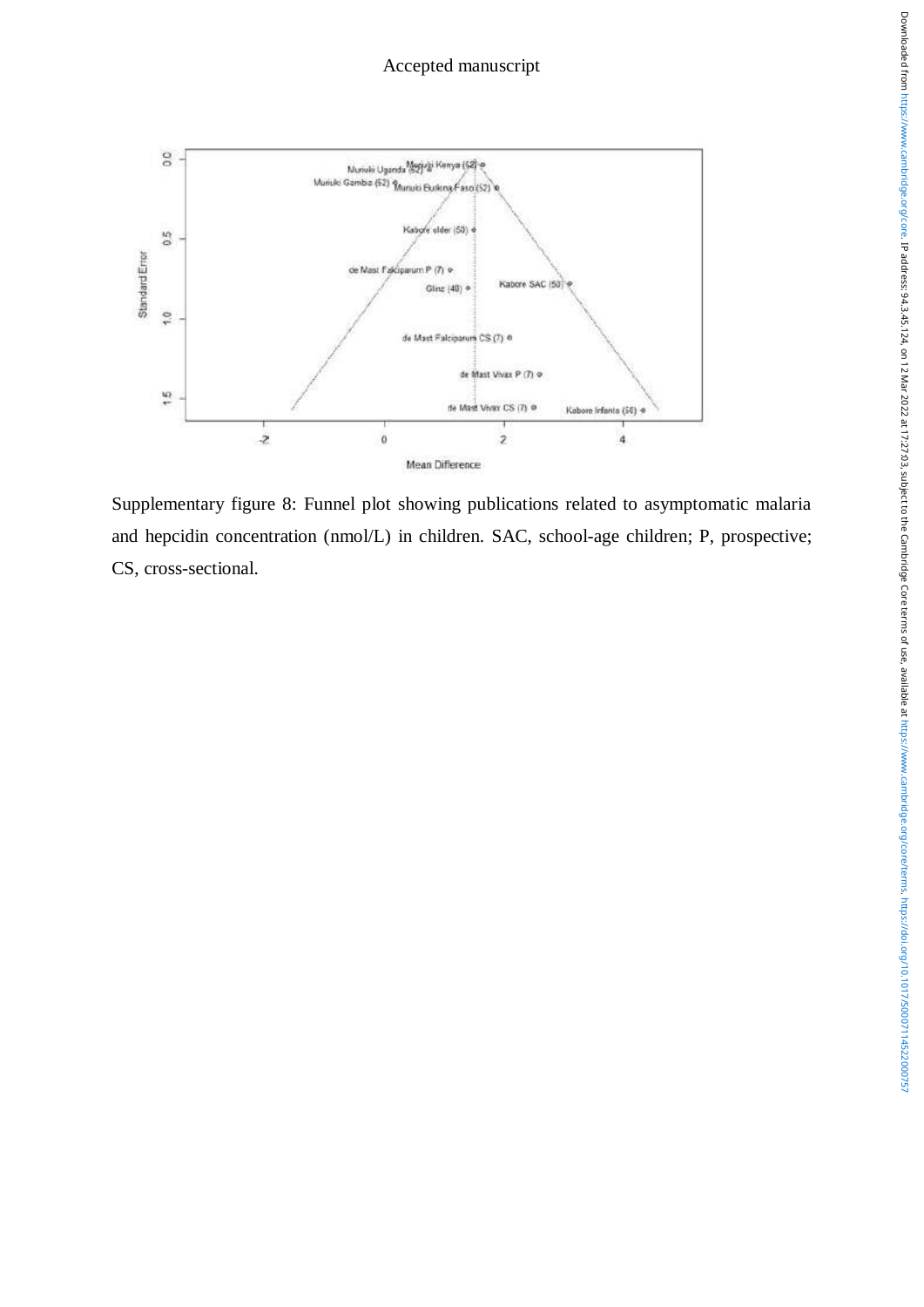

Supplementary figure 9: Sensitivity analysis of ferritin concentration ( $\mu$ g/L) between malaria and control in pregnant women, using leaving-one out analysis. Recalculated pooled effects, with one study omitted each time. The dashed line and shaded area represent the original pooled mean difference and its 95% confidence interval.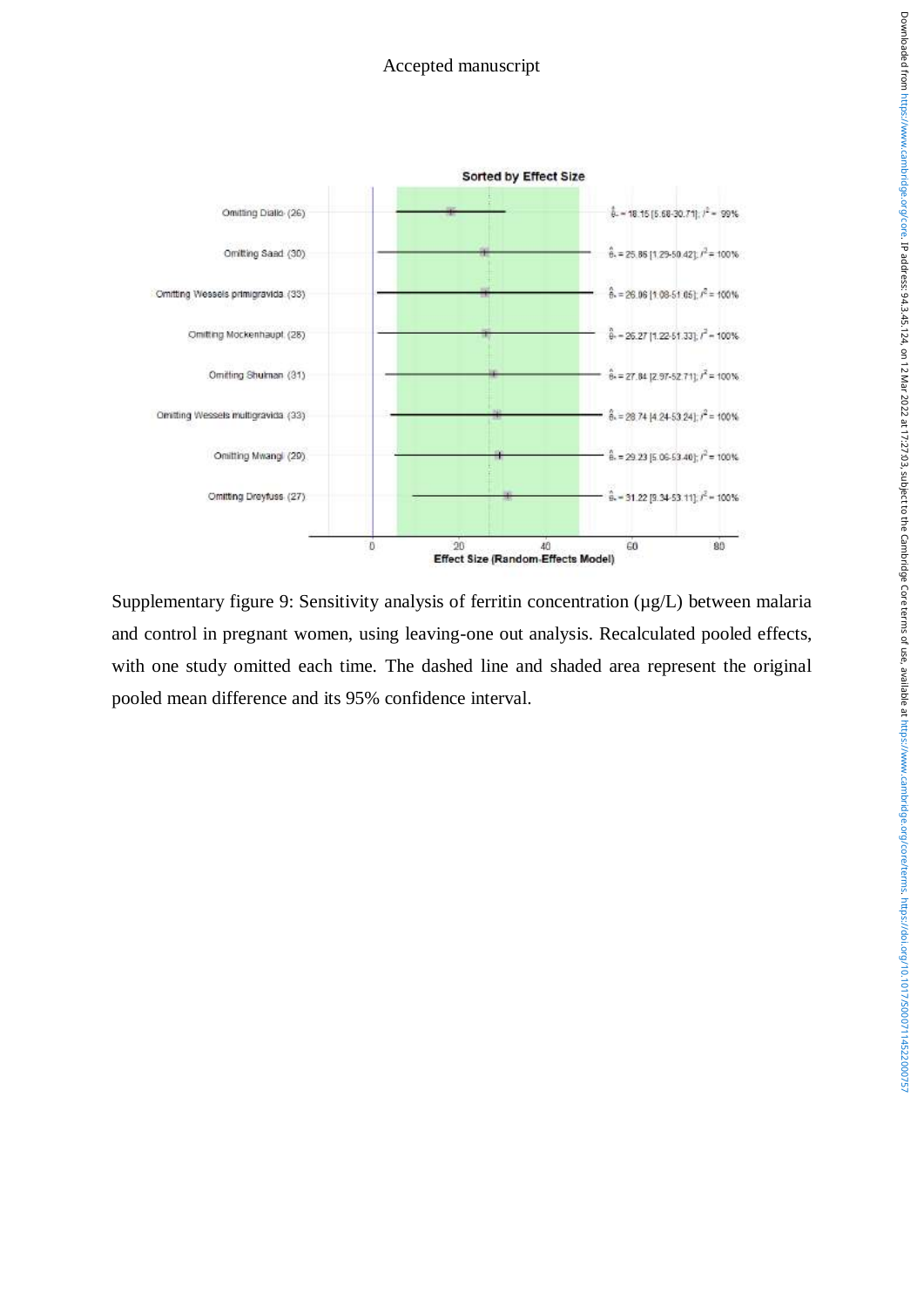

Supplementary figure 10: Funnel plot showing publications related to malaria and ferritin concentration  $(\mu g/L)$  in pregnant women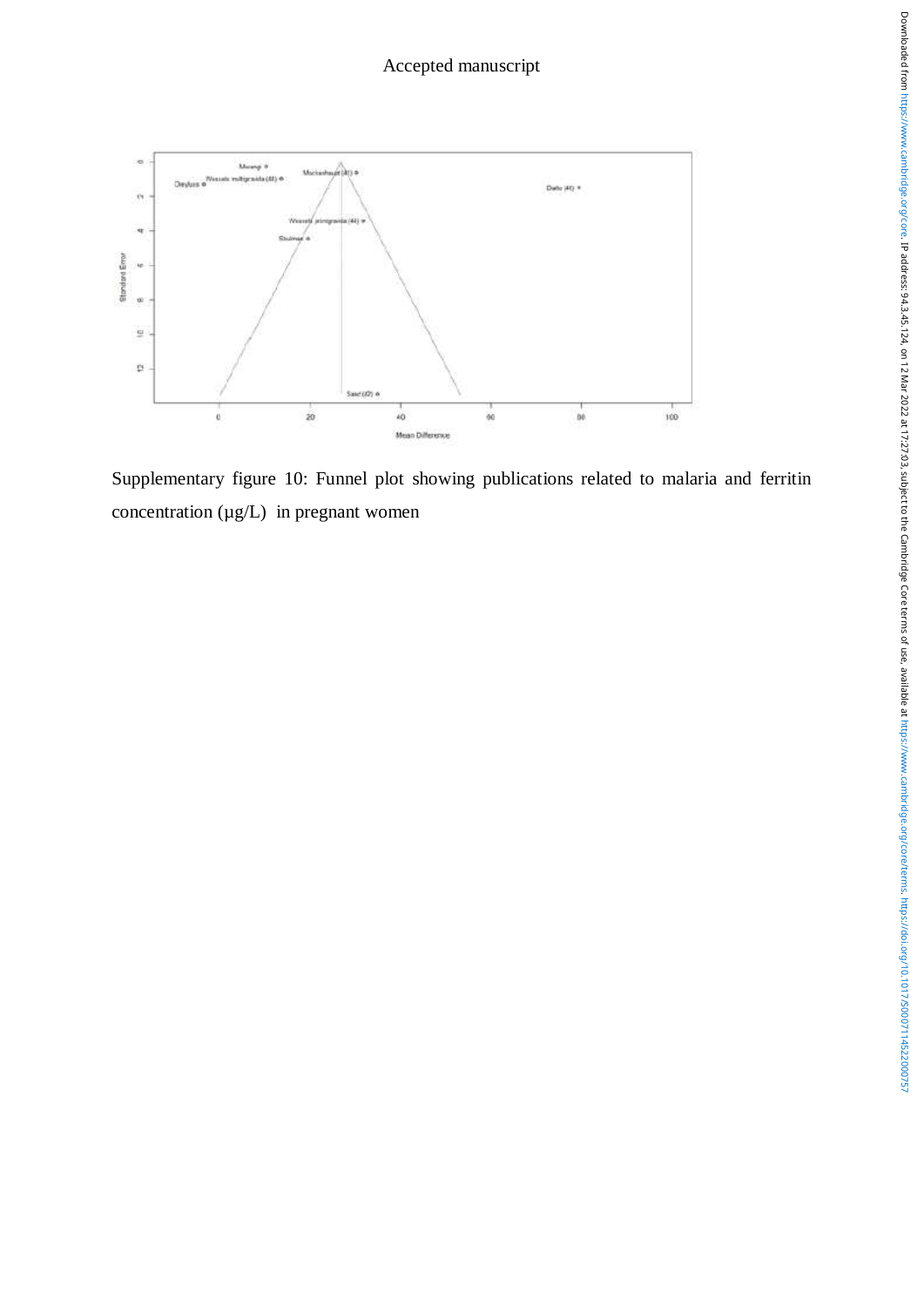

Supplementary figure 11: Sensitivity analysis of retinol concentration ( $\mu$ mol/L) between asymptomatic malaria and control in children, using leaving-one out analysis. Recalculated pooled effects, with one study omitted each time. The dashed line and shaded area represent the original pooled mean difference and its 95% confidence interval.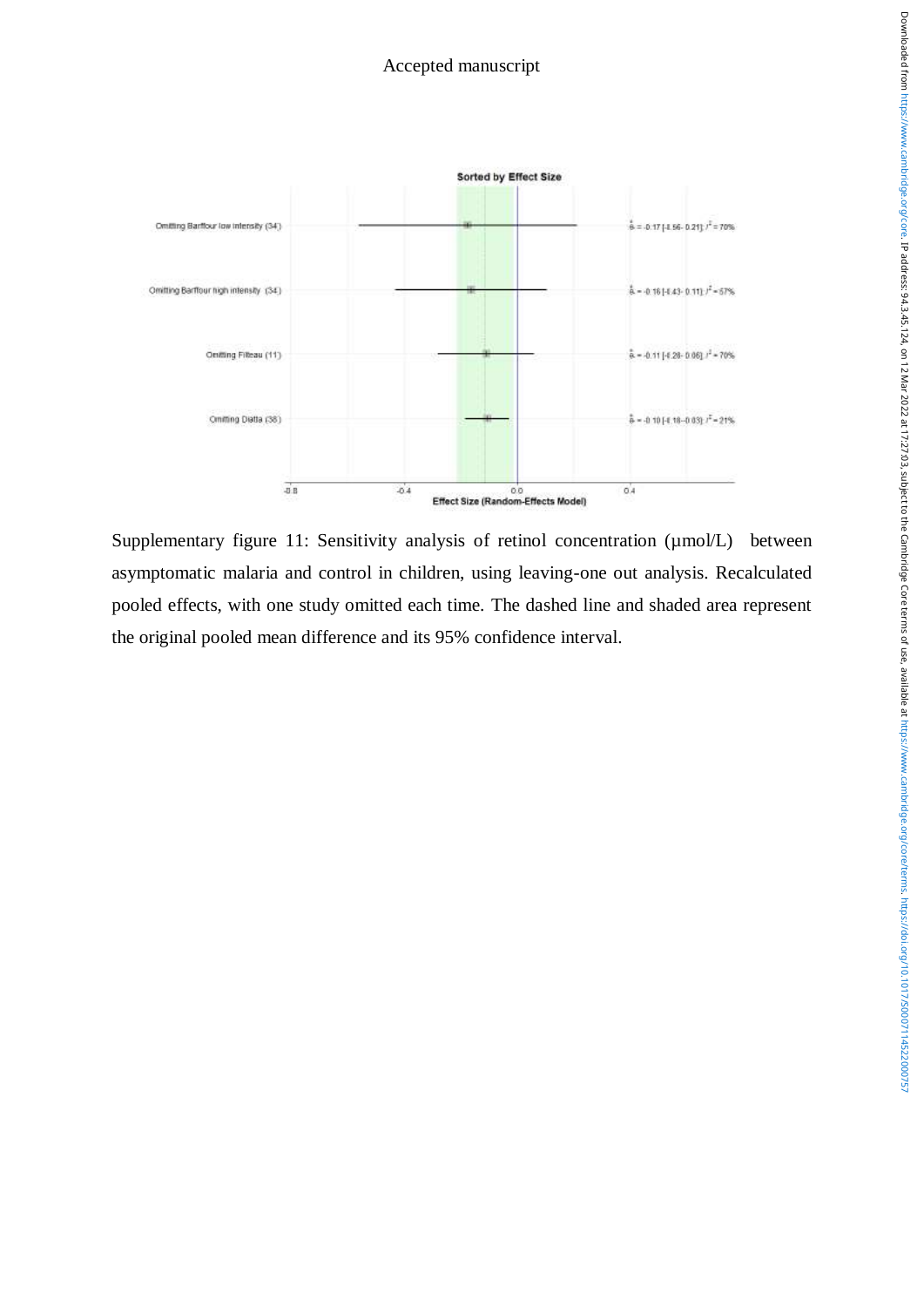

Supplementary figure 12: Funnel plot showing publications related to asymptomatic malaria and retinol concentration ( $\mu$ mol/L) in children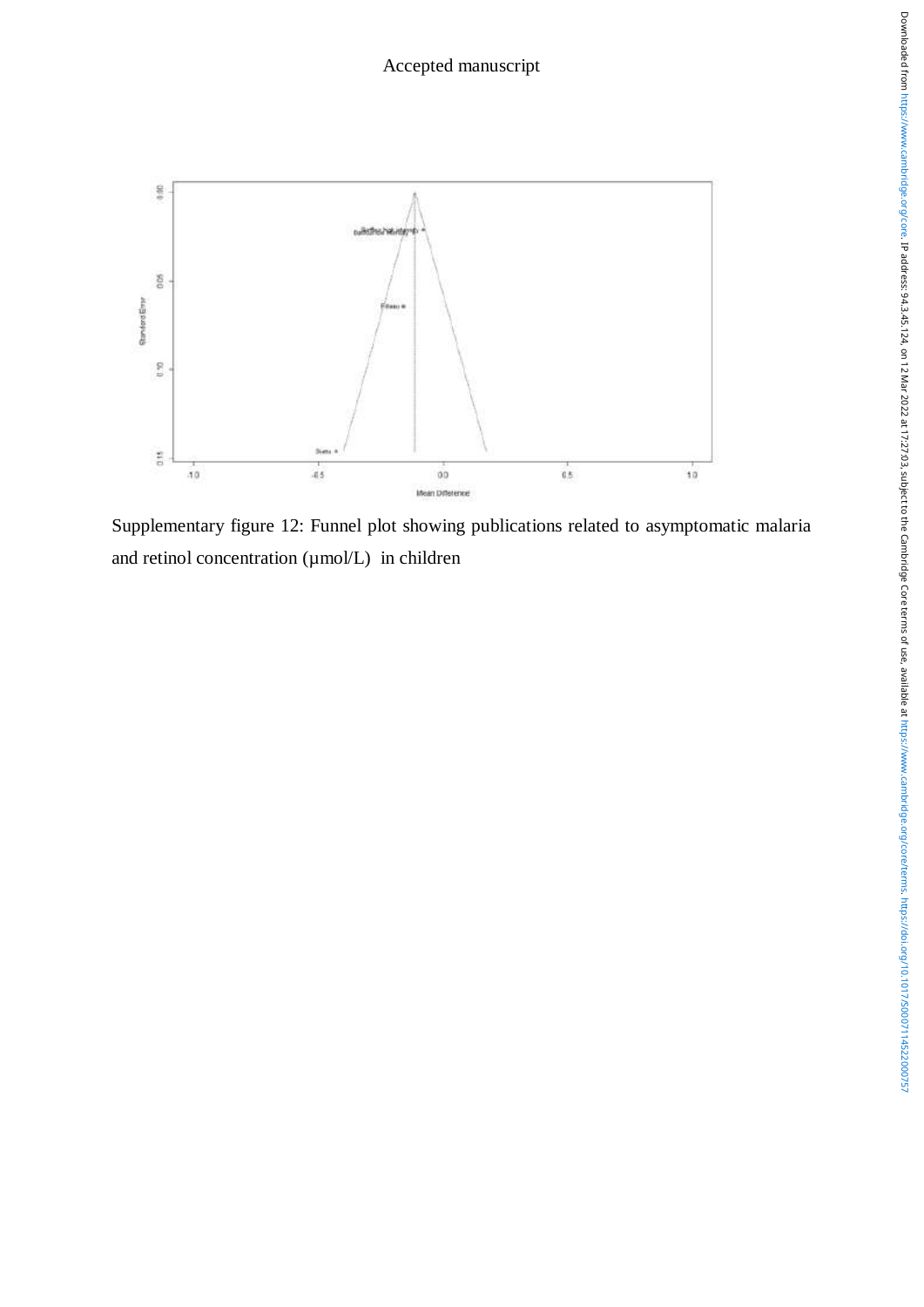

Supplementary figure 13: Sensitivity analysis of retinol concentration ( $\mu$ mol/L) between malaria and control in adults, using leaving-one out analysis. Recalculated pooled effects, with one study omitted each time. The dashed line and shaded area represent the original pooled mean difference and its 95% confidence interval. V, Vivax; F, Falciparum